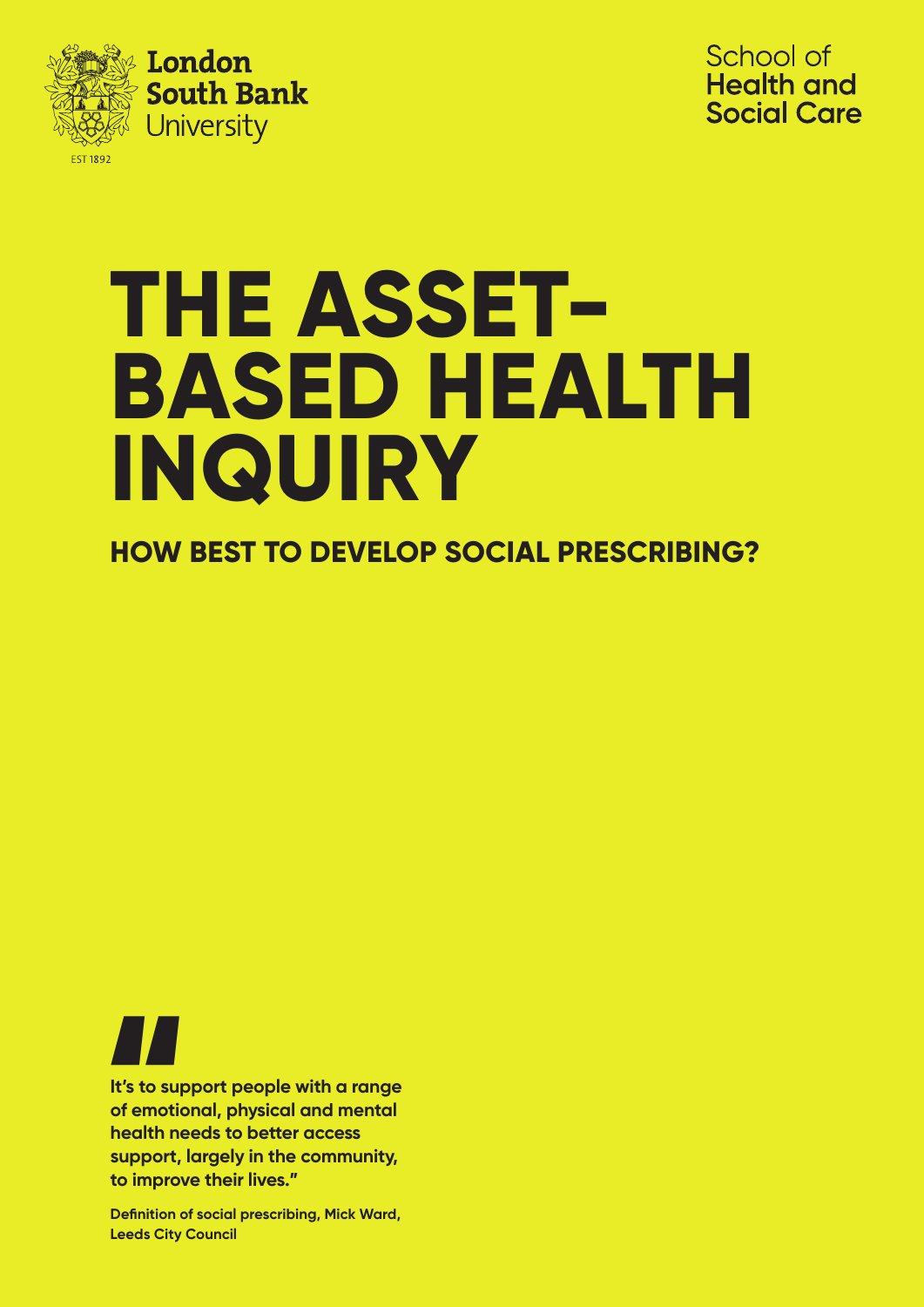**We urgently need to start recognising the real and important social determinants of health, and then address them. Social prescribing aims to do precisely that. Approaches to healthcare other than the prescribing of medicines can be incredibly effective. At its best, social prescribing can give people a purpose in life, a reason for living. It can make people genuinely happy.** 

### **Foreword**

#### **Acknowledgements**

Collaboration is at the heart of this inquiry. As an Inquiry team we have been privileged to meet, talk, walk and sing with people who truly care about their local communities, and about the power of collaboration between professionals, institutions, people and communities.

We want to thank those that hosted us for visits over one day or more, Alvanley Family Practice and their partners in Stockport, Creative Minds (which is supported and hosted by the South West Yorkshire Partnerships NHS Foundation Trust which is part of the West Yorkshire and Harrogate Health and Care Partnership ICS), Frome Medical Practice and Health Connections Mendip, The Grenfell community, community champions and professionals. You were all inspiring.

We wanted to be sure that in doing this work we held true to the relational approach we are committed too and were investigating in the Inquiry. We therefore really appreciate Sir Norman Lamb, who is hosting the launch of the Inquiry, taking the time to visit sites with us to fully understand what it takes for social prescribing to be the best it can be.

Thank you to our witnesses for taking the time to come prepared to the discussions, Allison Trimble – Senior Leadership Consultant, Kings Fund and early founder of collaborative asset based models in the UK at Bromley By Bow Centre, Alyson McGregor Chief Executive Altogether Better, Charlotte Augst CEO National Voices, Christina Melam CEO National Association of Link Workers, Mick Ward Chief Officer Transformation and Innovation Leeds City Council, Tim Anfilogoff Head of Community Resilience for Hertfordshire Valleys CCG and Social Prescribing Facilitator for NHSE for East of England.

Thank you to Tony Hufflett from Datasyrup and the London Primary Care Quality Academy for helping with the chapter on measurement. Thank you to Sara Hamilton for getting the Inquiry going.

**David Boyle, Prof Becky Malby, Janet Wildman, Sandi Smith, Samira Ben Omar**

Everything I saw was admirable. There were art classes, set up by someone who had been a patient and who had had no optimism about the future but who is now flourishing – and all over the walls were displays of art from people who had benefitted from the Trust's support. They had set up a museum of mental health care, which was valuable for reminiscence for people suffering from dementia – but also for school children and many others. Their approach humanises mental health care. Seeing them in practice was incredibly impressive.

At the heart of these examples is the best of what social prescribing can do. Not only can it empower, it can also transform – both the health and wellbeing of individuals and also whole communities. It enables us to reach out and treat people beyond the confines of clinical medicine. I saw incredible examples of professionals collaborating with local citizens, bringing together a wealth of resources.

Social prescribing offers a huge opportunity for the way we do primary care. If you trust in people, and their ability to navigate the world for themselves, the rewards are immense. What an empowering and liberating vision!

**Sir Norman Lamb, MP**

Social prescribing is therefore incredibly important because of the transformative difference it can make to people's lives, often in situations where a clinical approach does not or cannot help. It enables us to reach out to people and help them in a different way.

I saw this for myself as part of the visits we made during the inquiry, sites you can read about in this report. We went to see Alvanley Family Practice, an incredibly impressive GP practice in Stockport. I met with patients, and 'health champions'. They are doing primary care in a radically different way – engaging with the community, encouraging volunteers to step forward – often patients themselves. It provides a model for how primary care should operate. Too frequently, people are treated as passive recipients of healthcare – but not here. I applaud the leadership of all the parties involved in that practice.

I also visited Creative Minds, a charity run by the South West Yorkshire Partnership NHS Mental Health Trust and based in Wakefield. They are working in an enlightened way, engaging with and giving a role to people who are suffering from mental ill health. Our mental health system too often denies people agency and dignity. Yet in Wakefield, there was real empowerment. People were being treated with dignity and respect — treated as people who have skills and potential.

**Sir Norman Lamb has been the Liberal Democrat MP for North Norfolk since 2001. After serving as a minister in the Department for Business, Innovation and Skills, he was appointed Minister of State for Care and Support at the Department of Health in September 2012 and served in this position until the end of the Coalition Government in May 2015.**

**Report authored by Prof Becky Malby, David Boyle, Janet Wildman, Sandi Smith, Samira Ben Omar, Health Systems Innovation Lab, London South Bank University. September 2019**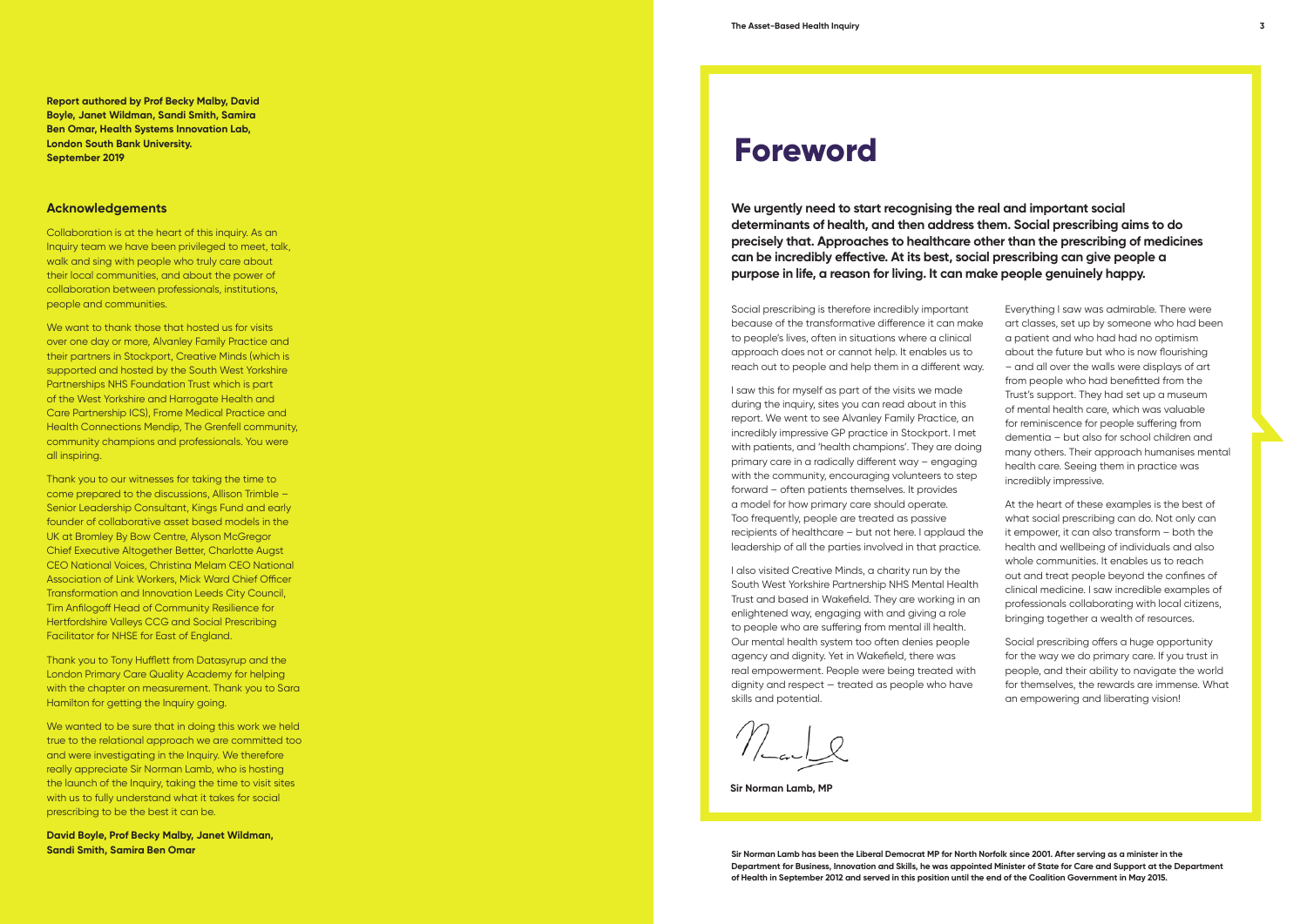#### **5 Introduction**

- **7 Section 1: The Inquiry Findings**
- 8 Background
- 10 Solving the problems in general practice
- 13 Key issue #A. Purpose: Shifting the burden or meeting complex needs?
- 15 Key issue #B. Measurement: Rescuing A&E versus resourcing people?
- 18 Key issue #C. Status: Professionals versus volunteers?
- 21 Key issue #D. Method: Formula versus face-to-face.
- 23 Key issue #E. Language: Social prescribers or community connectors?
- 24 Key issue #F. Scale: Big versus small
- 27 Key issue #G. Costs: Subsidy or homeopathic finance?
- 28 Key issue #Significance: Is this a new model of care?
- 29 Social prescribing: What it takes
- 32 Conclusions: How it should be done
- 34 Social Prescribing: What it is and what it isn't:
- 35 Recommendations
- 37 Additional resources and references
- 38 Appendix 1: The Visits

#### **51 Section 2: Literature Review**

- 52 Introduction
- 53 Structure of the Literature Review
- 54 Social Prescribing Context What do we know about social prescribing?
- 62 Social prescribing and theories of change approaches
- 71 Tensions and dilemmas to adopting an asset based approach through social prescribing.
- 77 Leading Change who are the change agents?
- 80 References

### **Phrases like 'social prescribing' and 'coproduction' speak to missing elements from mainstream healthcare – the need for broader than pharmacological solutions (social prescribing) and for sharing the responsibilities for maintaining and recovering health (coproduction). Neither of these approaches have yet been able to make the required**

**impact on mainstream health services.** 

Those were our formal objectives. We also wanted to see what the golden thread was in examples where 'social prescribing' is sticking, by exploring issues of power, relationships, informal networks, collaborative change and the role of policy. We assert our right to recognise these without defining them, on the grounds that we know them when we see them - aware of the assumptions about what this means in practice.

### **Method**

This is not a large inquiry. It is a close investigation of a small number of successful examples of social prescribing and coproduction in the NHS, through visits and witness interviews. We also attended the 2nd International Social Prescribing Network Conference.

The Inquiry process was framed by a literature review, which is provided in Section 2.

An invited inquiry group undertook a learning journey to four sites, which are exemplars of coproduction or social prescribing approaches to uncover the key conditions for doing real asset-based collaboration. This was augmented by a number of 'key witness' interviews with leaders of the social prescribing approach, which were transcribed and themed.

The Inquiry group made sense of the data collected from the literature review, the learning journeys and interviews.

### **Introduction**

The social prescribing initiative set out under the NHS long-term plan that is now being put into practice by NHS England (2019), is in some respects a vindication of our approach, developed by the Health Systems Innovation Lab at LSBU, where we have studied and promoted more humane approaches to healthcare, working closely with many of the pioneers of social prescribing in the UK.

But on closer examination, we were not quite so sure the match was complete. Some of the key people who have developed the most important social innovations in primary care were nervous about it. It was not clear whether they were nervous about the language of 'social prescribing' or about the organisation of social prescribing, as set out in NHS policy. We organised this brief Inquiry in order to find out, and in particular, to answer the following questions:

- **1.** What does the research literature say about social prescribing, particularly about the most innovative and exciting versions now working well in the UK?
- **2.** What opportunities and challenges are faced by people in primary care trying to work effectively with locals to deliver social prescribing?
- **3.** Do collaborative or relational methods help?
- **4.** Where does it work and what helps it work? And what lessons have been learnt on the way?
- **5.** What conclusions can we draw about tensions, dilemmas, values behind it, and what works?
- **6.** Will this lead to major effective change in the NHS and beyond? And if not, what should we do instead?

### **Contents**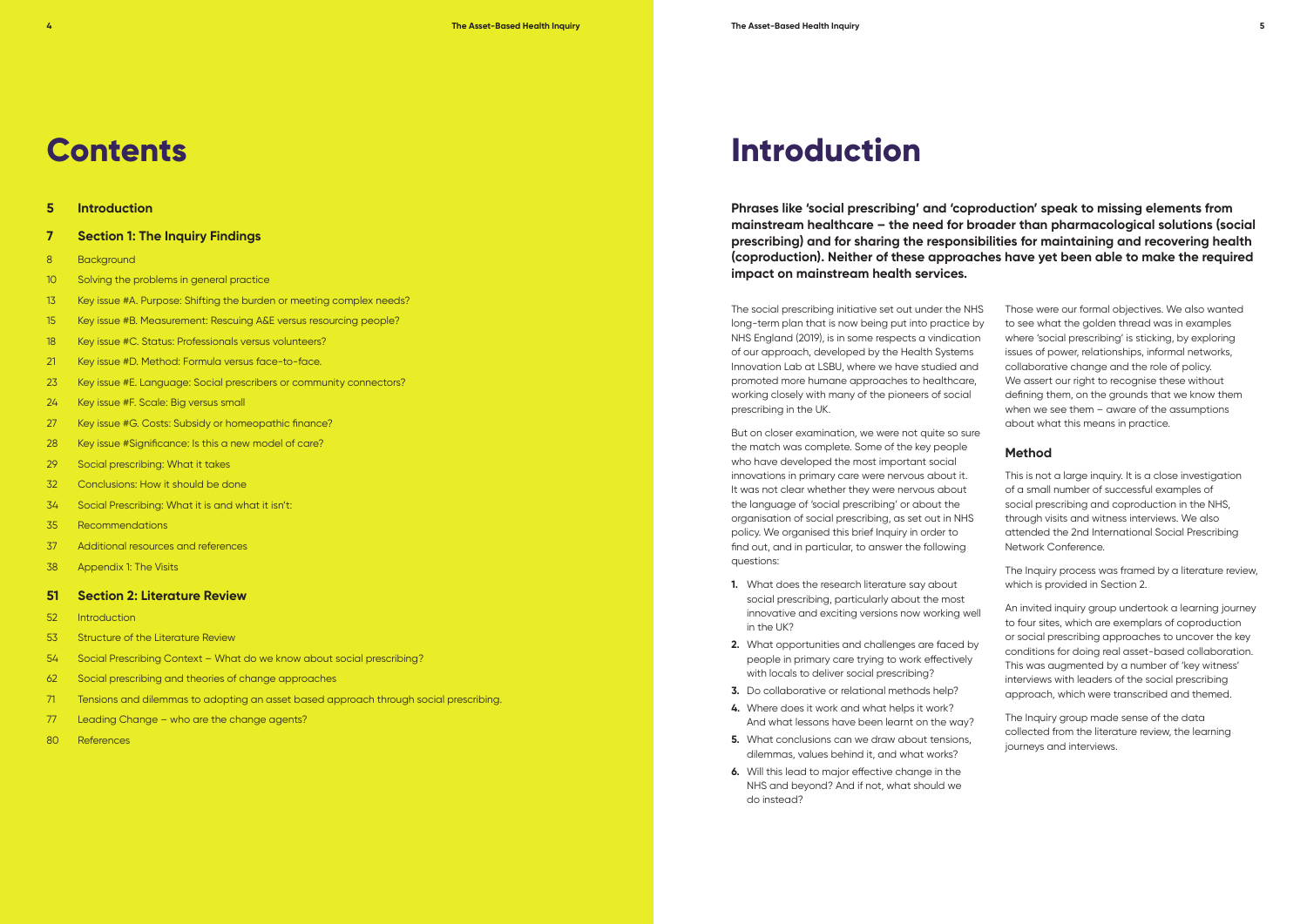#### **Inquiry team**

The Inquiry is lead by Prof Becky Malby with Research Director David Boyle, a former independent reviewer on public service choice for the Treasury and Cabinet Office (the Boyle Review, 2012/13). Our Research Associate is Janet Wildman.

The Inquiry team also includes Samira Ben Omar, Head of Systems Change at the North West London Integrated Care System and Sandi Smith, a citizen leader from the Health Systems Innovation Lab.

#### **Who we are**

The Health System Innovation Lab is a leading network for health professionals looking to improve and re-shape health and social care through systems innovation. Bringing together clinical and managerial, professional and citizen, the Lab provides a safe place to think openly and explore and implement change: changes in ways of working together, models of care, the redesign or combining of different services or processes – all underpinned by powerful data intelligence.

The Lab brings together people from a wide range of professions, with various skill sets and various experience of using and working in healthcare services. Its uniqueness is its use of data to clarify need and impact, and its focus on bringing the next generation of leaders into the learning process alongside current systems leaders. Using the collective wisdom of these people to view current health and social care provision, the Lab looks at it through different lenses – from the business through to the user, from the process involved to the impact in localities and with populations.

# **SECTION 1: THE INQUIRY FINDINGS**

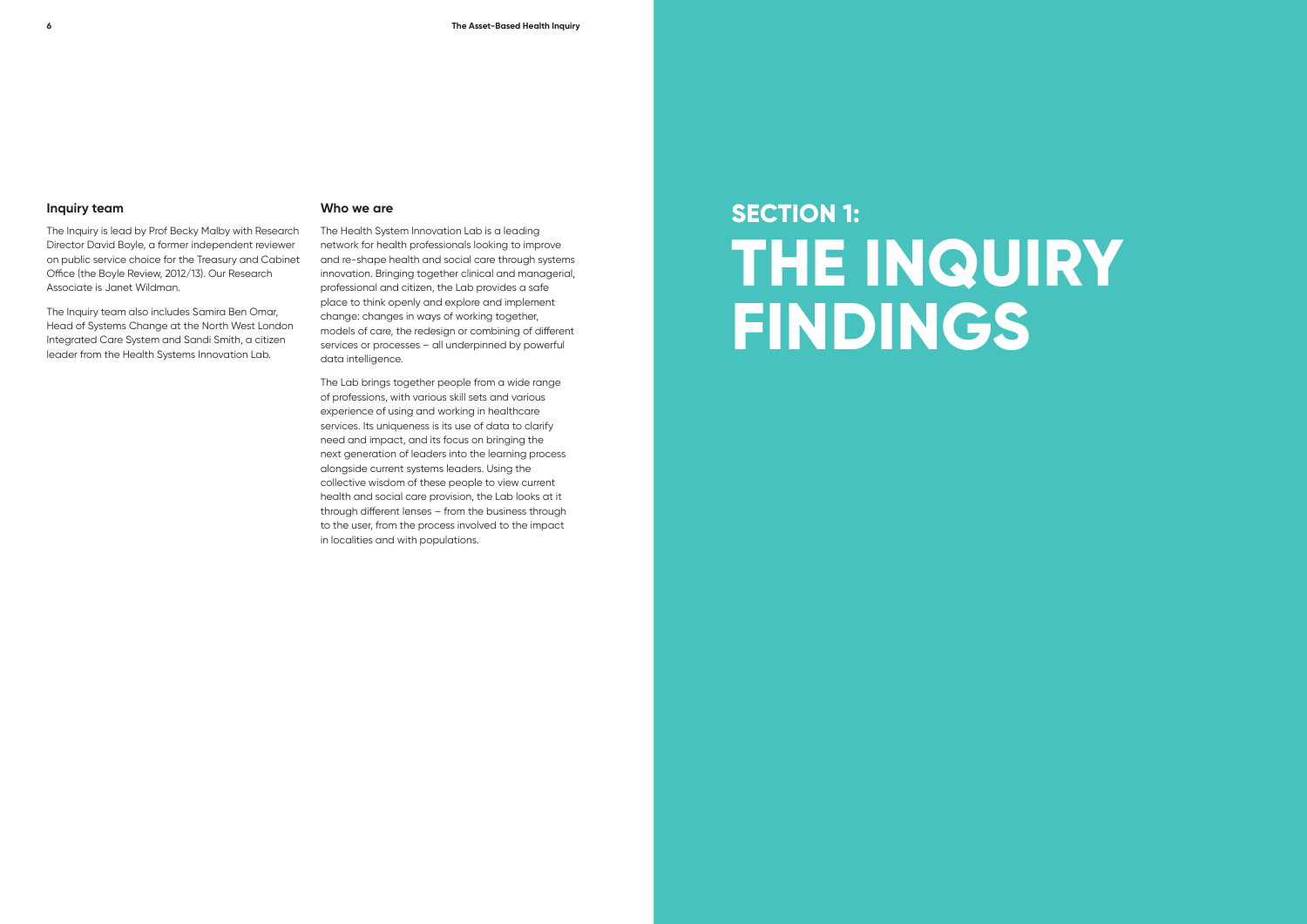general practice may need to develop other options to support people whose problems lie outside their skills set.

When social prescribing is done well, it can have knock-on effects – multiplier effects, using economic terminology – on their family and their friends. In the Netherlands, a third of patients who were 'socially prescribed' become volunteers, and we are seeing a similar pattern in the UK where social prescribing is working. (Dr. Miriam Heijnders, Coordinator, SP Network The Netherlands). There are no pharmacological solutions, which could achieve this. This is its real benefit, generating opportunities for people not only to address their fundamental wellbeing needs but, in doing so, to provide a space for those same people to 'uplift others'. This is what we mean by an asset-based approach, not a deficitbased approach.

The briefing by NHS England is surprisingly openminded about the breadth of this agenda:

> **"This represents a new relationship between people, professionals and the health and care system. It provides a positive shift in power and decision-making that enables people to feel informed, have a voice, be heard and be connected to each other and their communities…"**

**NHS England, 2019, p4**

**Let us be clear about the problem social prescribing is designed to solve: as we will argue, this is confused by the besetting sin of primary care – not understanding need. The prevailing demand-driven model creates a relationship whereby primary care is more likely to hang onto patients, increasing their dependency, without actually meeting their needs. You only have to look at the actual people who turn up frequently in general practice to see that they are often merely going round in circles (see following section).**

But beyond that, there is some confusion, as might be expected in so complex a field, about the specific objectives of social prescribing. Is the main purpose, for example, to reduce the burden on GPs? To shift demand to other sectors? Or is it primarily about supporting people better and meeting needs? It certainly is all these things, but in what order of priority?

Questions are further confused by the different strands of tradition, which have gone into the idea – from end-of-life care to asset-based community development in the USA, from the coproduction movement to community development.

Then there are questions around the language. Does the term 'social prescribing' imply too close a relationship with the medical model, which the idea is arguably attempting to escape from? Or does that provide a useful metaphor, which can make it immediately apparent, what the whole thing is about?

For many years now, it has been clear that there are powerful and important social constraints to health. People with no friends are at least as likely to be in poor health as they would be if they were heavy smokers (Holt-Lunstad, Smith and Layton, 2010) Most studies also agree that around up to 50 per cent of GP consultations involve no clinical issues, and perhaps more (see Section 2 Literature Review). Whilst general practice has always included healing, caring, biographical and the spiritual aspects of care alongside the biomedical (Pratt, 1995), the balance of appointments (arguably the balance of need) has tipped into issues that need more than the caring concern of the GP. People struggling with life alongside their health are less able to cope with ill health, or they find themselves 'medicalising' this struggle in order to get help. It is clear then that

- **1.** Is social prescribing about shifting the burden, or is it about meeting complex needs? (*purpose*)
- **2.** Should it be about people living well, or about reducing the burden on A&E, or on GP practices? (*measurement*)
- **3.** Should it be carried out by professionals or volunteers? (*status*)
- **4.** Should it be based on a national formula or on an emerging face-to-face relationship? (*method*)
- **5.** Should it describe the new role as social prescribers or community connectors? (*language*)
- **6.** What scale should it be based upon? (*size*)
- **7.** How should we pay for it? (*costs*)
- **8.** Does this amount to a new model of care? (*significance*)

### **Background**

For reasons that are beyond the scope of this report, the administration of the NHS, and sometimes parts of the medical profession itself, have been too focused on fixing people, rather than working with them or alongside them. They have therefore found it hard to see social prescribing as a solution – as if it undermined their professional skills or wasted resources, or just isn't their business. The new constraints on the NHS, mainly financial, have perhaps meant that the case for change has now become unanswerable.

#### **"People need scaffolding around them…"**

**Chris Dayson, Sheffield Hallam University. 2nd International Social Prescribing Network Conference 2019**

Perhaps it was inevitable, therefore, that longstanding tensions would come to the fore and be played out in the social prescribing movement – between those that favour structure and those that favour local innovation, between professionals and the administration, between primary and secondary care, and between people as assets versus people as deficits on an overstretched system.

Having talked to many of the pioneers of social prescribing, and visited some of the most successful pioneering projects – as well as talked to some of the new recruits as 'link workers', the NHS term for social prescribing professionals – we have reached some conclusions about some of the issues and dilemmas. And if we can't be sure of some of the answers, we are now increasingly clear about the right questions to ask. They include: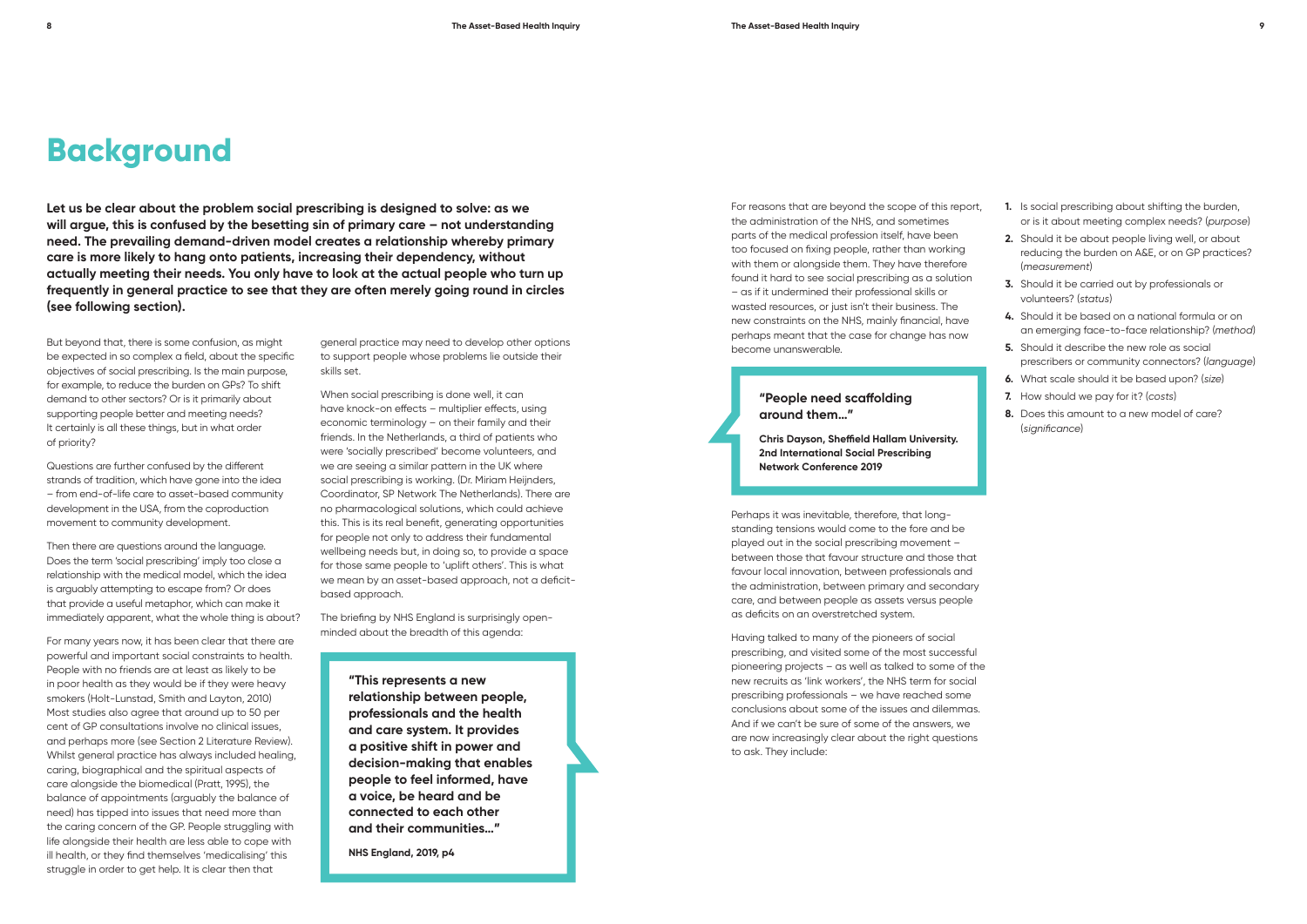**The narrative of social prescribing suggests that it is the answer to people who come to general practice with non-medical needs. It is not completely clear how many people this represents. An estimated 20 per cent consulted their GP for what is primarily a social problem according to research published in 2016 (Torjesen, 2016). But more recently, NHS England report that this has shifted to half. The work of the London Primary Care Quality Academy also estimates that half those who attend frequently are either struggling with life or in a chaotic situation (Malby 2018) At the same time, the Low Commission reported that 15 per cent of GP visits were for social welfare advice. (Literature Review, p.54)**

> who are, we think, being underserved with little understanding of their health needs. They represent a ticking bomb.

> Detailed data analysis of attendance patterns in over a dozen London practices has led to a deeper understanding of attendance skews in general practice. By 'attendance skew', we mean the tendency of a small number of patients to absorb a large proportion of GP appointments.

We might conclude that this appointment skew is a natural and inevitable feature of primary healthcare. Yet the nature of people who attend frequently varies widely and is driven by the system practices are using. Poor continuity – consistency in seeing the same GP – also runs parallel with a high attendance.

The skew is very strong in most practices, commonly responding to demand in a passive and reactive way. In a given year, a mere 5 per cent of patients will take up 30-40 per cent of GP appointments. The remaining patients (95%) divide neatly into half who consume the other appointments more sparingly, and half who don't visit at all.

So here is the problem. The practice is not meeting these people's needs, but they are also spending a great deal of money in the process with repeated appointments. In a practice with 10,000 patients, the 40 per cent of appointments used by frequent attenders might then typically be 12,000 appointments or close to £500,000 of practice resource each year (at £40 a GP appointment),

- **Lower continuity** creating high and repeat attendance through repeated appointments with multiple GPs, re-tests, looping and other repeat work because it is simply impossible for a new clinician to come up to speed in a single appointment.
- **'Bigger is better' misjudgments** patients slip through reception and online systems more easily at larger practices and are not steered towards continuity.
- **Poor access favours the knowledgeable**  the harder it is to get an appointment, the more frequent attenders tend to dominate. They know the system and how to get through.

At some practices, the people who attend frequently are an older group of patients with multiple co-morbidities. More often, though there is a complete mix by age, by type of long-term conditions, or often no long-term diagnoses at all. There will be a mix of social conditions and needs; mental health challenges, health anxiety and diverse chronic challenges.

The London PCQA has categorised these into groups that need different responses:

- People with multiple needs.
- People with increasingly complex physical needs.
- People with increasingly complex mental and physical needs.
- People with extremely complex life situations which means they can't cope with their physical or mental condition.

The fourth group is most likely to benefit from a social prescribing response. But given these other issues, social prescribing on its own is not going to meet the needs of people who turn up frequently. It has to be combined with a needs-based appointments system that targets groups of people, for example providing more continuity for complex but stable patients, more integrated multidisciplinary approaches to people with co-morbidities or physical and mental health needs. Overall, practices need a more equitable approach to their resources, not organised rigidly into ten-minute appointments given to those who demand them.

Our analyses suggest that practices create this appointment skew via downward spirals of:

It is possible, but currently rare, to achieve a fairer and better distribution of appointments, allowing the practice to think more proactively about its whole population rather than having their energy absorbed reacting to the small section of highest demanding regular patients.

Throw into this our early findings that the types of people who attend frequently do not seem to be determined just by the nature of population health, but also co-created by the general practice. Practices with similar populations in the PCQA are not seeing the same people frequently. GPs themselves attract, purposefully or unconsciously, particular types of appointment demand. The solution lies both within general practice and by developing a new collaboration with communities.

Social prescribing has a chance of making a difference as part of the practice's development of the way it meets the needs of its whole population, moving from a demand-led to a needs-based

## **Solving the problems in general practice**

With thanks to Tony Hufflett, Data Syrup and the London Primary Care Quality Academy

Whatever the exact figures, GP services are facing social and economic pressures that they are ill equipped to manage on their own and this has resulted in what is being described as a state of crisis. (Literature Review, p.54)

But there is another element to this overload. Most of these are people characterised as 'frequent attenders' – people who book appointments frequently at the GP surgery. Some of these are people who are 'frequently attending' across the whole range of health and care services, but not all. Research by Morriss et al found the top 3 per cent of attenders are associated with 15 per cent of all appointments, alongside increased hospital visits and mental health indicators (Morriss et al, 2012). The London Primary Care Quality Academy has shown that frequent attenders are accessing up to 40 per cent of appointments across participating practices.

The assumption is that social prescribing can free up clinical appointments in general practice, which can be used to create some space in the clinician's day, or meet other needs. Yet we also notice that there are large numbers of people on general practice lists who are hardly seen at all, primarily young people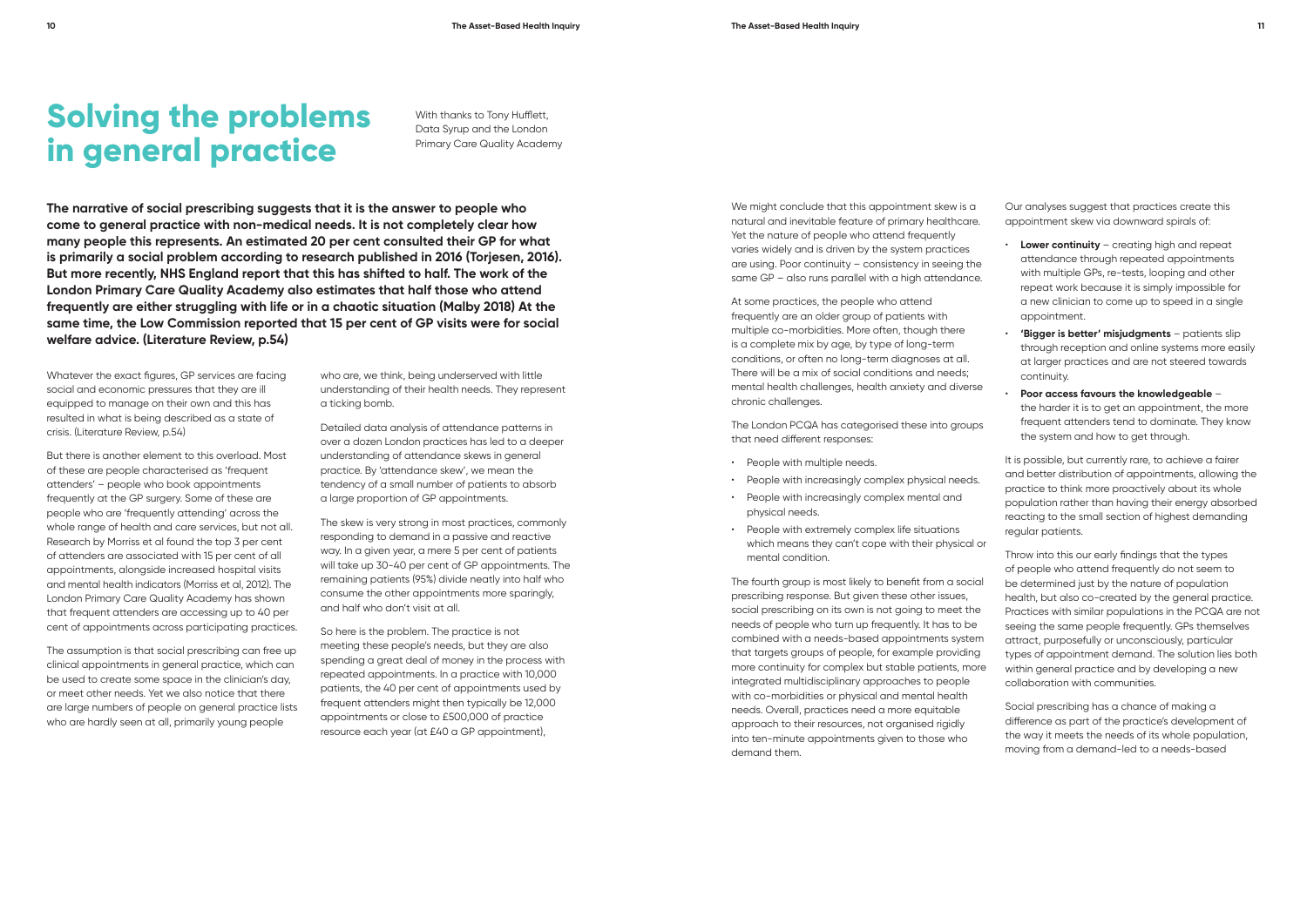system. Social prescribing needs to target the people who turn up frequently with 'social need', but it can't meet the challenge of frequent attendance alone. As we have seen, the attendance patterns are a result of how general practice chooses to organise. We think the current model is leaving some population groups without the service they need and have the right to access.

Social prescribing could lead to general practice – looking out for, and offering services to, those who hardly attend at all, reaching out to prevent ill-health or meeting undiscovered health needs. For General Practice the solution to the experience of increasing demand and pressure can only be solved by General Practice itself changing the way it organises (starting with need not demand, differentiating the appointment system to meet needs, managing flow, reducing the work it makes for itself, being effective at collaboration and internal decision-making). Social Prescribing is only a part of this sea change.

**"Social prescribing by itself is not link working, so there are different models that have not been acknowledged where the GP prescribes to somebody. You're not building any capability or resilience, you're not managing that caseload – you're prescribing…"**

**Christiana Melam, National Association of Link Workers, interview**

At the same time taking general practice as the starting point should not be the only way. Many people (people who bypass general practice straight into mental health services; some homeless people) don't even touch general practice and they need an asset-based model too. 'Social prescribing' might feel like a primary care approach but collaborating with communities is something the whole system has to engage in. The approach taken by the NHS must also be careful not to undermine the existing social fabric and support approaches communities have developed themselves.

**What do we think social prescribing is for? This question seems to go to the heart of the key issue. Is it primarily about shifting the unsustainable burden of demand on an exhausted NHS system, or is it – even before that – about meeting the increasingly complex needs of people who are not being served well by an overly pharmacological approach, based on a service delivery model that isn't fit for purpose?1**

### **Key issue #A.**

### **Purpose: Shifting the burden or meeting complex needs?**

Employing a link worker in itself does not constitute social prescribing. The question is how they are to be used. And general practices where the idea is already working well, like the Alvanley Family Practice in Stockport (see Appendix), have worked it out together with their patients and community. The answers appear to start with a conversation.

> **"This is how health services are commissioned, with the very ruthless focus on one topic. When the people who you're there to serve have more than one thing going on in their lives…"**

**Charlotte Augst, National Voices, Interview**

There is a secondary issue here, which is that, despite the clear and welcome flexibility at the heart of the guidance from NHS England, the whole spirit of the idea can certainly be undermined locally by health leaders if they fail to understand or trust it. They need some humility: even if the chiefs who run a local health service do not grasp the significance of community connections, there will be people in key jobs at every level who do.

Behind that is a systems question about whether it is possible to reduce demand directly, or whether – as the system thinker John Seddon suggests – that is best done by understanding that real demand better (needs) and meeting it more effectively (Seddon, 2008).

> **"40 years using the service and no one asked me what I wanted to do."**

**Debbie Teale, Creative Minds**

The guidance set out by NHS England is, on the face of it, pretty flexible, and – in an NHS unused to flexibility – this can be confusing, especially if managers have to work out locally how to put social prescribing into practice. To work out how best to do it, there needs to be some kind of local discussion between stakeholders – and our impression is that these have not been taking place as much as they need to – about what the fundamental purpose of the link workers and the social prescribing approach should be.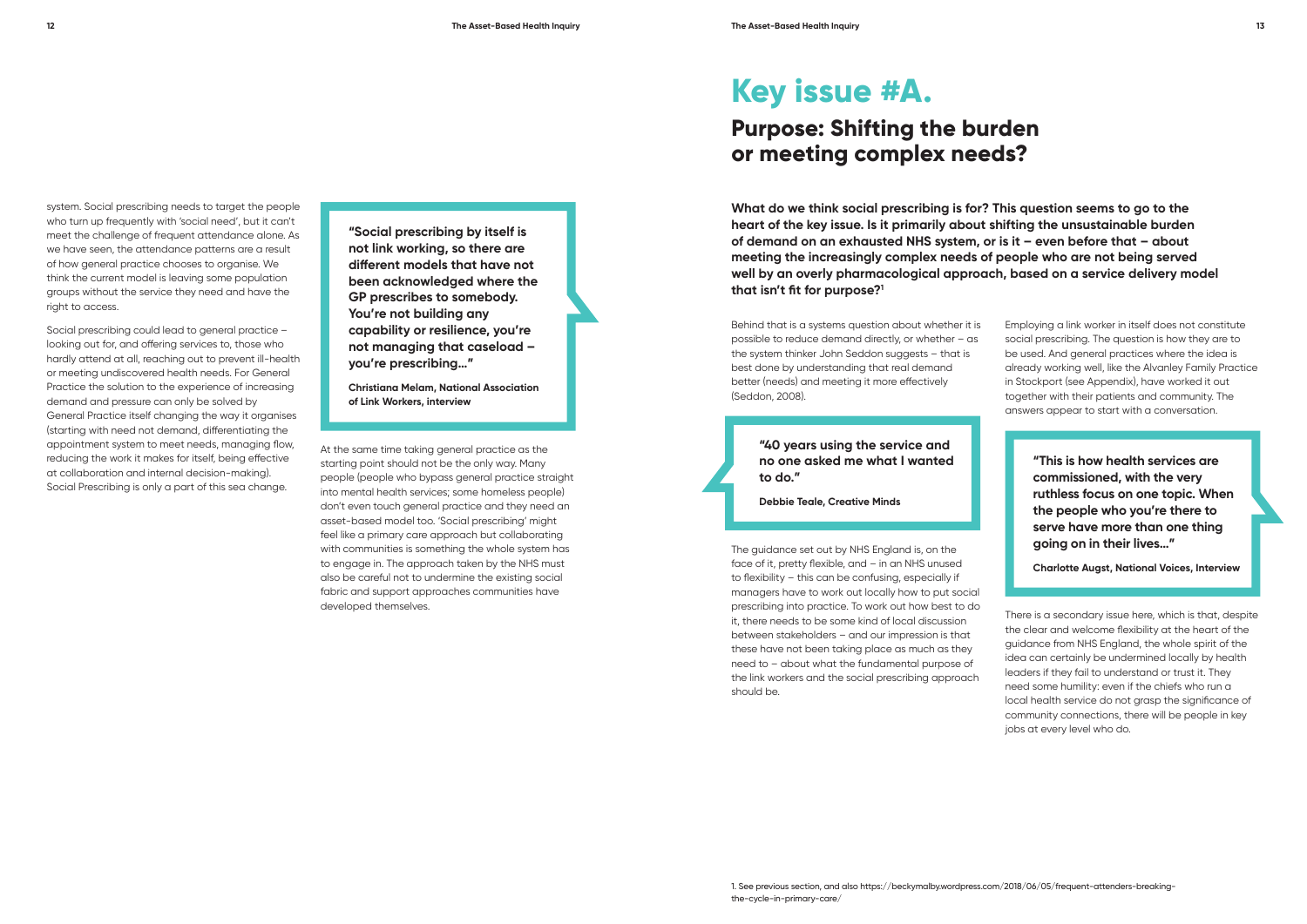**"I had always been aware of the gap between local health professionals and local authorities and the local population – which has been indifference and sometimes almost contempt. Nobody wanted to connect too closely…"**

**Fatima Elguenuni, Grenfell Tower Health and Wellbeing Service, Visit.**

As always, there is a continuum around the objectives, between cutting the burden on the NHS and diverting patients away from formal medical services if they obviously need something else – and the more sophisticated outcome of building a supportive community around a local NHS service outpost. We tend towards the latter view, as this report will make clear. And the link worker initiative clearly provides an opportunity to link these objectives to the energy that is emerging in the social prescribing world.

Yet there is a danger that we might still snatch defeat from the jaws of victory, if the old preconceptions bite back. We have already seen too many examples of it attempting to do so, with varying degrees of success and in different parts of the UK. These range from wilful and greedy attempts to shift resources instead into pet projects, through to a failure to understand the relational social process. This can be by:

- Setting up link worker call centres.
- Re-creating dependency by referring people into other services that don't take an asset- or needsbased approach.
- Creating demand on services that don't have enough capacity.
- Resourcing posts not relationships.
- Failing to understand the right criteria for referrals, potentially overwhelming the new link workers with the wrong people.

**How should we measure the success of social prescribing? The answer to that question will depend on our answer to the issue of purpose. If the purpose is to rescue the NHS, it may be that the role of social prescribing is not clear enough. Either way, we are sceptical about the idea that link workers should be assessed according to the extent in which they reduce pressure on accident and emergency departments.** 

> The most successful projects we have seen, where there is an absolute established belief in and commitment to an asset based approach, in fact multiply their impact by using their funding to employ facilitators and leaders who use their entrepreneurial skills to build a wider volunteer network that can increase their reach. See examples of this at Alvanley Family Practice and Creative Minds in Wakefield in the appendices.

### **Key issue #B.**

### **Measurement: Rescuing A&E versus resourcing people?**

- **1.** There is no reason to believe, given the pressure on A&E, that – if it is relieved – will not simply suck in more people.
- **2.** The main target of social prescribing is not the people who most frequent A&E. Some people who attend frequently turn up in every service, and they are more likely to need an integrated care response. But there are lots of people who primarily turn up frequently in primary care. We recommend any GP practice should look at their data about which patients attend most frequently and why – it can be a shocking discovery – and organise their social prescribing in such a way that it is capable of meeting the needs of their frequent attenders more effectively.<sup>2</sup>

This may indeed be the borderland between two ways of understanding healthcare, two philosophies of public service. The right question is then, perhaps, not how to prevent the old world from biting back, but how best to amplify the new world instead. The rest of this report makes suggestions about how we might do so.

> **"What we learnt was that it wasn't about databases. Because all the information was kind of there. It was about networks, and networks in our experience are never invested in, in the way they need to be…"**

**Tim Anfilogoff, Head of Community Resilience for Hertfordshire Valleys CCG and Social Prescribing Facilitator for NHSE for East of England. Interview**

The NHS might reasonably say that this kind of organisation takes it outside its traditional skill sets – though that is, of course, the main point. We know, for example, that singing and gardening are better than drugs in many conditions. But they are difficult to count, and the impact may make a difference over longer timescales. This implies a different set of success measures.

> **"There is good evidence that singing and gardening have more beneficial effects than much pain relief being prescribed, and much antidepressant medicine being prescribed. But beyond that, we can't evaluate these interventions, these community approaches, the way that we evaluate prescribing."**

**Charlotte Augst, National Voices, Interview**

This is for a number of reasons:

The reasons why A&E tends to be overstretched appear to be different, according to recent research, which demonstrates that much of the problem lies within the hospital – lack of flow, A&E designed to deliver trauma services not to deal with complex comorbidity (both of which are evident in skill sets and A&E layout) (Wyatt, 2019).

The main output measure published by NHS England is the connections made by link workers, which is set at 900,000 by 2024, the next five years (NHS England, 2019). That works out only about one a day, if the total number of link workers remains at 1,000, and does not creep up to 4,500 over the same period as planned – which would mean only about one connection a week. This should certainly be possible; but whether it will have the kind of impact needed is more questionable.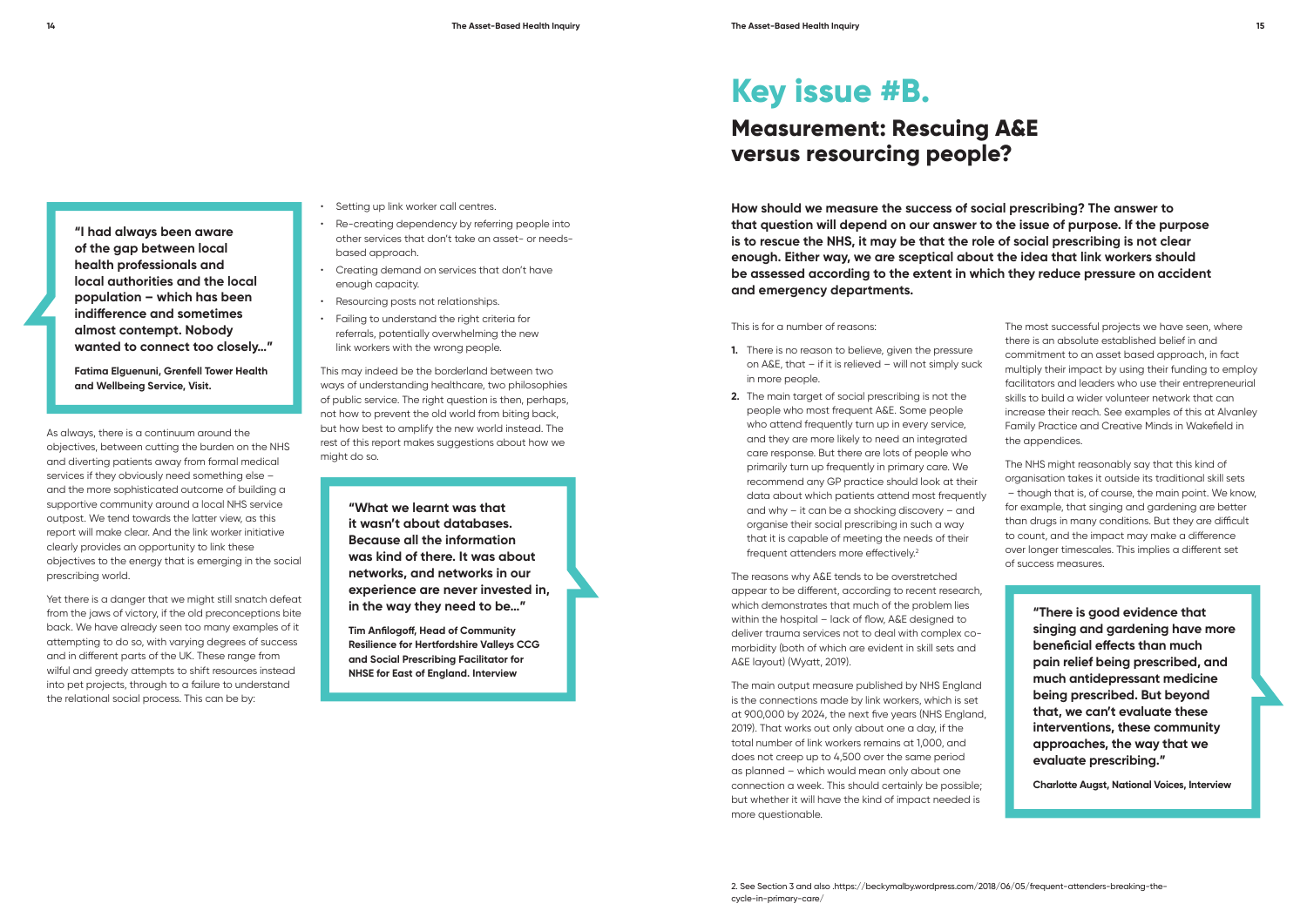Either way, it is not right that hospital admissions should be the main measure of success in an idea that is not primarily geared to that objective. If the social determinants of health revolve around how many friends you have, it may make sense to find a better measure around that: not Facebook friends, but real ones. For instance a 27 per cent increase in success in alcohol cessation is associated with adding a non-drinking member to the person's social network (Litt et al., 2007).

People who make good friends have better lives, as Mick Ward from Leeds City Council told us: "I think if you said to many people, that a role of the council is for people to have good friends, they'd look at you daft. But if you think about the role of a modern council, that is one of the things it's about." In Leeds, they follow this logic through by counting friendships as a performance metric in their work on Asset Based Community Development.

Equally though, it would make no sense if social prescribing used entirely different rules to the rest of the system. It isn't fair that community connection should have to prove itself in ways that GPs do not for much of the rest of what they do.

In Torbay, for example, the voluntary sector has been using asset-based community development (ABCD) for the last four years to combat social isolation among older people – basically social prescribing – and with success (SERIO, 2019). They made friends with over 1,600 isolated older people and connected them with more than 900 neighbours and natural connectors. People who agree with the statement "I am able to utilise my skills, knowledge and/or expertise for the benefit of my community" has increased from 23 to 56 per cent. Talking to neighbours is up from 19 to 35 per cent, and 83 per cent are involved in providing unpaid help to others, up from 59 per cent on entry. The key achievement is

We suggest metrics along these lines that get to the heart of the intent of a primary care model of social prescribing:

the effects on health – and GP visits have decreased from an average of 6.9 times a year to 4.7 times. Non-elective hospital stays over have decreased from 42 to 16 percent, and 53 per cent of those taking part now report they are *not* anxious or depressed, compared to 28 per cent on entry (SERIO, 20193 ).

In Leeds, they developed measures for their assetbased approach using these categories:

- Individuals and communities are better connected
- Communities identify and work to bring about the changes they want to see
- People have good friends.

In his blog, Mick Ward describes this in more detail "for the pathfinders we have a range of indicators, such as 'Community connectors have a thorough knowledge of the area', 'Number of groups formed around an interest', 'Changes that happen are initiated and sustained by local people', 'People know their neighbours' names', 'Changes to business strategies/funding agreements' and 'Number of celebration events', and so on. To get this information, we ask the sites to keep diaries, develop local asset maps, and case studies, etc. meaning we get a wealth of information, but it does mean a significant change in how we monitor, moving away from counting to understanding."4

But we are nervous that old-fashioned evaluation systems will hamper the required imagination. The Social Prescribing Quality Assurance Framework, published by the Social Prescribing Network (2019), recognises the need for a flexible approach, but still lists the old standbys – health and safety, safeguarding, insurance and so on. Of course we will need to be able to rely on the elements of social prescribing, but we must not pretend these have much to do with quality – any more than the various social prescribing apps on the market can actually measure success.

**"The NHS has struggled with this because they like to count things, and this is a bit harder to count…"**

**Mick Ward, Leeds City Council, Interview**

- **a)** Increase in numbers of friends
- **b)** Proliferation of citizen-led not sector-led lifestyle support.
- **c)** Primary care 'coverage' to touch the whole population in a way that is more fairly and equally distributed.
- **d)** Reduced demand on general practice, meeting people's needs and better overall health.

And then there are the 'return on investment' type metrics. Debbie Teale from Creative Minds told us that taking up art and getting involved in helping others reduced her medication by such a degree that the money saved in one year on medicine would have paid for art classes for 2 years. Not only that but it literally "saved my life" as she went from a patient that no one had any hope for, to a leader, proud mum, role model and masters student.

> **"Can you think of a better way of reaching the 'hard-to-reach' people than by training key people in the community?"**

**Jenny Hartnoll, Frome Medical Centre**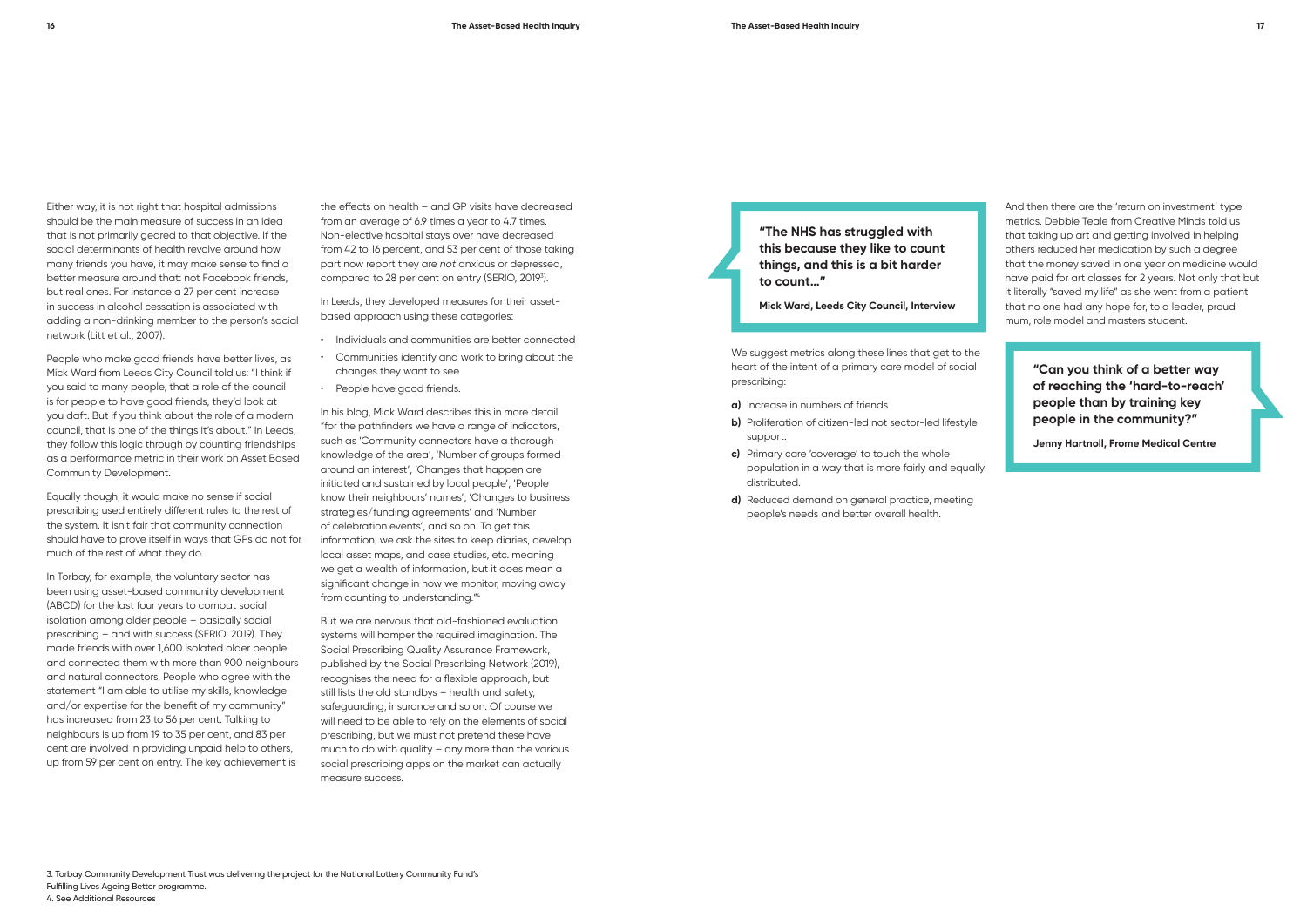**This is an issue that we believe is likely to emerge as social prescribing develops. It is the question of where professionals are best at doing the linking, where it is actually other neighbours or people in communities, sometimes as part of the process of their own recovery, who do most if not all of this work.**

> David Ashton's story shows us what this means in the NHS world of social prescribing:

**David had smoked 60 a day for most of his life, and had reached the stage where he was on the gold standard framework (death predicted in the next 12 months). He stopped smoking and did the pulmonary rehab, but it's the Wednesday Wander at Alvanley Family Practice that really changed his life: "I couldn't walk and I went on the Wednesday wander for the first time and it was a wonder for me, it changed my life." The Wednesday Wander goes at the pace of the slowest person. "I couldn't walk more than a few paces. I got to the bottom of a hill and I said can't do that, and Dawn took my hand and I stopped four times. Eventually, I was walking up without a stop." He is now not only able to manage his health, he is a health champion establishing the practice's allotment, a place to grow and share food."I didn't just want it to end when I retired."** 

**David Ashton, Community Champion, Alvanley Family Practice.**

This is the lesson provided by the experience of community or practice health champions, people who are engaged, trained and supported to volunteer and use their life experience to help their friends, families, communities and work colleagues lead healthier lives.

Of course, community health champions are doing a great deal more than linking people together. They could also be described as lay health workers, health advisers or similar. What holds these roles together is that "individuals without professional training can make a difference" (South et al, 2010, p26). They don't do this by providing workshops or health promotion advice, but by inviting people to join them in activities that generate friendships and improve health, from gardening to walking to knitting to cuppas and chats. They help people live meaningful lives.

It is certainly true that the two worlds, the real one and the NHS one, do in some circumstances struggle to understand each other. The former UK civil servant Eileen Conn explained some of the institutional consequences:

They could in other services be described as navigators, though this is usually a professional role in the NHS (Boyle, 2013). There is strong enough evidence on the positive impact of lay health workers and volunteers to justify commissioning community health champion programmes (South et al, 2010). The advantages of using volunteers include their flexibility, their ability to reach groups that are seldom heard or hard-to-reach – as well as their ability to talk equally to peers from the point of view of experience (South et al, 2010). But also it stops the medicalisation of poverty and community, and the professionalisation and institutionalisation of community relationships. This is community activism as it should be.

Jenny Hartnoll at Frome Medical Centre, who runs the huge and successful community connector scheme there, was originally a trained and experienced community development practitioner, and she was taken on to be what is now described as a link worker. A team of five professionals and more than 1,100 volunteers now cover all the surgeries in the Mendip district of Somerset. She told us she feels she was set free by her line manager to achieve this organically.

The volunteers go through only a short training compared to the health champions.

Many of our interviewees described the space between professionals and people where unexpected transformations can take place. This means that community connectors can potentially translate between sides, and understand what both of them really need and can offer – beyond the narrow range of services that general practice can normally provide. They do not have to emphasise the need, the lack which is experienced by individual patients, and can ask instead – one of the features of coproduction relationships –what people want to achieve, what they love doing, treating them as assets rather than drains on limited resources (see Section 2 Literature Review).

> **"The differences arise from the nature of relationships in the institutional and organisational world, which are primarily vertical hierarchical, as distinct from the informal community world where the relationships are primarily horizontal peer. Lack of attention to these distinctions adversely affects the interaction of the public agencies and the community, and the community's organisational governance and working arrangements."**

**Conn, 2011, p1**

### **Key issue #C.**

### **Status: Professionals versus volunteers?**

There is a quote from Edgar Cahn that is quoted by people doing great work in this field:

> **"No society has the money to buy, at market prices, what it takes to raise children, make a neighbourhood safe, care for the elderly, make democracy work or address systemic injustices… the only way the world is going to address the social problems that are dumped on it is by enlisting the very people who are now classified as 'clients' and 'consumers' and converting them into co-workers, partners and rebuilders of the core economy."**

**Edgar Cahn, 19 December 2007**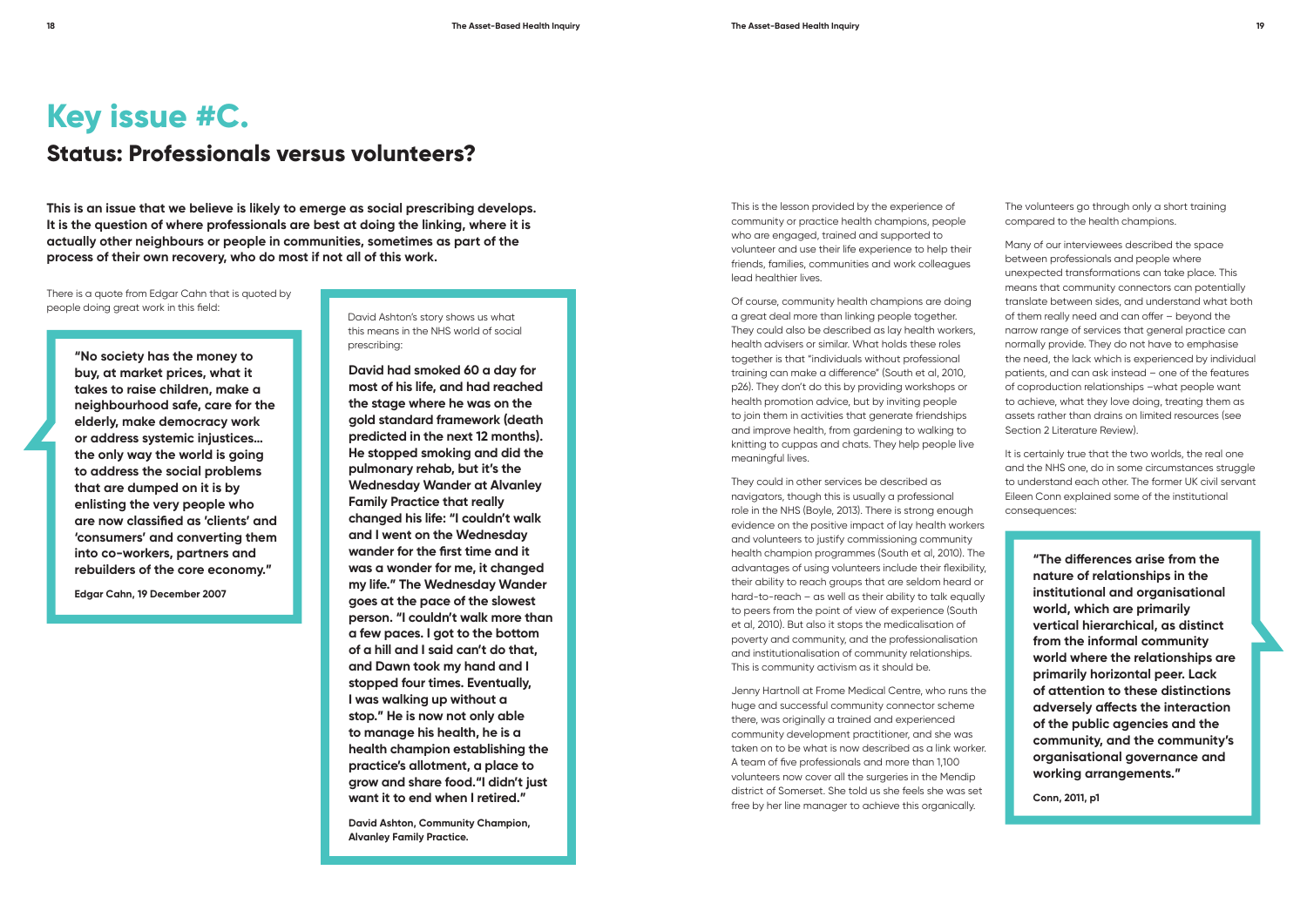Conn's approach makes a parallel case to ours, that to make a difference in the community – the objective of social prescribing – it needs to be organised on a more horizontal, peer-friendly basis, where people, communities and pubic service employees work as a system, not as 'them and us'.

That is the case for some volunteer support – the untapped resource at the heart of the NHS – and for ordinary people with the ability to care, rather than trained semi-professionals.

This is not without challenge. Expecting people to rise up to be connectors without support smacks of exploitation. Working with people who have been or are distressed who take up volunteering roles needs time and commitment and comes with some risk.

Whether or not you agree with this, there is an argument that the mixture of citizen and professional connectors – as they have at Frome or Creative

Minds (see appendices) – is the optimal mix, because it allows relationships to become reciprocal, as they need to be. It also enables social prescribing to happen at scale – with an army of volunteer connectors facilitated by a professional, or at least an employed, facilitator.

> **"I think the people who wash up in social prescribing themes or at least should wash up in social prescribing themes are people where that is not working. So, it's not that they have more needs, I think it's that they are less wellconnected…"**

**Charlotte Augst, National Voices, interview**

**In the most successful places where GP surgeries are doing social prescribing well and in an innovative way, they are going some way beyond the guidelines and what they imply. In particular, they are going beyond the normal formula – where a social prescribing link worker makes all the connections.** 

> similar lines – more flexibility, less dependence and more coproduction (see the examples in the appendices).

One solution from Altogether Better is *collaborative practice*, where Health Champions work with practice staff using an asset-based approach to design, deliver and increase the number and range of offers and activities available to meet people's needs.

Others using Asset Based Community Development approaches have walked the streets to find the community connectors (see appendices on Grenfell) who can galvanise people to collaborate and volunteer, bringing the community to the general practice.

> **"So people don't get referred, which is one of the big differences. Their job is to walk the streets, to go to every event going, to every coffee morning. The ones in Gipton sat in the pub on a Thursday night; you can meet them there. Just try and make connections, and find people willing to give of their time and gifts."**

> **Mick Ward, Leeds City Council, Interview**

Or they have set up formal partnerships between the NHS and third sectors (see appendices on Creative Minds) to develop reciprocal experiences with people who are struggling with their health and wellbeing. For many of these, the benefits have outstripped

### **Key issue #D. Method: Formula versus face-to-face.**

This is difficult territory. Measurable linkages with formal voluntary sector entities is what NHS England would seem to prefer. It is probably what the social prescribing software manufacturers would prefer. In Scotland, green prescribing takes place largely over the telephone.

The problem is that this may be too much part of the old 'service land' to do the community job effectively. Link workers are expected to spend time with patients, see what is possible and then to pass them on. But if they manage links at the 'correct' rate of around one per day, can they break out of the formula enough to make it work?

> **"It wasn't a starting point the question about what you need – it is about what would help you live your life in the best possible way…"**

> **Allison Trimble, the Kings Fund, Interview**

Most successful social prescribing systems we have seen usually involve lay people as volunteers or as health champions working alongside general practice staff, in fact you cant always tell who is who – the boundaries between professionals and volunteers become blurred.

It is already clear that the voluntary sector as it is currently configured could become overloaded, and find it hard to cope with the influx of patients through social prescribing referrals from GP surgeries. This alone implies a need to develop the third sector as much as it does to develop the NHS, and along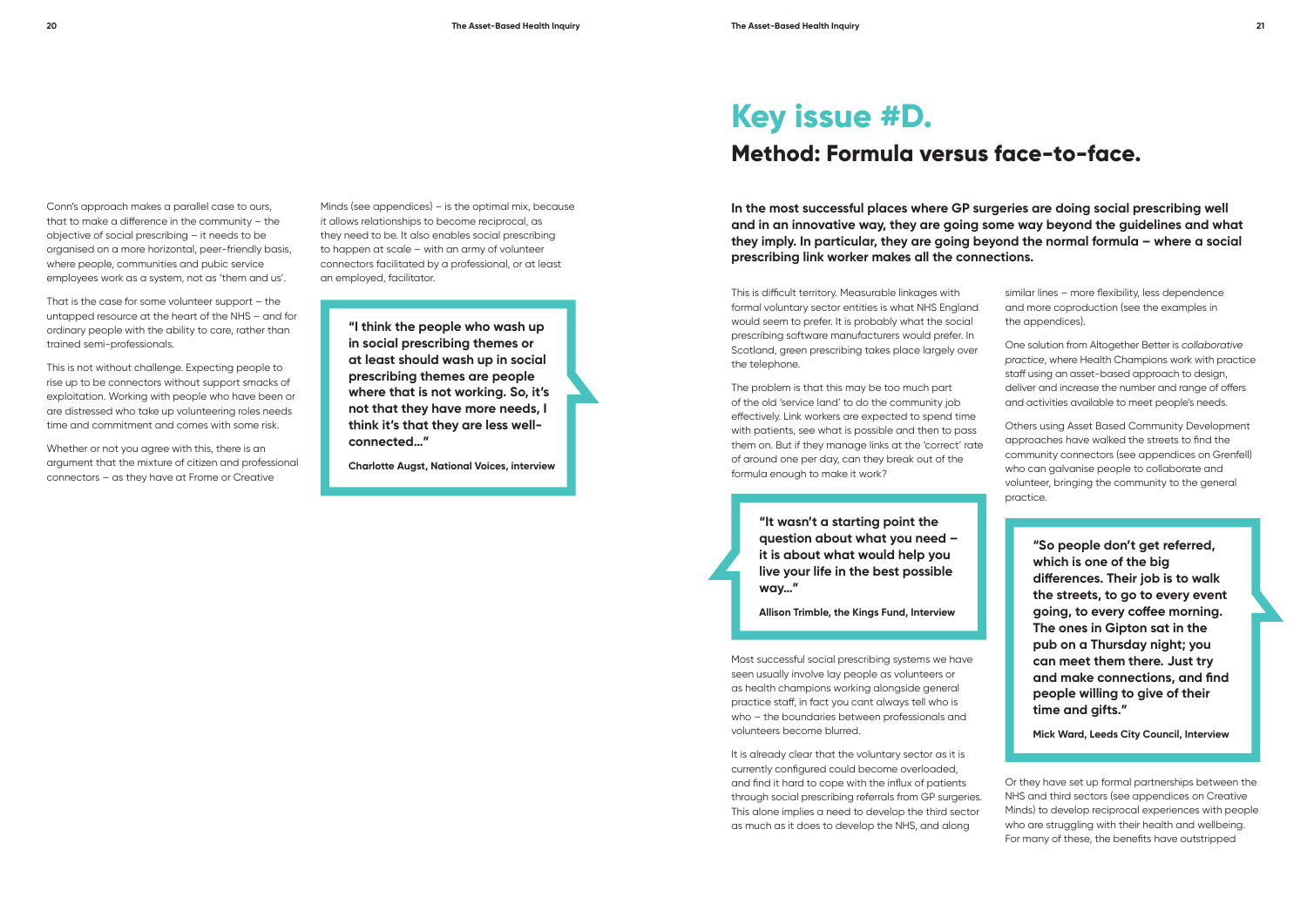expectations, reaching more people, finding more resources, and being more rewarding than they expected. The surprise and reward has been felt by those taking part from the partner organisations, who have benefitted personally as well.

All of the successful approaches we saw and discussed relied on local people working together to find a local collaborative approach. In this case, face-to-face implies you can use a kind of informality and equality between NHS staff and people, which we can confirm changes what is possible.

It also means that GP practices may have to grow their own volunteering around themselves, and their own supportive community. Finally, it means the voluntary sector also needs to adapt and change much like general practice needs too. As Mick Ward said to us: "Putting old people in buses and driving them seven miles to a social centre is hardly going to solve loneliness".

One final reason why it is vital to embrace face-toface relationships, not the formula, is that it provides some safeguards against medicalising social isolation. It means that the most important thing has to be the individual rather than the target they represent.

> **"The lowest value connection is a leaflet; the highest value connection is Dave in Alvanley taking Florence to a singing group, introducing her to three people, sitting down and having tea with her, singing with her from the songbook."**

**Alyson McGregor, Altogether Better, interview**

There is a broad spectrum between that and being given a leaflet, and official policy is only beginning to understand or embrace that. In some areas, as we have seen, it appears to be going down the most simple, mechanical route of a call centre with a social prescribing pad.

> **"How you move away from the kind of them and us scenario, and start to talk about a more mutual, collaborative, honest, congruent relationship where the feedback and the challenge isn't all one way, for example…"**

**Allison Trimble, the King's Fund, interview**

**Everyone in this field agrees that language is important. It does not mean they agree what the language ought to be. There are good arguments on both sides.**

> *Social connecting* implies people and relationships versus turning the enterprise into an official *project*. But it is not the only argument. The term 'social prescribing' has been very useful in persuading a reluctant NHS establishment that this is a useful extension to their service. It can also support the space between the institutional offer (an appointment) and the community, with the social prescribing pad being an artifact they helps people access new relationships and activities.

> Our conclusion is that, although language is important, it is useful to describe what is happening here in a range of different ways, until the various strands begin to settle down, or separate off. Perhaps, as Allison Trimble suggested to us, this would make possible the kind of local conversation we need in order to decide between the various approaches, and different underlying philosophies.

> > **"I don't think we should get our knickers in a twist about the intellectual purity around language. We can sometimes be a bit holier than thou about these things…"**

**Charlotte Augst, National Voices, Interview**

### **Key issue #E.**

### **Language: Social prescribers or community connectors?**

**"I am interested in how you move, say, the kind of them and us scenario, and start to talk about a more mutual, honest collaboration…"**

**Allison Trimble, Kings Fund, Interview**

This is where the language can be important. *Social prescribing* language implies that it is supporting people to have a broad range of options, using what is in communities already. It implies that the NHS professional has the power, and the individual must comply. *Community connecting* implies something about nurturing communities and collaboration – living better lives together. Both have different starting points.

> **"'Prescribing' implies you go to the GP and ask for help. 'Connecting' is so much more empowering, promotes community and self resilience and allows voluntary sector and the community to feel much more engaged as they're more likely to be delivering and creating the initiatives around this. The power of a word."**

**PCN clinical director**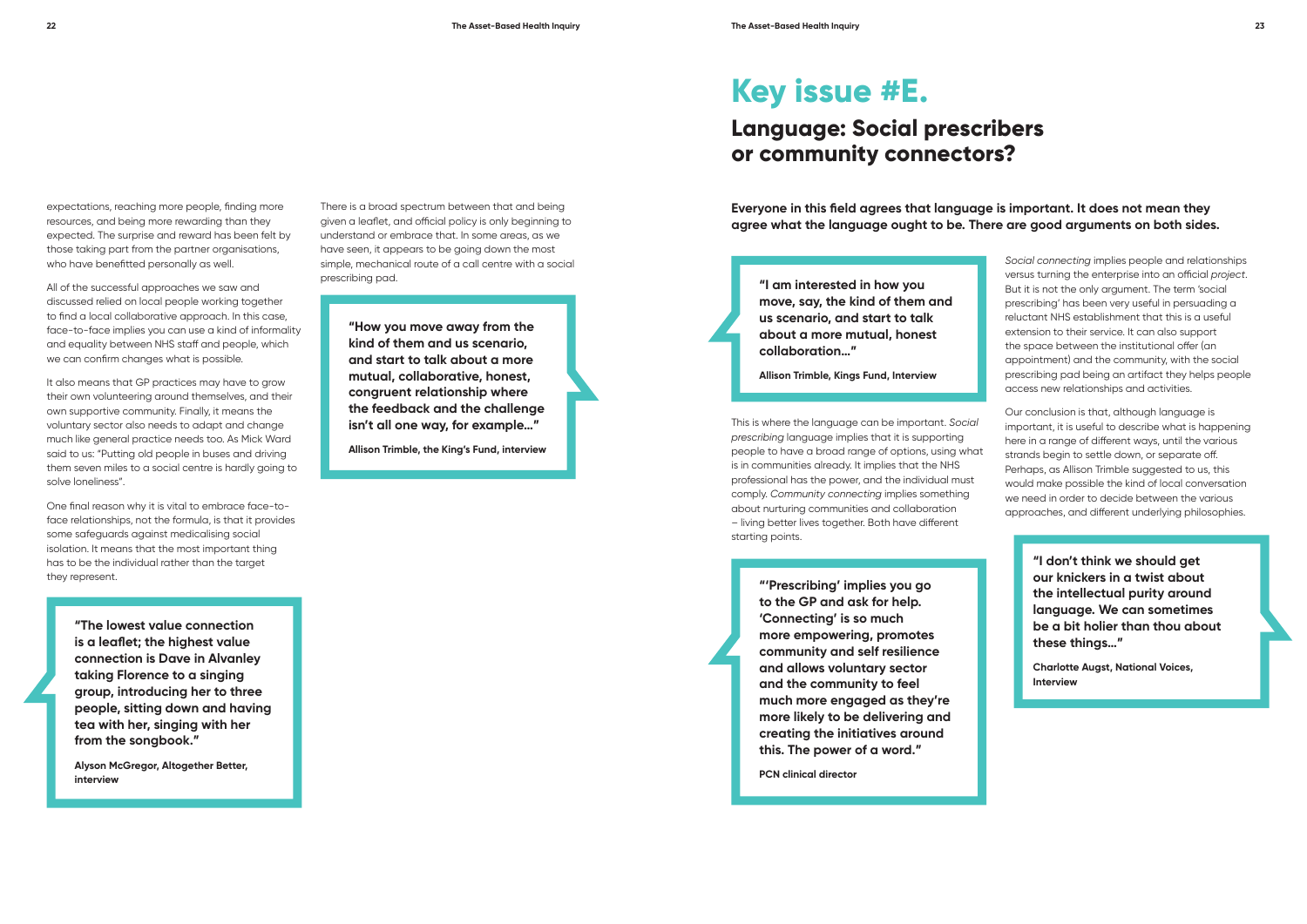**It is not quite clear why NHS England chose the scale it has done for social prescribing, perhaps because it makes it easier to distribute funds to primary care networks of around 30,000 patients. Nor is it clear what problem it is that PCNs (Primary Care Networks) are the solution too, with PCNs having a range of purposes from securing extended hours to meeting complex needs (Malby 2019).**

> There is also an issue around scale when it comes to linking up with the formal voluntary sector, which tends to be organised across cities rather than across neighbourhoods – certainly not across the scale of PCNs.

> What we have seen from the examples where there is a successful approach at the larger population scale (Leeds, Frome, Creative Minds, see appendices) is that the way they organise is different. What definitely doesn't work is taking the model of social prescribing that works at practice scale and assuming the same work can be done at PCN scale.

We are nervous that this inflexibility of scale may ride roughshod over the small successes. We are aware of examples both of Primary Care Networks that are sensitively incorporating what is already happening, just as we are aware of those that are not.

> Where there is a social prescribing model at scale, the role is very different – providing facilitation and support for local social prescribers and volunteers, and bringing them together for collaborative decision-making.

**"The task becomes, how do you connect, how do you create the conditions? How do you create the environment for that kind of relational capacity?"** 

**Allison Trimble**

Where it is working well, we are seeing these layers of support, which have been locally generated and build out from self-defined communities:

## **Key issue #F.**

### **Scale: Big versus small**

Where there are many welcome elements to the official advice – the informality about the plans, for example – the rigidity of scale does imply an unhelpful inflexibility and formality. Nor is it possible for one link worker to know all the GPs or primary care staff in their patch, or to build the kind of relationships that a smaller neighbourhood would allow.

It may be that innovative and entrepreneurial link workers will be able to build out on a neighbourhood basis, but many will not. The bigger scale also makes it hard to build the kind of reciprocal and enabling space in which social prescribing thrives. When management is old-fashioned, reluctant or confused about the objective of community connection, slavishly attempting to follow instructions from the centre, too rigidly measuring the links that are made – then link workers will not be as effective as they need to be.

We are aware of one London borough where two new link workers are expected to cover 14 surgeries. At that scale, it will be difficult to convince patients that the service will still exist in a year's time. The initial co-ordination may be where the local authority is unitary and they and the CCG have coterminous boundaries.

| <b>Position</b>                                                                                                                                                                                                                                              | <b>Scale</b>                                                                                                                                                                                                                                                                                               | <b>Examples</b>                                                                                                                                                                                                                                                                                                                                                                                                   | <b>Roles</b>                                                                                                                                                                                                                                                                                                                                                                                                    |
|--------------------------------------------------------------------------------------------------------------------------------------------------------------------------------------------------------------------------------------------------------------|------------------------------------------------------------------------------------------------------------------------------------------------------------------------------------------------------------------------------------------------------------------------------------------------------------|-------------------------------------------------------------------------------------------------------------------------------------------------------------------------------------------------------------------------------------------------------------------------------------------------------------------------------------------------------------------------------------------------------------------|-----------------------------------------------------------------------------------------------------------------------------------------------------------------------------------------------------------------------------------------------------------------------------------------------------------------------------------------------------------------------------------------------------------------|
| <b>Paid community</b><br><b>leaders</b>                                                                                                                                                                                                                      | Hubs / larger<br>geographies - could be<br>federation, or locality.<br>Bigger than a practice.                                                                                                                                                                                                             | <b>Creative Minds project</b><br>workers are responsible<br>for supporting the<br>development Creative<br>Minds projects. This<br>includes supporting and<br>developing mechanisms<br>for working in<br>partnership with a range<br>of creative partners both<br>internal and external,<br>including service user<br>and carers, community<br>organisations / groups,<br>local authority and other<br>NHS bodies. | • Act as supervisors,<br>facilitators,<br>developers and<br>connectors.<br>· Support ethical<br>collective decision-<br>making.<br>Develops<br>partnerships.<br>• Ensure probity with<br>funding.                                                                                                                                                                                                               |
| <b>Volunteer community</b><br>leaders / connectors /<br>champions connecting<br>people to other people<br>through activities or<br>taking a relational<br>approach by inviting<br>people in, rather than<br>referring on.                                    | At the scale of the<br>$community - these$<br>volunteers come from a<br>community and support<br>that community. They<br>may be 'homed' with a<br>GP practice or a Charity<br>or a locality or a third<br>sector. Their scope of<br>work is not a GP list, but<br>the community they<br>serve and live in. | At Alvanley there are<br>18 champions who<br>act as the first point<br>of contact, and who<br>support local people<br>to join in and to set<br>up local groups. The<br>champions have<br>secured an allotment,<br>and funding for a shed,<br>and collaborate with<br>a local café to help<br>people cook from fresh<br>ingredients.                                                                               | • Requires some<br>training.<br>• The group takes<br>ownership of the<br>wellbeing / social<br>prescribing approach<br>and co-creates it.<br>• They self-organise,<br>and have a<br>collaborative<br>collective approach to<br>decision-making.<br>• May well set<br>themselves up as an<br>entity (e.g. charity).<br>• May bid for funds for<br>local activities.<br>• Are properly<br>supported in their role |
| <b>Employed GP practice</b><br>level social prescribers/<br><b>Health and Wellbeing</b><br>workers. Seeing people<br>who need a range<br>of non-biomedical<br>services and navigating<br>the person through<br>these. Sometimes refers<br>to other agencies. | <b>GP</b> practice (depending<br>on size can be working<br>across more than one<br>practice in a group).                                                                                                                                                                                                   | <b>Health and Wellbeing</b><br>officer funded by a<br>Federation to work<br>across a few practices<br>offering a range of<br>services from CBT to<br>benefits advice. 1 hour<br>appointments to really<br>listed to the person's<br>needs.                                                                                                                                                                        | • Working as a<br>professional, seeing<br>patients through<br>self-referral or GP<br>referral, to help<br>people manage<br>their complex life<br>situations.                                                                                                                                                                                                                                                    |
| Volunteers running their<br>own activities - ones<br>that they enjoy and<br>care about                                                                                                                                                                       | At the scale of the<br>community they live in.                                                                                                                                                                                                                                                             | A mum leading a<br>walking pram group.                                                                                                                                                                                                                                                                                                                                                                            | • Pure volunteer                                                                                                                                                                                                                                                                                                                                                                                                |

#### **Table 1: The roles in a social prescribing system**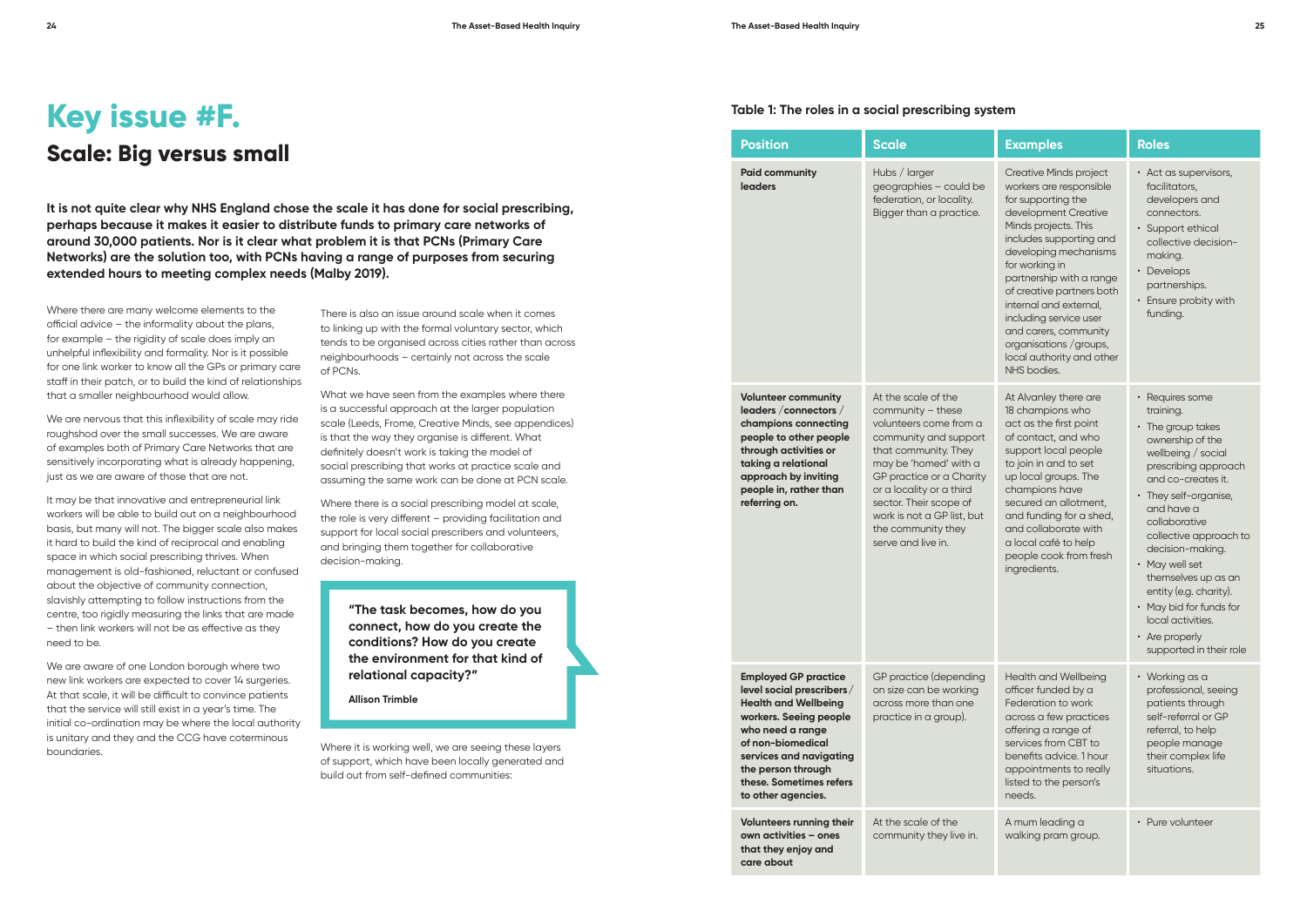Behind this is the issue about whether the NHS is anyway the best structure to organise social prescribing. We saw examples of sustained approaches to 'social prescribing' in terms of supporting people to live healthy lives coming from the voluntary sector, local government and the NHS, all following very similar approached (Leeds, Frome, Creative Minds).

**"I think the easiest mistake to make always, with this sort of disparity of size, is that you assume there's nothing there, this fantasy of the empty space that you act into…"**

**Charlotte Augst, National Voices, interview**

**Social prescribing is happening already. It is difficult to claim, therefore, that its development is being held back from any lack of funding. On the other hand, some small funding may be vital for the smaller, more informal patient groups to get off the ground. Our Inquiry suggested a paradox here, summed up by Mick Ward from Leeds: "If you give a third sector organisation 60 grand a year, and monitor it, they will spend 60 grand a year. If you give an NHS organisation £1.2 million, they will spend £1.3 million. You give two women 50 quid to set up a knit and natter group, they will stretch the money forever."**

> is such a range of contexts from little or no experience to years of development could drag the innovators back.

The real question around current funding is whether it should go primarily to help the ones that are doing it well to spread it more widely, or whether it should go to posts which are catapulted into supporting what is, in effect, a deficit model of care? Or whether there should be multiple approaches to fit the range of contexts?

Funding seems to be needed for three things:

- **1.** Start-up to help get social prescribing off the ground where services need the headroom to have the conversations it needs, and to support the measurement of impact (however that is determined).
- **2.** Scale, to secure the facilitation, supervision and relationships needed to support on the ground social prescribing in communities.
- **3.** Spread, to share and grow social prescribing from the great examples that currently exist.

Funding pre-determined PCN posts where there is already considerable experience and expertise, with collaborative models already developed, is not the right approach. What would help, on the other hand, would be to fund them to amplify the proven success of their existing schemes.

### **Key issue #G. Costs: Subsidy or homeopathic finance?**

We are unaware whether this phenomenon has been researched in a health services context, but anecdotally we see something along these lines happening all the time.

The danger is that, if the support is only bottom up – and the attention in public services tends to go where the larger sums get spent – then these fantastic models can sit alongside old-style working and not spread at all. Alvanley Family Practice shares premises with three other surgeries, which are showing little interest in their innovations, whilst practices further afield are keen to learn and collaborate.

An emergent issue is where the new funding for primary care network link workers, ends up supporting a 'referral' or service model, which undermines the existing local asset based approaches. In Leeds, the council's work on Strength Based Social Care, Asset Based Community Development and 'Better Conversations', is being networked with the NHS funded existing social prescribing model, and they have worked hard to make sure these initiatives work together to develop and support individuals and communities. The new PCN link workers are another layer to be networked into this, and, across our examples it has been a challenge. A more localised approach to link workers that builds out of local asset based initiatives, rather than NHS policy prescribed posts with prescriptive remits, would be more helpful. Local flexibility to support the innovators is needed in these places. A one size fits all model where there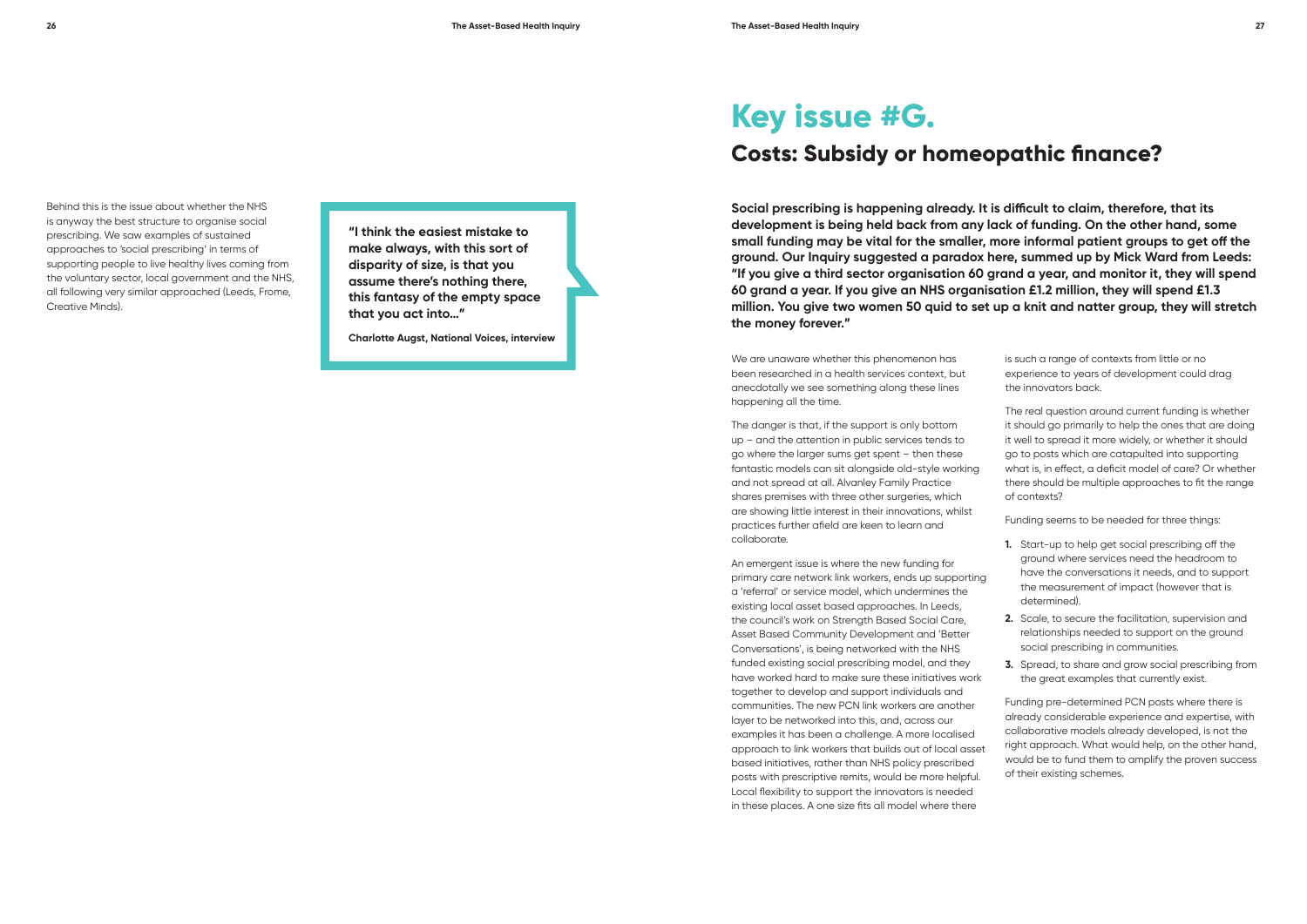**If social connection is increasingly networked and dovetailed alongside local authority provision, and it seems to be, then does social prescribing imply a whole new model of health and social care? New models of care are population-based, collaborative, locally generated, relational, and they change the boundaries of roles.**

> If it works well, it should improve the capacity of general practice to meet the whole population needs, not just those that present at the front door. A social prescribing system (epitomized by the range of roles above) can therefore catalyse or complement internal change in primary care and third sectors, leading to a new model of care.

> > **"Asset-based work is about valuing diversity, valuing people's insights, experience and skills and what everybody brings. It's not one thing. But coming from a values base and an ideology which says we're better when we're together."**

**Alyson McGregor, Altogether Better, interview** 

**The following 'top 10 tips for doing social prescribing' are some reflections emerging from the inquiry. Our understanding was that much of the 'how-to-do' social prescribing – so that it changes culture and meets need – relates to the ideas of 'Leading Adaptive Systems'.5 The complex nature of social prescribing requires a multi-dimensional approach that is 'bottom-up', 'inside-out' and 'outside-in' (Harrison et al 2019, Kimberlee 2013, 2016, Polley et al 2017 1&2)6 .** 

> Invite people in, don't restrict membership. In all the examples we saw, we were surprised who had the ideas. The task for social prescribing is to generate the relationships and connections for better things to happen. Gardening clubs, knit and natter groups, singing for the brain have to be discovered locally.

### **3. "Culture eats strategy for breakfast" (Peter Drucker)**

Social prescribing as a *policy* seems unlikely to be able to change the model of primary care unless there is a change in its culture. Primary care needs to shift from managing demand, creating dependence and seeing the problem and people through the lens of deficit – to understanding and meeting need, enabling connections to meet those needs, and seeing the problem and people through the lens of their talents and abilities.

Not all primary care teams are ready for culture change. The lack of investment in general practice development and the lack of motivation for selfscrutiny does not lend itself to this kind of openness. The burning platform of the workforce 'crisis' and the overwhelming recognition that more of the same isn't working could be a catalyst for change. But this kind of change requires investment in the skills and capabilities at general practice and voluntary sector as well, away from creating dependence to catalysing assets.

### **4. Do what matters to people where it matters to people**

Taking an asset-based approach means no one part of the system can decide arbitrarily where to

# **Key issue #Significance:**

### **Is this a new model of care?**

**"Social prescribing is a Trojan horse for the sort of change the way we do healthcare…"**

**Dr Mike Dixon, 2nd International Social Prescribing Network Conference 2019**

The NHS is in crisis, so we need the new model of care that community connection implies. Mike Dixon's famous "Trojan horse" remark also implies this will not be a sudden change; it will open the door to innovation inside the liminal space between the NHS and social world. If we projectise it, we will reinforce the old model of care, which means that change will be more difficult to achieve.

## **Social prescribing: What it takes**

Our interviews and visits built on the literature review to generate a deeper understanding of what it takes for social prescribing to make a difference:

#### **1. Start with listening**

Starting points matter. If you start by pre-determining the focus or outcome from a partial perspective – from one profession or service viewpoint – you will be less likely to achieve the collaboration you need to generate better lives. If we think we already know the problem we may miss the opportunities in front of us, or risk putting in a sticking plaster solution. The starting point is to ask people what matters to them, and what makes a good life for them. This stops primary care medicalising poverty. Out of these nonagendered conversations come needs and offers. This is the foundation for social prescribing.

#### **2. You own what you create**

Start by bringing together primary care services, community organisations and local people to discuss how, together, you can meet people's whole needs. It is hard to 'lift and drop' a model from somewhere else. It has to come out of the real relationships between services and people. This can only be generated in conversation and dialogue, not by email or directive.

We need to foster relationships so that new capacity can emerge. People will tend to innovate and generate solutions by talking and working together. Bringing together all the people involved in the issues, with diverse views and ideas, is more likely to lead to solutions that have been generated and resourced locally. They are also more likely to stick.

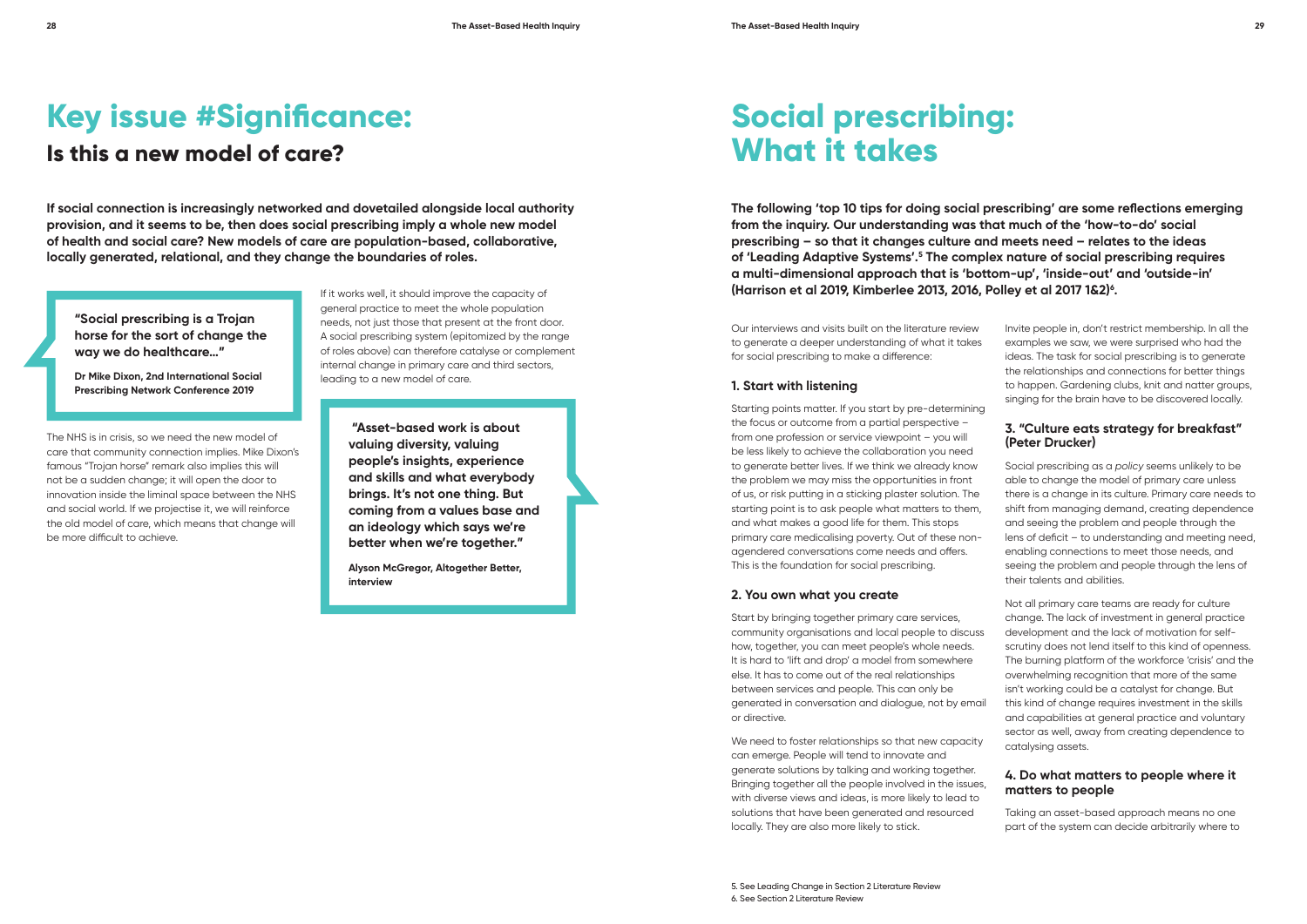start. There is also no 'right' place as long as it is collaboratively generated. You start where it matters to people to start – and you decide this together, and then you follow through.

This has to be supported by data so that you are not reinforcing prejudices or old patterns of 'seeing' the problems. If we look at where primary care spends its time, it devotes hardly any resources and time to young people. This might be something that the community and primary care care enough about to decide it is a place to start. Or it could be the data shows who is in the primary care 'hamster wheel', going round and round getting nowhere (see Section 3), and you could collectively decide to start with them.

*Where* social prescribing takes place is as important as *who* it is for. Taking it out of clinical NHS settings appears to make it possible to access the wider assets people can bring. It can mean activities in libraries, schools or community – wherever it makes best sense for your objectives.

#### **5. Foster relationships as a core capability for social prescribing so that new capacity emerges**

These relationships are based on a 'being-in-ittogether' mentality with everyone having an equal voice and a contribution to make. This means working hard at what it means to be collaborating together. It is vital that everyone can be clear what they hope for, how they are going to relate, where power lies and why and how they are going to redistribute it (move from Old Power to New Power).7

That means moving from referrals to relatedness, and connecting people to solve problems together. It means shared, honest conversations about what might be possible to do together. This in turn needs time and space to develop collaborative relationships.

**"Move away from the kind of them and us scenario, and start to talk about a more mutual, collaborative, honest, congruent relationship where the feedback and the challenge isn't all one way, for example"** 

**Allison Trimble, the King's Fund, interview**

#### **6. Build outwards from communities**

Communities know the parameters of their community. Services cannot prescribe a community population size. Identity is critical to gifting volunteer time – people give to and in communities where they feel a sense of belonging. They are invested in that community for the long haul. The social prescribing process needs to have the same emotional and relational investment, and not just for the length of time a post is funded.

> **"When I talked earlier on about the gardening on prescription, it wasn't just a short term six week thing. It was, you become a member of that group. You become a part of that community."**

**Allison Trimble, the King's Fund, interview**

#### **7. Stay humble.**

Taking an asset-based approach means giving up your own assumptions about knowing what is going in local communities. It means not assuming you know what people need, and being open to an honest conversation about both need and the possibilities that people can generate. This is more congruent with servant leadership than heroic leadership.

#### **8. Learn to innovate together**

There is no perfect model of social prescribing. Instead, it needs to be allowed to grow and adapt. It can only do that if there are 'feedback loops' that enable the social prescribing system (people, services) to review both what is working, and why.

This community of practice is a thread throughout the 'how'. Our hope is that doing this learning at a borough scale will give access to enough experience to learn well together. Places need to experiment to develop their own social prescribing approach, but must do so informed by data and evidence, not just by hunch and the usual traditional assumptions.

#### **9. Sustainability spread and scale**

Social prescribing with wither if there is no attention paid to sustainability – how to maintain the approach as you develop it. Or to spread – how to adopt ideas from other places; or scale – what it takes to secure coverage across the whole of a region, or across the NHS.

There are many places where social prescribing has been pioneered, developed, tested and grown. These should be the starting places for spread, sharing their learning and mentoring new starters. They can offer advice, share practices and peer review the new adopters approach. They can hold the hands of the new starters, and walk alongside them as they set up their own schemes.

The innovation approach in complex systems is to amplify what works, to help the early adopters be

the catalysts for the next generation. The funding has so far been for posts, not learning or spreading innovation. Early social prescribing sites generated their model out of their own concerns and attention to local needs, not as a result of being funded for a post.

### **10. Starting points really matter.**

Social prescribing isn't amenable to 'lift and drop'. The start-up phase really matters, where all parties listen, learn and develop constructive, productive collaboration.

Social prescribing is part of the significant changes needed in primary care to meet need rather than manage demand. High performing health systems all have robust primary care teams at their heart (Baker and Denis, 2011). This means social prescribing, and collaborating with communities, is part of the change process – but not the whole of it. PCNs could help general practice be the very best it can be, with better flow, less failure demand, services provided around population need rather than historic provision, data-enabled prototyping and quality improvement, and a real understanding of when people need more than the practice can provide on its own, and where it needs to work with other practices in the PCN to help people live well in their home.

> **"At its worst, it was very much a signposting. Which for some people, still had a benefit, but they were just signposting people to services. So it wasn't fundamental changing … Where I'd like to see it more is understanding that line between signposting, support, coaching, supporting people to go."**

**Mick Ward, Leeds City Council, interview**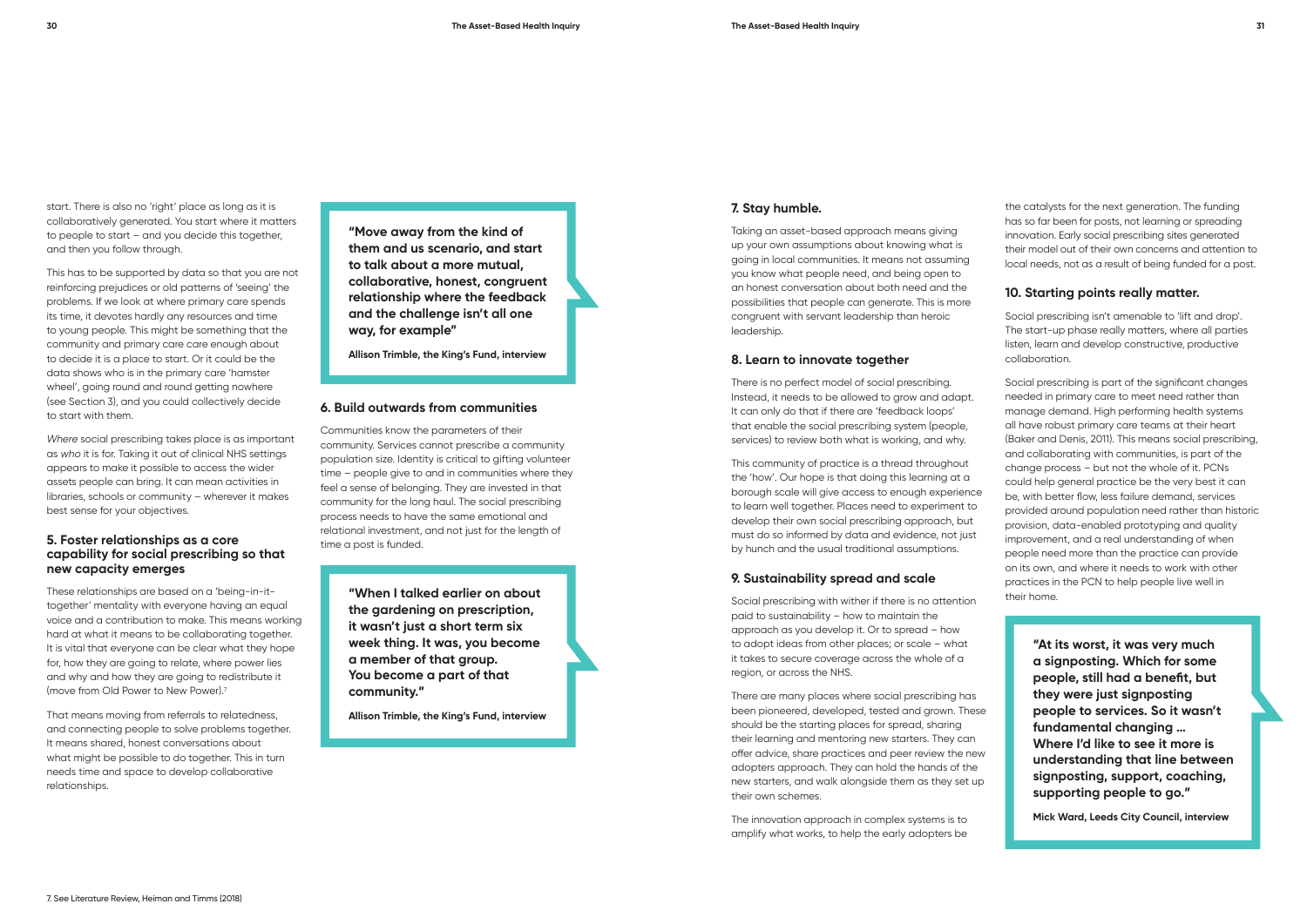- **d)** (*Method*) Based as far as possible on emerging face-to-face relationships, with everyone taking part willing to change themselves.
- **e)** (*Language*) Describing the role increasingly as *social* or *community connectors*, without getting too precious about it.
- **f)** (*Costs*) Using small amounts of money to support local people to create the local necessary networks of support. Invest in the development of primary care, and voluntary sector to enable an asset-based model. Fund facilitation at scale, so that social prescribing on the ground can benefit from supported link workers, volunteers and connectors.
- **g)** (*Scale*) Managed as far as possible at the level of the identifiable community – usually a neighbourhood or practices – networked across whatever area seems appropriate.
- **h)** (*Significance*) Understood by those taking part as a new model of care – as far as possible, by shifting responsibility to include people working alongside practice staff, and local collaborators (third sectors, community led enterprises and clubs, arts organisations) using the concept of New Power.<sup>8</sup>

**At the heart of these questions is a dilemma: whether social prescribing is primarily a role or a set of beliefs. The answer is, of course, it is both. It has to be to make it effective – just that we also believe the role will increasingly be carried out, not by professionals, but by local people themselves, while some of the professional aspects of the role shifts from linking to shaping a supportive community.**

> We are only too aware that this is not going to be easy. The path is not clear, straight or fast, because so much time is used in building relationships, which inevitably means more false starts. Yet the work accelerates, usually, when the right conditions are in place. "This way of working is still deeply counter cultural (even when a formal system might claim to have embraced it)," said the 2015 evaluation of the Altogether Better practice health champions programme (Pratt et al, 2015). "Senior leadership needs to provide genuine top cover and demonstrate 'courageous patience' and visible support." This was a sentiment deeply held in Grenfell (see appendices), and also demonstrated in Wakefield where the long-term commitment to and understanding of Creative Minds by board leaders has been key to its sustainability.

Our experience suggests that success will depend partly on recruiting the real connectors, those who are already known in the community as the 'go to' people, as well as inviting people who have talents – or simply a human ability to care – but maybe not the confidence to volunteer; and partly also on leaving some of the old health management baggage behind.

If management is defined by checklist and KPI, then social prescribing will probably fail. If, on the other

hand, management is based on entrepreneurial, face-to-face, human scale relationships, it is more likely to succeed. Those most successful schemes appear to be those where health staff deliberately changed their identity and relationships (see the Grenfell example in the appendices).

> **"The system does have the capacity to self-organise. It depends critically on the quality of the relationships developed. As a 'rule of thumb', the stronger/deeper the relationship between champions and the organisation, the more the work was transformative – i.e. both the practice/service and the citizens who engaged with it adapted. Where relationships were weak, the champion work was more of a useful project on the side…"**

> **National Evaluation of Health Champions, 2015**

Our work on this inquiry also allows us to name another paradox: the system will benefit the whole, but only if social prescribing concentrates on personal outcomes for those involved – for citizens as well as clinical staff. Whether this will produce shortterm savings for government is not clear, but – by beginning the process of sharing responsibility across services for re-building community – the idea may be capable of building foundations for long-term savings by reducing need rather than persistently not meeting demand.

> **"How can people who are care professionals or caregivers, in the intentional sense, how can we create enough space for people to develop those relationships? That takes time. It's not a quick fix, and it's not a signposting either. It's a relational thing…"**

**Allison Trimble, the King's Fund, Interview**

### **Conclusions: How it should be done**

Those practices we have seen which are doing social prescribing effectively have in some ways stumbled upon these answers, but they have done so out of a deeply held belief in relational practice. The Alvanley Practice described this discovery in terms of a perfect storm – a combination of their own values about general practice as family, the desperation of the doctors, their determination to do something differently, the arrival of key staff with a positive part of the answer, as well as the willingness of local people to share the role.

In other words, people we have seen who carry out the role well, don't just link people up, they become a catalyst for change, and they are willing to change themselves. Having seen them at work, we believe social prescribing is indeed a potential Trojan horse, which might be used to change the system, humanise it, and to make it more effective. Judging by their success, and based on the argument set out in this report, we conclude their success is based on some of the following elements:

- **a)** (*Purpose*) Holistic and based on genuine needs – starting with asking the question about 'what makes a good life' for individuals. Also new practices or habits, which allow health professionals to meet complex needs more effectively.
- **b)** (*Measurement*) Success measured in terms of meeting those needs, and shaping a system that can be capable of meeting those same needs sustainably in the future.
- **c)** (*Status*) Carried out by a mixture of entrepreneurial professionals and local people who understand each other and have generated their approach together.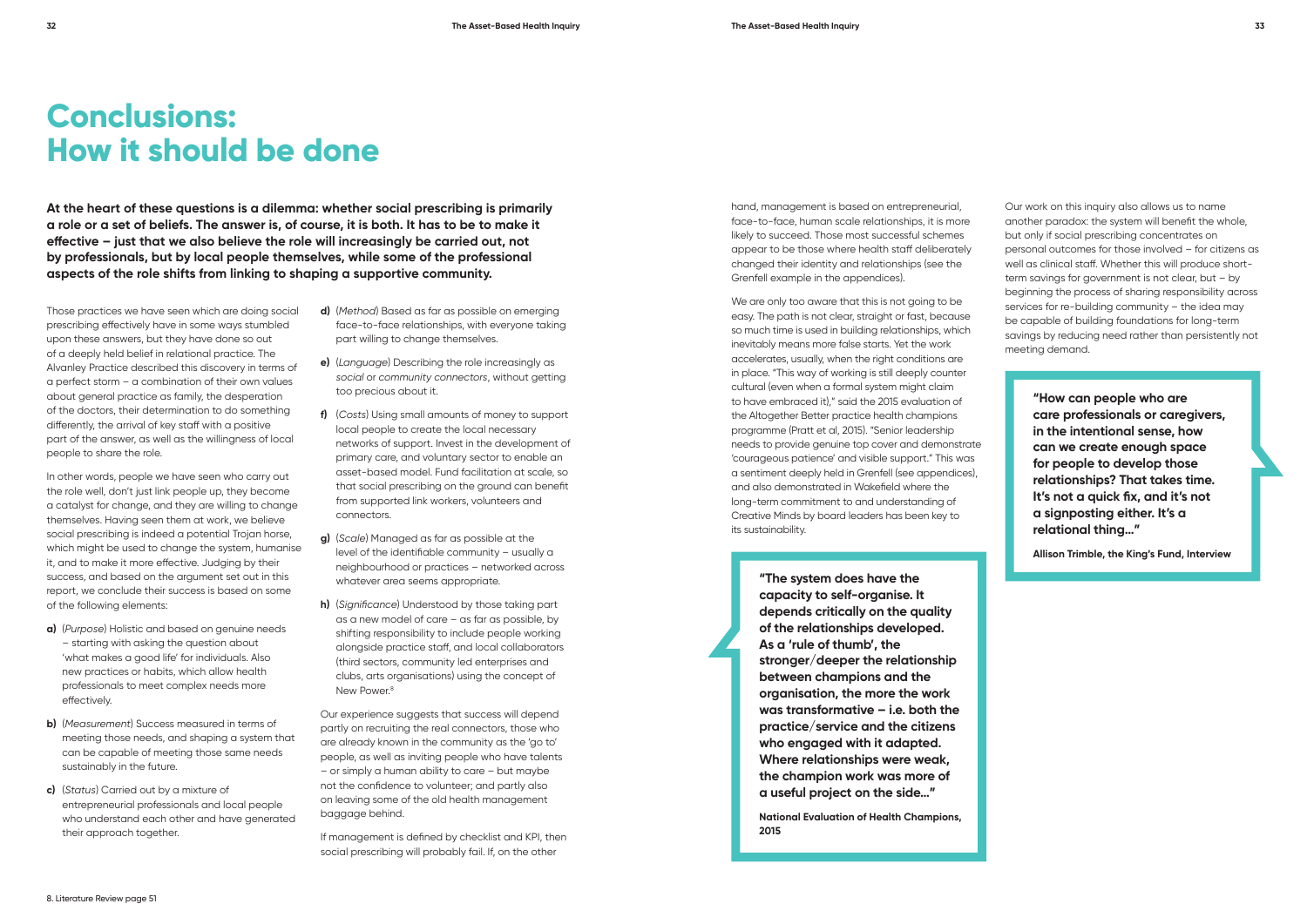**It seems to us that social prescribing as currently envisaged sits on a knife edge between being the Trojan horse to change healthcare to make it more effective, more sustainable and more humane, and being subsumed into the old way of doing things, which keeps it safe – or apparently safe – but ineffective. The following recommendations are therefore important and urgent:** 

#### **1. Investing**

To support effective, human-scale public services, the NHS needs to invest in building communities –measuring the success by metrics that matter to people.

- Using small amounts of money to support local people to create the local necessary networks of support.
- Invest in the development of primary care, and voluntary sector to enable an asset-based model.
- Fund facilitation at scale (primary care network/ borough), so that social prescribing on the ground can benefit from supported link workers, volunteers and connectors.
- Provide support within communities for those that are taking the lead in volunteering as connectors, champions, and volunteers.

## **Social Prescribing: What it is and what it isn't the commendations**

It also needs to invest in developing general practice so that it:

- Understands its population's need, rather than just meeting any demand it is presented with.
- Develops a mixed offer designed to meet this need, by varying the length and continuity of appointments, and the types of services it can offer.
- Avoids creating work for itself (failure demand) by managing flow within the practice.
- Shapes its own luck by knowing and working with local people and services.

The nature of funding matters too. When it does arrive, all too often the money comes in arrears or long after the deadline has passed. It is all very frustrating for those trying to develop long standing embedded approaches that take time.

| It is: Independence creating                                                                                                                     | It isn't: Dependence creating                               |  |
|--------------------------------------------------------------------------------------------------------------------------------------------------|-------------------------------------------------------------|--|
| Local knowledge                                                                                                                                  | A service                                                   |  |
| Increasing connections so people have good<br>friends and people to call on and gift too                                                         | What you already do                                         |  |
| A conversation where you listen to people's needs                                                                                                | A pad                                                       |  |
| A commitment to meet need not shift the burden<br>or pass the buck. 'Zero tolerance for flailing around'<br>(Tim Anfilogoff)                     | A database                                                  |  |
| Open access (not just GP referral but self referral)                                                                                             | A referral                                                  |  |
| Deep knowledge of the local community,<br>the things going on and how to connect them<br>too that                                                | An asset map                                                |  |
| A community builder that has a home base<br>(organisation) that facilitates local volunteers to<br>connect people with needs and their community | Signposting to overburdened services with no<br>investment  |  |
| A long term relationship                                                                                                                         | A short term post                                           |  |
| A way of addressing inequality                                                                                                                   | Provision for those that generate the most demand           |  |
| Part of a new way of delivering all<br>of primary care                                                                                           | An addition to the traditional model<br>of general practice |  |

Changing culture requires resources. Those behind the early social prescribing scheme known as Creative Minds, based in Wakefield, originally believed they could shift the system by providing one per cent of their budget for social prescribing. We also believe the greater the resources, used not only to set up social prescribing but to spread and share those approaches that work, the greater the beneficial impact on the system as a whole.

This comes with a health warning: larger organisations are equipped to bid for funding when smaller organisations tend to find it harder. This approach has to be funded equitably and purposefully. Specifically, that means setting an objective of putting one per cent the NHS budget towards community connection.

### **2. Evolving**

Social prescribing should be widely understood, not as an endpoint, but as a framework that will allow it to evolve. That means carving out spaces where it can develop into something different, together with other services or other voluntary sector organisations, if it can. If it is to take a whole population coverage approach, then primary care might not be the best starting place for all people who need it. People with mental health needs often bypass general practice, as do people who are homeless. The models we saw in Frome and Creative Minds need to be part of the solution too.

These developmental spaces might be:

- Designated areas, which will have freedom to experiment, and the funding to share and spread learning.
- Designed to spread the best innovations actively supporting those that are doing well,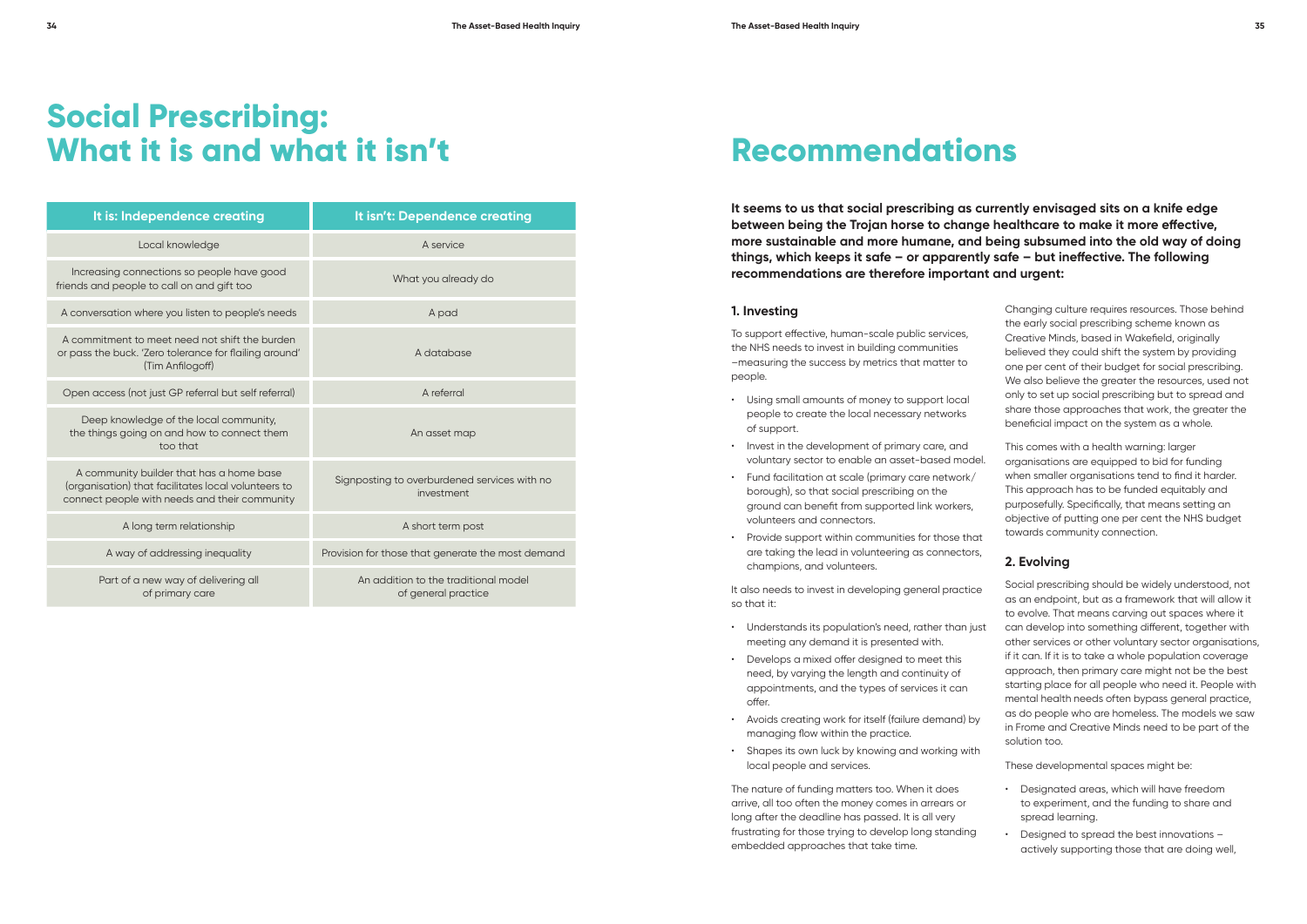and providing funds for them to share their approach with others.

- Provided with security over 5-10 years, and certainly more than one year. People will commit to support the idea, but only if the NHS commits too.
- Including meeting needs that don't currently touch general practices.

#### **3. Safeguarding**

The safeguard that is required here is against the old world biting back. NHS managers and NHS England must create the possibility of experimenting, to welcome it and to lead it. This is partly about leadership having the humility to learn from community connectors; but it is also about the way that link workers and connectors are employed:

- Imaginative and entrepreneurial link workers, connectors and health champions, who are able to make things happen – a critical skill in the world that is emerging – need to be supported to evolve social prescribing, perhaps with the launch of a new institute of community collaboration where they will be members alongside disciplines from all sectors.
- Provide support and reward long-term to volunteers with recognition, training and qualifications.
- Link workers and social prescribers working with self-defined communities (not NHS defined communities), supported at scale by a facilitator to help them connect together and for learning and spread

Measuring the impact of this investment must enable the intent of the approach. What you measure determines what you do, so the metrics matter. We suggest these metrics for social prescribing:

- **a)** Increases in numbers of friends.
- **b)** Proliferation of citizen-led not sector-led lifestyle support.
- **c)** Primary care 'coverage' to touch the whole population in a way that is more fairly and equally distributed.

**d)** Reduced demand on general practice, meeting people's needs and better overall health.

#### **4. Transforming**

We believe social prescribing as envisaged here has the potential to transform primary care, and to form the basis of a revival in effectiveness across public services. This kind of social prescribing *plus* (see our list of what it is and what it is not) will work best if it reaches outside the medical and health sector, and primary care, and directly into the surrounding community. Again, this means deliberately working with local people who can connect and catalyse innovative local activities and relationships, as community connectors, as employees and as volunteers.

Starting points matter. Taking the time to develop a relational approach based on the principles described in the above section 'Social prescribing what it takes' from the outset:

- Start with listening
- You own what you create
- Do what matters to people where it matters to people
- Invest in culture change in primary care and voluntary sectors away from creating dependence to catalysing assets
- Foster relationships as a core capability for social prescribing so that new capacity emerges
- Build outwards from communities
- Stay humble
- Learn to innovate together
- 'Design in' sustainability spread and scale

Social prescribing is a cultural and social change not a person or project. It is a way of 'doing business', not a service provided. Transformation starts with the professionals and leaders of social prescribing looking at their own practice and behaviour. Taking time to develop professionals' assumptions, attitudes and willingness to collaborate is a key first step, alongside finding the latent potential within communities.

#### **Additional resources**

If you are interested in reading more about how Leeds City Council has developed an asset based approach, and the impact it has had for local people, you can read the story here:

https://www.nurturedevelopment.org/blog/abcd-practice/ proliferation-the-implementation-of-abcd-in-leeds-part-1/

https://www.nurturedevelopment.org/blog/abcd-practice/ proliferation-the-implementation-of-abcd-in-leeds-part-2/

#### **References**

This report draws from the Literature Review (Section 2) and the additional following references:

Baker, G.R. and Denis, J.L., (2011) *A comparative study of three transformative healthcare systems: lessons for Canada*. Canadian Health Services Research Foundation.

Boyle, D. (2013) *Barriers to Choice: the Boyle Review*. London: Cabinet Office.

Cahn, E. (2007) 'It's the core economy stupid: an open letter to the non-profit community'. 19 December 2007. Available at: https://timebanks.org/wp-content/uploads/2014/01/ CoreEconomyOp-Ed\_001.pdf [Accessed 20th August 2019]

Cahn, E.S. (2000) *No more throw-away people: The coproduction imperative*. Essential Books Ltd

Conn, E., (2011) *Community engagement in the social eco-system dance*. Third Sector Research Centre Discussion Paper, July.

Holt-Lunstad, J., Smith, T.B, and Bradley Layton, J (2010) 'Social Relationships and Mortality Risk: A Meta-analytic Review'. PLoS Med 7(7) : e1000316.

Litt MD, Kadden RM, Kabela-Cormier E, Petry NM. (2007) Changing network support for drinking: initial findings from the network support project. *Journal of Consulting and Clinical Psychology*. Vol 75 p 542–555.

Malby B (2018) *Frequent Attenders Breaking the Cycle in Primary Care*. Blog. Available at: https://beckymalby.wordpress. com/2018/06/05/frequent-attenders-breaking-thecycle-in-primary-care/. [Accessed 20th August 2019]



Malby,B (2019) P*rimary Care Networks Holding True to Purpose Whilst the Old World Bites Back*. Blog. Available at: https:// beckymalby.wordpress.com/2019/06/03/primary-carenetworks-holding-true-to-purpose-whilst-the-old-world-bitesback/ [Accessed 20th August 2019]

Morriss,R., Kai, J., Atha, C., Avery, A., Bayes, S., Franklin, M., George, T., James, M., Malins, S., McDonald, R., Patel, S., Stubley, M., Yang, M. (2012). Persistent frequent attenders in primary care: costs, reasons for attendance, organisation of care and potential for cognitive behavioural therapeutic intervention. *BMC Family Practice* July 6, 13:39.

NHS England (2019) *Social prescribing and community-based support Summary guide*. Available at https://www.england.nhs. uk/personalisedcare/social-prescribing/ [Accessed 20th August 2019]

Pratt, J. (1995) *Practitioners and Practices. A conflict of values?* Radcliffe Medical Press. Oxford.

Pratt J, Hufflett T, Fischer M, Hinder, S & McGregor, A. (2015) *Altogether Better – working together to create healthier people and communities. Bringing citizens and services together in new conversations*. Altogether Better. [online] Available from: https:// static1.squarespace.com/static/5ad4879c5cfd798df87393cd/ t/5c01521a8985835d2d403016/1543590440015/ Altogether%2BBetter%2BWorking%2BTogether%2B to%2BCreate%2BHealthier%2BPeople%2Band%2B Communities. pdf [Accessed 20th August 2019]

Seddon, J., (2008). *Systems thinking in the public sector: The failure of the reform regime... and a manifesto for a better way*. Triarchy Press Limited.

SERIO (2019). *Ageing Well. Torbay Interim Findings Year Four Key Learning Report*. Pending Publication. Plymouth University.

South, J., White, J. and Raine, G. (2010) *Community health champions: Evidence summary*. Leeds, Centre for Health Promotion Research, Leeds Metropolitan University.

The Social Prescribing Network (2019), *Quality Assurance for Social Prescribing In England*. Available at https://www. socialprescribingnetwork.com/quality-assurance-consultation [Accessed 20th August 2019]

Torjesen, I., (2016). 'Social prescribing could help alleviate pressure on GPs'. BMJ. 10 March. 352:i1436

Wyatt, S (2019) *Waiting Times and Attendance Duration at English Accident and Emergency Departments*. The Strategy Unit.

### **Additional resources and References**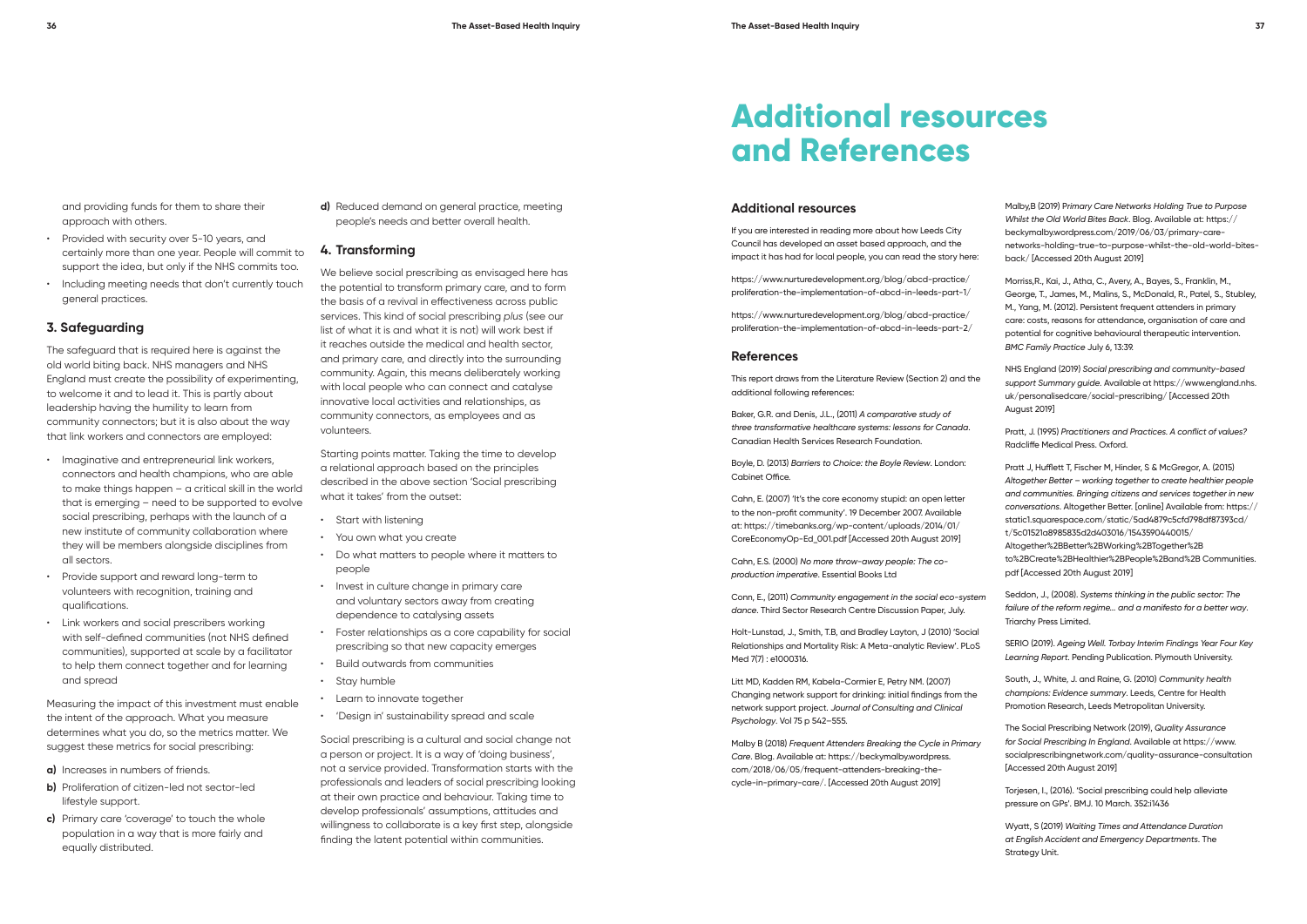The problem was that the practice was faced with an increasing number of people coming for appointments that were struggling with life, or had needs that a GP can't meet – primarily the social determinants of health – through an appointment, and were looking for a new way of collaborating with the community to support them.

The doctors describe the events as a 'perfect storm', which led to the radical shift in the way things are done. The first of these was Jaweeda becoming Chair of the GP Federation and beginning to think practically about the long-term sustainability of general practice – and not just theirs. The second was the arrival of Kay Keane as business manager. She was clearly a breath of fresh air. "We said to each other, after we interviewed her – she's just like us," said Jaweeda.

# **APPENDIX 1: THE VISITS**

## **The Alvanley Way**

**"I want to thank so many of you here for everything you've been doing," says Dr Mark Gallagher, on the new allotment. "And to thank you all for being my friends."**

Dr Gallagher is a partner GP at one of the most innovative surgeries in the UK, Alvanley Family Practice in Stockport, and we were there partly to watch their new allotments opened by the mayor of Greater Manchester, Andy Burnham.

It wasn't just a technocratic business of tackling rising demand either. Mark is an immensely popular local GP, as his unassuming speech at the allotments implied. He had been overwhelmed with the cards and cakes provided by patients after a recent heart attack. The changes in the way their surgery works was partly a response to his own exhaustion, and that of his practice partner Jaweeda.

It has been a joint effort. David and Julie Ashton are 'Practice Health Champions' at the family practice and came up with the allotment idea. The council donated the land and a local builder provided apprentices to clear the site. Stockport Council investment fund also provided £10,000 towards the allotment hut.

It is unusual, of course, for GP practices to preside over the creation of new allotments – though since the famous Peckham Experiment in the 1930s, not unprecedented. But there is also something about the informal style of Mark and his practice partner Jaweeda Idoo – without side or pomposity, calling their patients 'friends' that might raise a few eyebrows in professional circles.

Even so, in a period when general practice is struggling with dwindling GPs and rising demand, Alvanley has bucked the trend. It has managed to reduce demand and at the same time to begin to nibble away at some of the causes of ill health.

"I remember, we had our heads in our hands," she says now. "We had 200 letters to reply to and piles of test results. We were thinking of giving up. Then a few things happened."



**"I remember, we had our heads in our hands. We had 200 letters to reply to and piles of test results. We were thinking of giving up. Then a few things happened."**

Thirdly, the local people who were already trying to do something about supporting people struggling with their lives locally, like Nicola Wallace-Dean at Star Point Café, and her mum, Ann, at the local fish and chip shop using their profits to invest in the local community from a credit union to train young people.

The last part of the jigsaw was the arrival of Altogether Better, the Yorkshire-based innovators behind the idea of 'health champions'. They were part of a Pilot funded by Public Health Director, Donna Sagar, she appealed for practices in Stockport for their experiment, Jaweeda and Mark applied successfully, and soon they were writing to their patients, sending them individual invitations to help.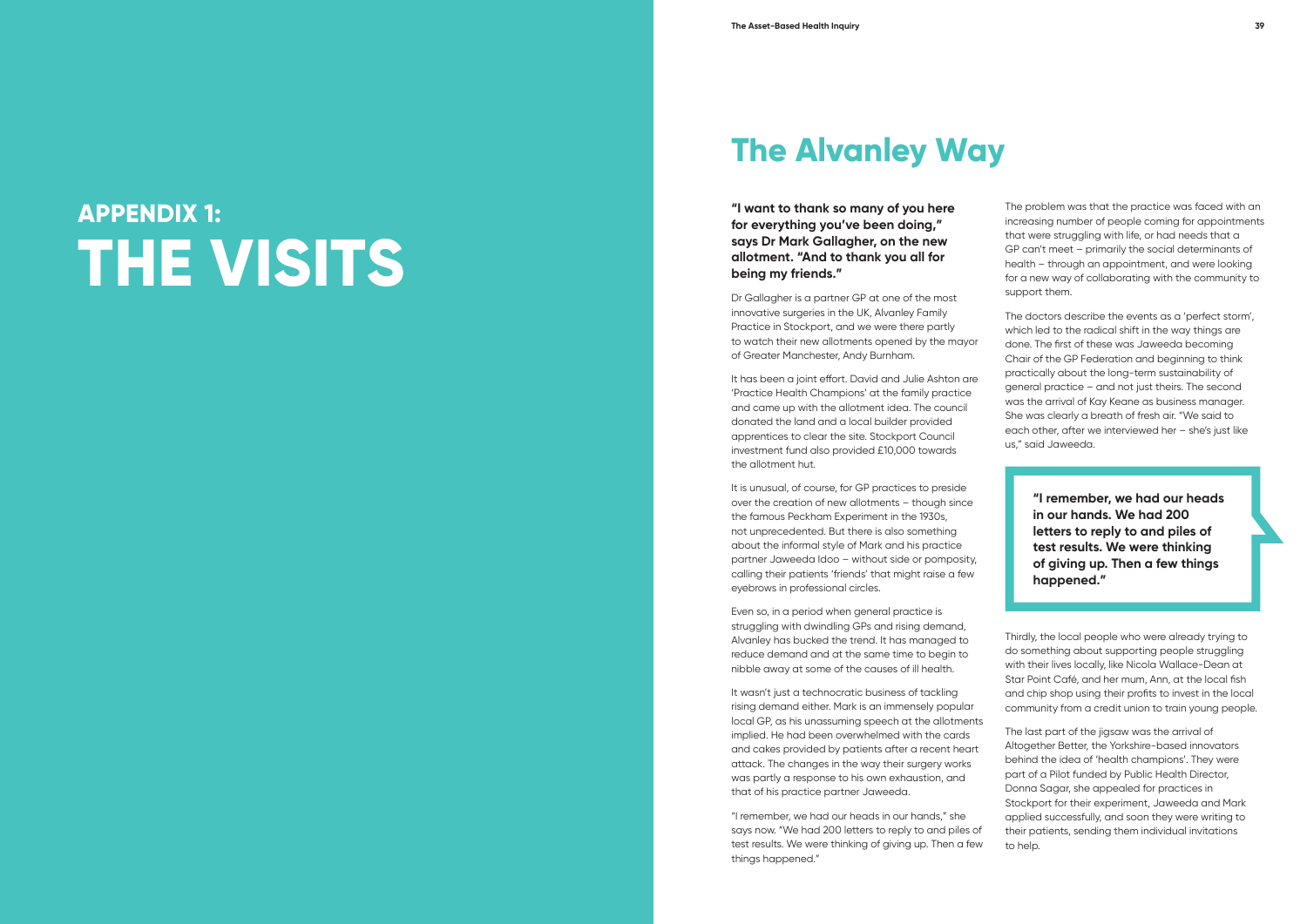There was a huge response, says Jaweeda. "They love the practice."

Three years on, not all the original 18 health champions are active, and Altogether Better has moved on elsewhere. But the effects are still rippling out and there is now a long list of activities which the champions run – from singing and walking through to allotments – which can help us, perhaps, imagine what 'social prescribing' could and should be.

There is a view that the very name gets in the way, emphasising a medical model, when we know that – certainly in Alvanley – at least one in five GP consultations have no strictly medical purpose. That is not their opinion here. In fact, they even use a special social prescriptions pad. They find it helps GPs draw the conversations to a close, by formally introducing patients to the practice health champions who invite them to take part in the kind of activity that might help them.

On the other hand, this is prescribing that emerges out of a doctor-patient relationship. If there is no relevant activity that suits, they might even encourage a patient to become a health champion and set up their own activities. People can also 'refer' themselves, and activities are offered in a creative and inviting way on their Facebook page.

Whatever their specific formula, it seems to work. I met a patient on the walk who no longer needs her

inhaler to get to the top of the hill. I sang 'Happiness' and waved tickling sticks in the packed Starting Point café – where the manager Nicola has become a friend of Jaweeda's and the practice – and felt glad to be alive.

I could if I have visited for long enough also taken part in coffee and conversation, new mums social events, pram pushers, Knit and Natter, IT training, phone support, Veg on Prescription, exercise sessions, Feed the Birds, arts and well-being and training in community organising and listening. All organised by this collaboration between the practice, the health champions and the local community. It works for the patients, and perhaps especially those who give their time as 'practice champions'. "I think the idea of using the skills of your population to improve the wellbeing of your population is something that is key," says Kay. "Switching to a champion model has reinvigorated everything about the way we communicate and interact with the community."

> It is fair to say, there is some local doubts about whether the same climate could be achieved in a place where poverty and crime is higher. There is something old-fashioned about this corner of Stockport. But parallel approaches have been tried elsewhere with some success.

What they are doing is not exactly under threat - it is hard to see what could pose a threat to this kind of energy. But, equally, the imposition of a particular form of social prescribing by the NHS is causing some worries.

It also works for the staff. The receptionist told us her work had massively improved in quality, from the tough work of sorting appointments first thing to a more sustainable workload and better relationships with patients, other staff and the community. She was joining in with some of the clubs and groups run by the community champions. There was a blurring of boundaries within the model. One of the staff had set up group for staff and local people. The practice nurses also seemed joyful about their work, also joining in with the activities.

#### **So what is it about Alvanley that has made this approach so successful?**

Well, the key to the alchemy appears to be the mixture of respect and informality of the relationship with the doctors. Dr Gallagher is always known as 'Mark'. Otherwise, it appears to have been a 'perfect storm', which includes the recruitment of Kay, the energy and commitment of local volunteers – people who love their community – and the fact that Mark and Jaweeda are so widely loved, and have been there tilling the local soil – even before the allotments – for two decades,

They are doctors who keep more than one eye on the big picture, who know that saving general practice means real commitment to change, not tinkering around the edges. They met as medical students at Dundee University in 1986 and have been together ever since. They changed the name to 'family practice' twelve years ago. "We wanted to everyone to be treated like a family member, staff and patients," says Jaweeda.

Except that they operate no triage system (the receptionist offers a range of appointments from GP to Health and Wellbeing and, in effect, the patients triage themselves), Alvanley looks much like other surgeries. They probably only reach for their social prescribing pads about five times a week. Yet the intense health champion volunteering, or mutual support in the community, may – so they believe – divert patients enough to cover the workload of one GP. It may not be much compared to what is needed, but imagine the impact in every practice in the land.

So is the one-size-fits-all approach to social prescribing under the Primary Care Network rubric. They fear that one particular interpretation of social prescribing is forcing collaborations on far too big a

scale. This may prove important – and not just in Stockport.

Alvanley also shares the huge new health centre with three other practices. Alvanley is very popular and, although the health champion and volunteer activities are open to anyone local, some aspects (access to health and wellbeing services where the practice has employed a professional to support patients, for example) require patients to be on the practice list. This may affect the others, of course, who see the per capita payments affected.

Jaweeda also told me about a conversation she had with a doctor in one of the other practices as she headed out.

"Going singing?" he said. "I'm doing proper medicine."

And there you have it: the great hurdle we have to overcome – it is the difficulty of innovation, wherever the medical profession sees this new relationship as a threat rather than an opportunity. Primary Care Networks, the long term plan and asset-based working are now putting population health in the hands of new Clinical Directors. This type of innovation may well now be possible on a grander scale.

#### **Lessons**

The central importance of operating on the right scale to build relationships.

The need for ambition.

The importance of an informal, non-deferential approach to doctoring.

**"I think the idea of using the skills of your population to improve the wellbeing of your population is something that is key. Switching to a champion model has reinvigorated everything about the way we communicate and interact with the community."**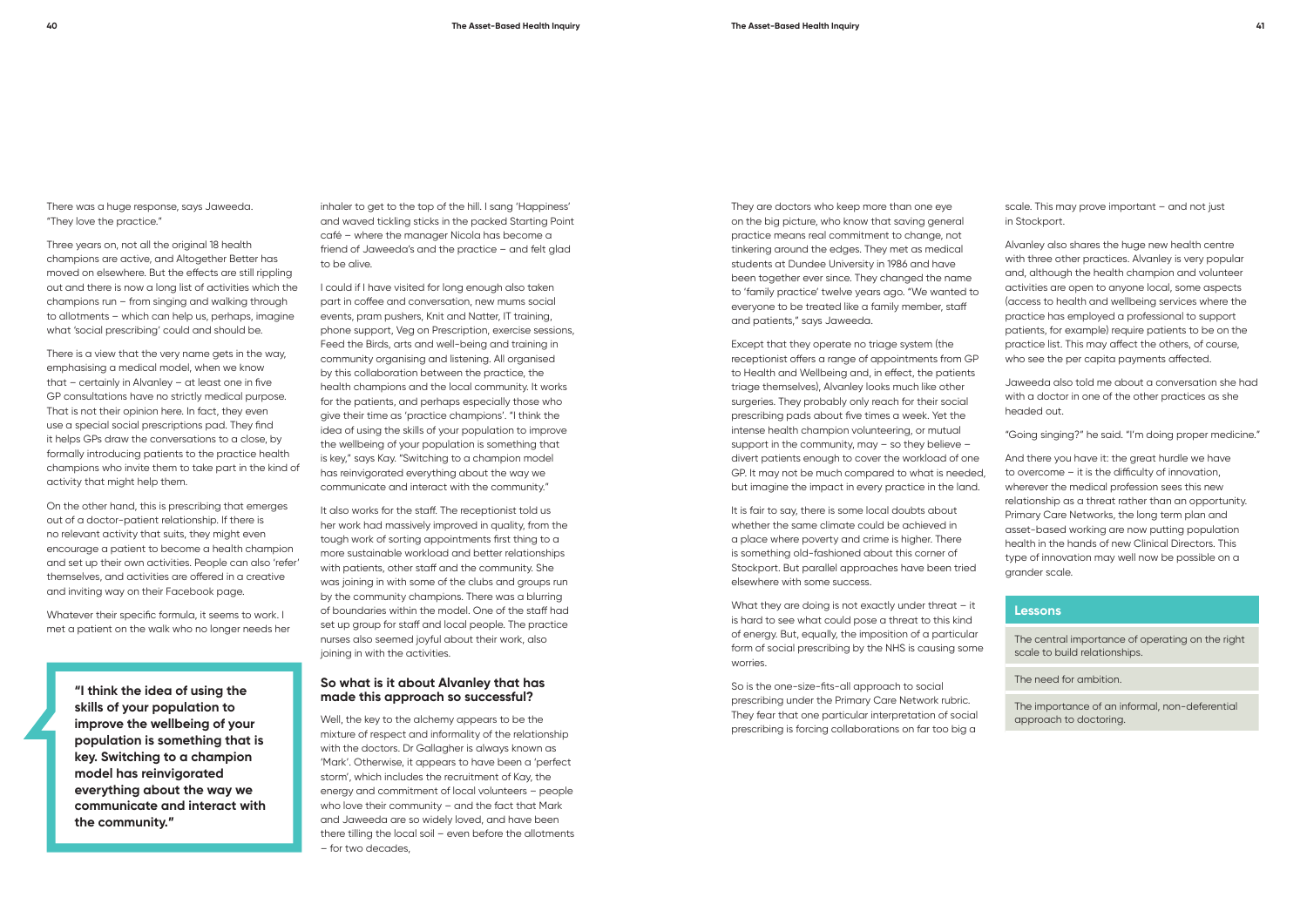**Picture the scene. A 'health connector', an employee of the Frome Medical Centre, finds a man on a park bench in Glastonbury and they get chatting. He has been drinking. In what other community apart from Mendip would the man on the bench be signed up and trained as a community connector?**

> covers 11 practices, covering a population of 115,000 and employing 12 workers. The team's remit was to understand what mattered to in the individual in front of them and to do what was best for that individual. Following human instinct rather than protocol and seeing the human being in front of them, this was invariably the right course of action.

Where there were obvious gaps, Jenny was able to set her small group of professional health connectors to start groups to fill them. They also do on-to-one interviews with patients, starting the conversation – as it so often does in coproduction – with asking not what they need, but what they want in life.

"The gift that Helen gave me was to trust me," says Jenny.

So, when they began – along with the opening of the new health centre in front of the hospital in 2013 – she sat in cafés reading noticeboards, talking to everyone, to get the information she needed to build up some kind of social prescribing guide book for the website. They now have 400 groups and services – 2,000 was too much, as it turned out, and just confused people. The site got 73,700 hits last year. Not that they rely on the Internet – they have five talking cafes a week, a manned phone line and a monthly local radio slot.

They are supported by nearly 1,200 'community connectors', trained as volunteers across the Mendip district, navigating people where they need to go. Or presiding over the talking cafés. Jenny calculates that, if all the community connectors have twenty conversations a year that amounts to reaching out to 23,000 people every twelve months. This community movement has far greater reach and scope than a small number of paid employees could ever achieve on their own.

Health Connections Mendip is part of a highly ambitious Frome Model of Enhanced Primary Care aka Compassionate Frome that also manages to co-ordinate across health and social care, and meets in the 'Hub' at the health centre to go through each other's databases to see who needs a visit and who needs other kinds of support.

It also works. They reckon that the number of emergency admissions to hospital among Frome patients has gone down by 16 per cent, which they rose by 30 per cent during the same three-year period. The figures are disputed by the local CCG – since the hospitals are still full, it implies that success of Frome has created spare capacity, which is simply taken up by others. But they accept that there has been an impact.

The point here is underlined, as it so often is, by medical research into the importance of face-toface relationships.

"The absence of social relations are more effective than anything else at reducing length of life and wellbeing," says Dr Julian Abel. "They are fundamental to our health. If this was a tablet, it would be an absolute medical miracle. Empirical science has developed ignoring emotions, and it is an enormous blind spot, because we can't measure them." (See Pinker (2015), *The Village Effect*).

So what is it about Frome that makes this possible here? One success factor has to be the huge modern surgery building, built by PFI and including two practices, district nurses, dementia support and all the panoply of the modern primary care, opened in 2013. With 30,000 patients, they are big enough to make a difference – yet paradoxically, covering only ten per cent of the population of Somerset, they are also small enough to innovate.

There is also the independent town council, which is determined to push the boundaries of what might be possible at this level of government. Julian told us there was a local T-shirt with the slogan, in typical dry English humour, proclaiming, "Let's make Frome shit again!" This is a place with innovation in the air.

The other factor has to be Dr Helen Kingston and her trusting relationship with Jenny, with her background in community development in London, and the staff team. That building of relationships and mutual trust now extends between the practice and the community teams around them, local social care and other local teams and institutions. Collaborative working across silos has helped ensure individuals do not fall through the gaps. Building relationships between those working and volunteering in the community is as important a part of the project as the care it provides to individuals.

"It also changes it into health and well-being centre," says Karen, the practice manager. "The building is always busy full of support groups. When you walk in, it's like a mixed environment. You might find people sitting in the café, eating cake."

There are some other peculiarities that might go some way to explaining its success.

**My life plan.** The health connectors start their interviews with patients in coproduction style with the question 'what's important to you?' This forms the basis of a 'my life plan' for everyone, which sets out a scheme that covers every aspect of their lives from medical to social.

#### **The mix of professional and volunteer staff.**

They employ 5.5 health connectors to cover the 115,000 population. They might be clinically trained, but "it was more important to get the right kind of people," says Jenny. They now also tend to employ people with experience of motivational interviewing.

### **The Frome Connections**

But then, as says Jenny Hartnoll, he talks to a lot of people there. "Can you think of a better way of reaching the 'hard-to-reach' people than by training key people in the community?" she says. "I knew people would say "is it safe?" But what isn't safe about it? People talking to each other and letting each other know about now to access support and get involved in their community."

His training only took twenty minutes or so giving him what he needed to get help – this isn't the approved nine-hour training for official 'health champions'. It is a sign that this is an ambitious programme, not just of patient volunteering but also service integration, that has all the hallmarks of success: it reflects the innovative personalities behind it  $-$  Jenny and her line manager, Dr Helen Kingston.

Jenny describes this as a sense of trust. She is trusted by Helen and, in turn she trusts her staff to innovate on park benches or wherever they happen to be. Also, after some effort, the local social care team trusts the medical team enough to join in with weekly meetings of the 'hub' to discuss vulnerable cases – and to share each other's records.

Trust is the key, and that is a scarce resource in the modern NHS. Yet Health Connections Mendip now

> **"The absence of social relations are more effective than anything else at reducing length of life and wellbeing. They are fundamental to our health."**

**"The building is always busy full of support groups. When you walk in, it's like a mixed environment. You might find people sitting in the café, eating cake."**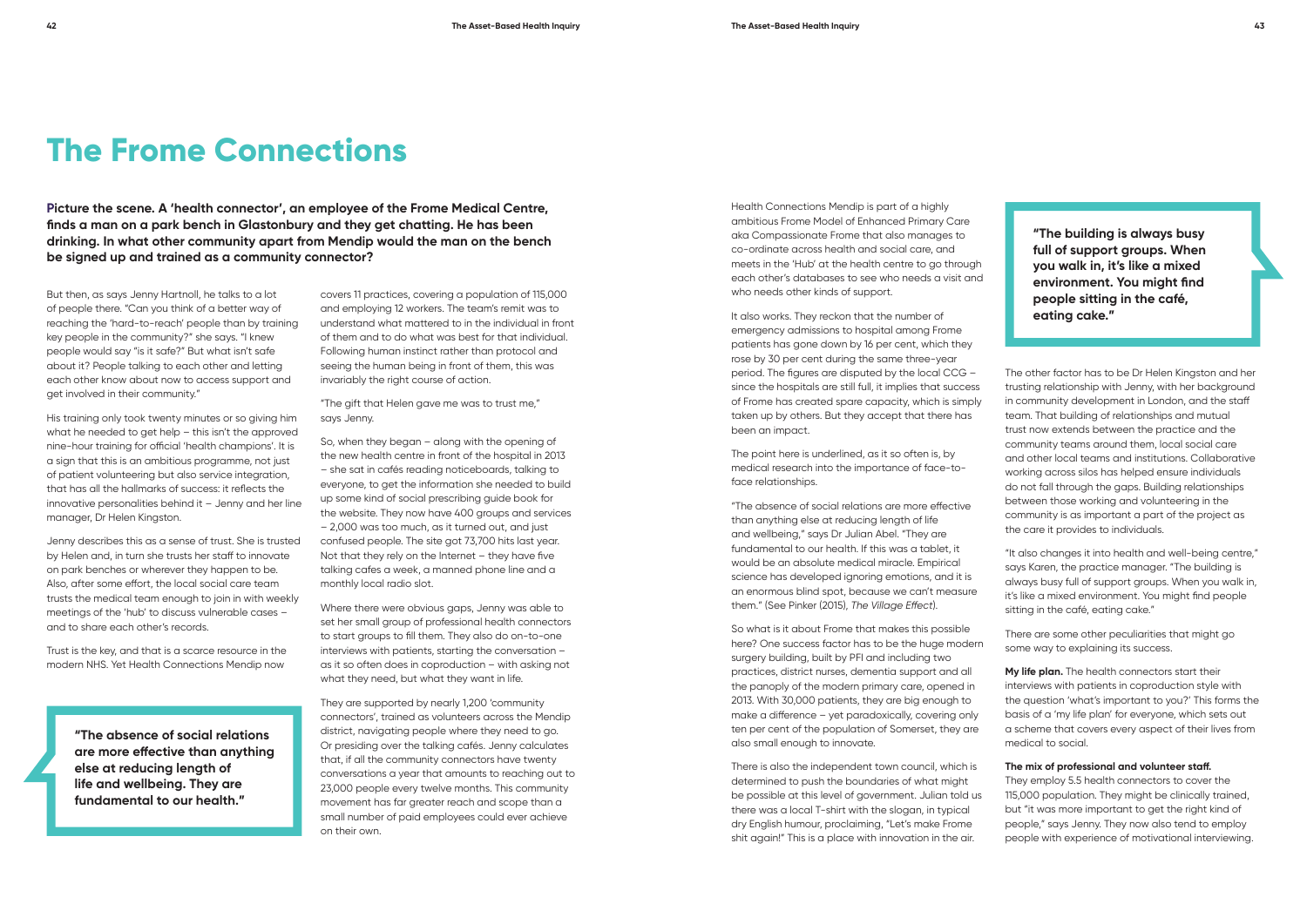"We can just get on with it, because we have a staff member," she says. Nobody has to wait for permission to start, for example, a pet therapy scheme (30 dogs awaiting assessment for going into people's homes).

**Building on what is there already.** The health connectors are the catalysts that have encouraged the emergence of self-help groups to fill the gaps – including those covering people living with leg ulcers, COPD, macular degeneration, ME, MS, strokes, dementia, and damaged hearing. One patient recently asked if he could start a metal-detecting group. They go where the energy is.

**No criteria other than clinical impressions.** They shun sophisticated data to help them identify the right groups of patients who would benefit the most from some kind of intervention. They use their impressions of the people they see face-to-face.

**Doing the best for the patient.** In the same way, they are sceptical of compliance or KPIs as a motivation for action. They commit to doing whatever is best for the patient before them. The Frome system doesn't have to fit into organisational diagrams. "We are much more fluid than diagrams suggest," says Jenny.

We sit in on a presentation the same team gives various visiting commissioners and health officials from other parts of the UK. It gives us something of an insight into why this is difficult to organise everywhere. "We have been talking about this for four years," says one group from an urban area. "We are now utterly fed up with talking…"

"You have to do all the elements together to have the effect," says Julian. 'It is about taking an integrated and holistic approach" explained Dr Helen Kingston

The scheme is worryingly dependent on funding, which tends to be short term.

 "We were fortunate in 2013 to work in an enlightened and financially healthy CCG that enabled devolved leadership to the local neighbourhood team. This allowed us to begin our journey. Times and circumstances have now become harder but a

whole community approach remains. We are working together and what is happening is embedded in the community. It is the beginnings of a movement that continues to grow."

On the brighter side, PCN funding for social prescribing will help.

"We need more pooled budgets and shared budgets, not different workstream budgets," says Karen. "We need more of a whole population budget."

#### **Lessons**

Would more whole-population budgeting help?

The need to find better ways of gauging success.

The critical importance of trust and how individuals drive it.

The importance of face-to-face relationships, within and between disciplines and for people accessing services too.

Pinker, S. (2015). *The village effect: How face-to-face contact can make us healthier and happier*. Vintage Canada.

**The burning of Grenfell Tower, and the death of 72 of its tenants, is difficult to imagine unless you were there. Fatima Elguenuni** *was* **there, though she was in the process of moving to Morocco at the time.** 

> Torn between this challenge and the need to look after her family –still in comas back then, though they have since recovered and her daughter-inlaw has given birth to a healthy baby girl – she agreed to help.

Now two years on, she knows everyone and is so deeply rooted in the community that she has been told by NHS managers that she has a 'conflict of interest'. But the chief executive of the local mental health service has backed her. She is also a formidable operator.

"I wouldn't like to get on the wrong side of Fatima," said one admiring local official.

She says: "I had always been aware of the gap between local health professionals and local authorities and the local population – which has been indifference and sometimes almost contempt. Nobody wanted to connect too closely."

But partly as a result of the fire, that has begun to shift. And the heavy shifting is being carried out by the new Grenfell Health and Wellbeing Service.

Working with this service Fatima describes herself as "human and optimistic". "I know that systems need time to change," she says. "My role is building bridges so both sides can understand each other."

The Service is part of a multiplicity of local services striving to find more effective approaches. Like the Community Living Well service, the umbrella body for the Grenfell one. It is modelled partly on traditional religious care outreach, which has clearly also provided a model for Fatima.

She also took the Curve – the new block of luxury accommodation taken over by Kensington and Chelsea Council immediately after the fire as a centre for the homeless, their families and the bereaved – and gave it a voice by making sure it was managed independently and with local trustees.

**"We need more pooled budgets and shared budgets, not different workstream budgets. We need more of a whole population budget."**

## **Grenfell: After The Fire**

Her son and daughter-in-law and their children lived on the eighteenth floor and were the last people who got out of the tower block alive. Fatima describes her daughter-in-law's mother, who lives in one of the blocks so close to Grenfell that you feel like you could almost reach between them, who could see her pregnant daughter in her flat as the fire rose in intensity, but couldn't reach them.

The young men were being arrested for their own safety downstairs as they tried desperately to get through the cordon to rescue loved ones. The night of 14/15 June 2017 was a desperate one – but it seems to have left a legacy in local services, and primary care teams are among those now doing things differently, and more effectively.

Fatima is one of those responsible. She had worked for nearly nine years locally as an NHS psychologist, trying to break down the barriers between the mental health services and the local Arab community, who did not really trust them. Grenfell was in her catchment. She took early retirement in 2013.

Then came the fire – and two of her client families died. Only days afterwards, the phone call came asking her to come back – because the authorities were suddenly aware that their peculiar circumstances were going to be even tougher without her on side.

> **"I had always been aware of the gap between local health professionals and local authorities and the local population – which has been indifference and sometimes almost contempt. Nobody wanted to connect too closely."**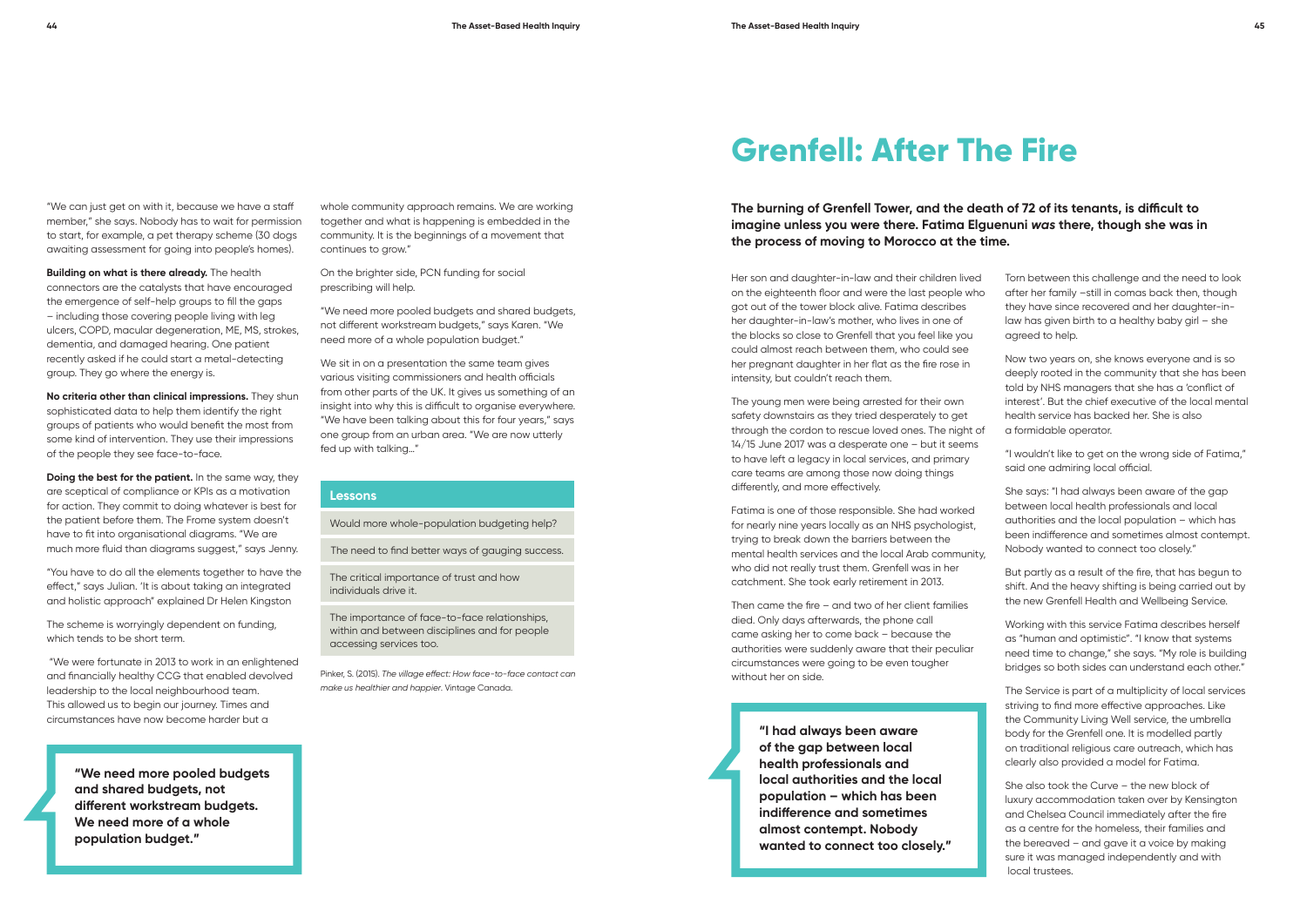"It is a face-based service, collaborating with the local authority and various statutory organisations and delivering together," she says. "People are anxious about doing things differently. NHS people get anxious when they are offering something outside Nice guidelines. Local authorities are nervous about their policies. It's getting there, but very, very slowly."

Kensington & Chelsea has frighteningly wide health and wealth disparities. The northern wards are among the poorest in London, while the borough as a whole is the richest in Europe. Yet Fatima also paid tribute to those wealthier neighbours, often connected to churches, who gave generously in time, money and effort. Her inter-faith networks are clearly part of her inspiration again.

All this has meant that NHS services have not been overwhelmed by need after the fire, though we hear from doctors at the nearby Golborne Medical Centre about the unexpected way in which it affected some survivors, with one collapsing from rage in the corridor of their surgery.

Many of the local doctors have also been attempting to broaden their way of working. There have been 'navigators' and link workers, who have worked tirelessly. Changes have also been made to local services; some of which have helped some of which have not. GPs are working imaginatively using money made available for Grenfell to not only support the affected population but also to reinforce the longterm support of critical areas of care such as Cancer.

This means, not just that the benefits will be narrowed down to a tiny proportion of patients, but that the vital additional value you can get from mixing patients with different needs and abilities gets lost.

Golborne Medical is part of the North Kensington Neohealth Network of GPs; working together to support Grenfell affected patients since the fire on 14th June 2017. At Golborne, social prescribing is has evolved with support from Family Action, with the role being paid for by the pot of money crowd funded by a teacher at the local school.

Golborne is a small family practice with huge ambition. "We offer everything that everyone else offers," says Dr Yasmin Razak. "We are known for creating change because we have a higher need. We offer our patients innovative solutions<sup>9</sup> and manage their needs with local services, which means our patients have continuity of care, a one-to-one connection with their GP and a reduced need for unnecessary hospital interventions, which they really value."

She says all the local surgeries have been affected in the same way, and with the same emotional turmoil.

"It's been quite a difficult time for all of us. I mean, GPs talk all the time, but it tends to be about the mechanics, how to prescribe, but not how it affects us personally."

Their approach to social prescribing follows on from the understanding of the emotional turmoil their patients have experienced. It isn't, for example, about giving out leaflets. "It's about patients who are seeing me regularly, crying on my shoulder, and for whom we are part of the support – but while we are supporting them as doctors, we are not really helping them move on. So now we have Imam…"

Imam is a counsellor, and the practice's Family Action supported social prescriber. She explains that the patients who are referred to her by Dr. Razak come with an initial sense of trust, because they are referred by their GP who knows them well. Iman is based in the surgery, which makes it easier for patients to access her. The innovation in patientcentric solutions that this arrangement has allowed is illustrated by a simple case. An elderly Portuguesespeaking patient was not only affected by Grenfell, but when she went to Portugal for a brief holiday, she witnessed the wildfires and the devastation they caused. This compounded her distress. On return to the UK, she was isolated partly because of the language barrier. Iman identified this lady's needs and interests and then connected her into her local community through activities such as art that didn't require extensive verbal communication.

 It is a very successful operation, but it is small-scale and can be stressful for those who run it as a result.

"I feel deeply for our patients, especially those who have been affected by Grenfell," says Dr Razak. "As a GP I'm going to be here for the next 30 years, so I feel it is the responsibility of all of us to get the systems working."

#### **Lessons**

We can learn from more traditional, faith-based models.

Small scale certainly does not mean less efficient – but it can put a strain on individuals. Partly because it works, of course.

Face-to-face services need to be available widely.

Socially connected ways of working can be transformative.

**"We offer our patients innovative solutions and manage their needs with local services, which means our patients have continuity of care, a one-to-one connection with their GP and a reduced need for unnecessary hospital interventions, which they really value."**

**"I feel deeply for our patients, especially those who have been affected by Grenfell. As a GP I'm going to be here for the next 30 years, so I feel it is the responsibility of all of us to get the systems working."**

**"People are anxious about doing things differently. NHS people get anxious when they are offering something outside Nice guidelines. Local authorities are nervous about their policies. It's getting there, but very, very slowly."**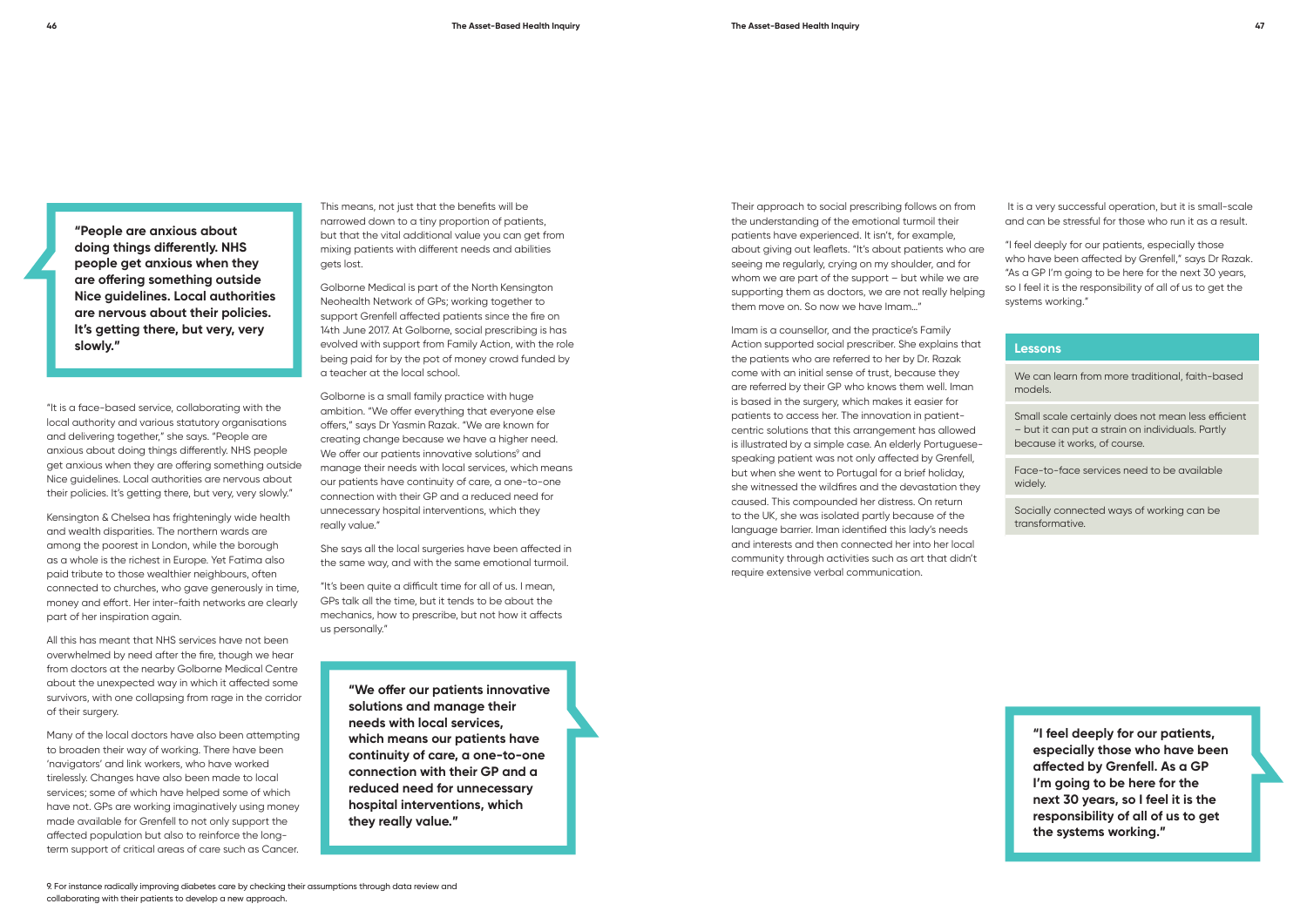**When the chief executive of a Yorkshire mental health trust began to shape his vision of social connecting and prescribing, he began by bringing together all the people who might potentially block or corrode his efforts.**

> "Just tell him I've seen it and you don't need to inspect it – everything is fine," Steven advised him later.

And it was – everyone agreed. It was only after six months, when the dust had settled, that he heard that they had inspected the boat after all. "He could breathe easily then," says Phil. "He couldn't sleep at night until he'd seen it."

The story underlines both the problem and the opportunity in the NHS. Because, nearly a decade later, creative minds is a charity hosted and managed by the South West Yorkshire Partnership NHS Trust, based at Fieldhead Hospital in Wakefield and also working across local authority areas of Barnsley, Calderdale and Kirklees.

It has never quite reached Steven's original plan that it would be funded by one per cent of the trust's total budget, but they have been funded over the past eight years out of the trust's innovation fund since they launched in 2011.

Steven's interest in the arts was clearly a key element in the development of Creative Minds, but also the practical impetus came in the relationship between two of trust employees – Phil and Richard Coaten, a dance movement psychotherapist and clinician. Both of them are now on the governance group.

"If people can dance and move, if they can sing – if they can be creative in any way, it is an expression of well-being," says Richard. "If they can have access to singing, movement, poetry, it can be an indication that they getting better, which will facilitate their discharge and ability to cope on their own."

One resource every hospital has is corridors. He said he had invented 'corridor dancing', jazz or rock and roll up and down the corridors. "Sometimes we have a bit of a conga," says Phil.

Richard's next project is to set up a live arts café in Calderdale, one of the towns which are hubs for Creative Minds.

"I was a service user when I joined the trust," says another of their team, Alex Feather, who runs the programmes in another of the towns, Huddersfield. "I trained as a librarian, worked as a DJ, worked for an artists' co-operative. I've always plugged a different approach: it isn't just talking and tablets, when actually there is a much wider offer and this is part of it."

They are, for example, now working with Barnsley Football Club, who approached Creative Minds to say they had a big archive of their history and that it might make a good reminiscence group – and we said yes to all that. Our services said: 'what do they know about dementia?' But actually, they do. Now, those who go there love it and the services love it."

They are also now doing reminiscence around rugby in Kirklees, and there is a similar project in Castleford. This is how social prescribing could use local resources. "The community has all these resources," says Phil, "and they know what the local issues are – and they want to help."

Only don't call it 'social prescribing' near Creative Minds – "it is medicalising the model and will kill it," says Richard. We work with a lot of people who can be described as hard to reach and are very often rejecting a medical approach.

It is also a partial answer to the question asked constantly about the new 'link workers' employed by the primary care networks – what are they going to link to?

Creative Minds devolves their budgets to the hub towns, and the local collectives in the hubs are run jointly by participants and staff, who make all the decisions.

They can fund groups up to £5,000 in match funding if they meet the right criteria. For peer-led groups, they can fund up to £1,000 and they don't need to match it. It is, after all, difficult enough running a peer-led support group without being expected to scrabble around for match funding.

But the groups do grow – like Joan's choir, which started with six members and now has fifty. And, what's more, they just won the Duke of York's Community Award. She describes how their concerts are free, but sometimes people are asked to pay £3 for strawberries and cream (and she's asking the local Tesco, where they are singing, for the strawberries and cream).

That is what you might call 'thrift'.

"Last year, we turned down a group from Wakefield," says service user from there. "Because they weren't really connected; they wouldn't really have helped people from the trust." Now they have a checklist to help with funding decisions and we always try to help ideas to work.

"A lot of them fall down on how to connect into the service, but we can help with that. We set some parameters around the services we know people

## **Wakefield: Dancing Down The Corridors**

In the early weeks of the mental health project that became Creative Minds, Steven Michael invited all the possible blockages into the same room – health and safety, safeguarding, facilities, finance – to let them know the scheme had his backing, so that they might not just say 'no' in the grand tradition of inspectors, but might think instead how the request might be possible – to find a way forward.

"You know what it's like – it can be easier to say no rather than finding solutions," says Phil Waters, Creative Minds strategic lead. "I think the meeting really helped."

But one of the health and safety officials came up to him afterwards, and asked him about the boat they had been doing up through the Safe Anchor Trust, now run by one of the Creative Minds partner organisations. Had it been inspected?

> **"If people can dance and move, if they can sing – if they can be creative in any way, it is an expression of well-being. If they can have access to singing, movement, poetry, it can be an indication that they getting better, which will facilitate their discharge and ability to cope on their own."**

**"We work with a lot of people who can be described as hard to reach and are very often rejecting a medical approach."**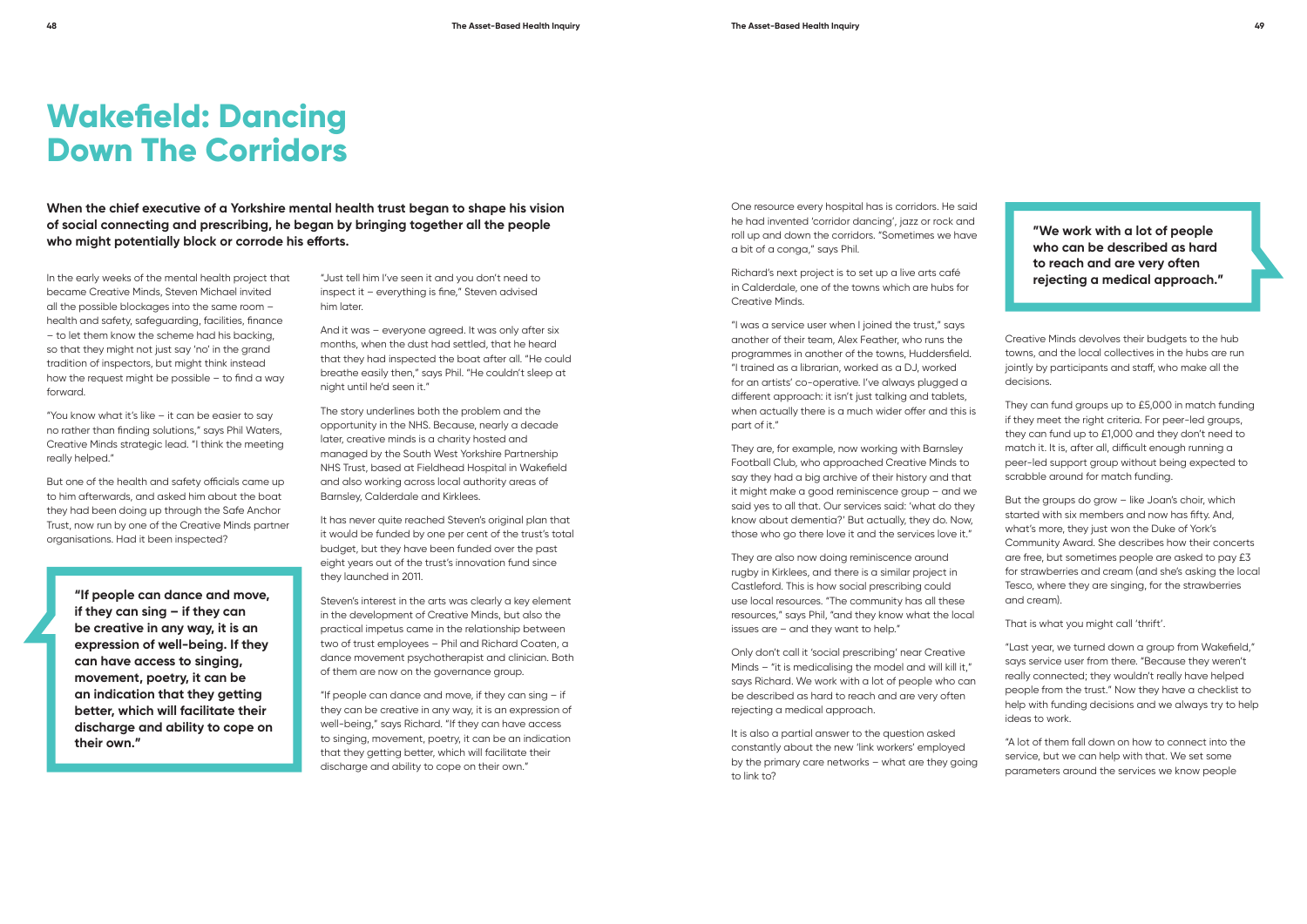# **SECTION 2: LITERATURE REVIEW**



need. We want projects to think about accessibility for what they do, how people will get there, how they will reassure people who are anxious, and so on."

Phil sets out the basic description of Creative Minds: "People say we have one foot inside and one outside the trust."

They are certainly active outside, but being inside makes secure funding easier. This may now prove more difficult given that the trust has to make a surplus every year – it is a foundation trust – and this is now difficult.

Yet they are still being funded and they keep steadily on, trying to avoid jumping onto bandwagons or to be anyone's flavour of the month.

And slowly they believe that attitudes and entrenched professional demarcations are beginning to shift. Phil tells the story of a health worker who, some years ago, asked whether he could bring his guitar onto the ward and was told he could, "as long as it doesn't interfere with your day job."

The fact that senior people understand the links between the creativity and recovery in mental health – so that these sort of attitudes have began to dissipate, and the Creative Minds approach has begun to spread across the West Yorkshire and Harrogate Integrated Care System – is partly down to ten year's graft by the pioneers at Creative Minds, supported by a succession of Board level leaders.

**"…many of the Board members including the CEO, Chair and I joined the Trust partly because it had invested in approaches that are supported and delivered through Creative Minds"** 

**Salma Yasmeen, Director of Strategy, West Yorkshire Partnership Trust**

#### **Lessons**

Being outsiders and insiders at the same time may be a future model.

The value of social prescribing outside general practice.

There are huge resources and willingness to help in local communities.

Somebody needs to be building the links the link workers are going to link to.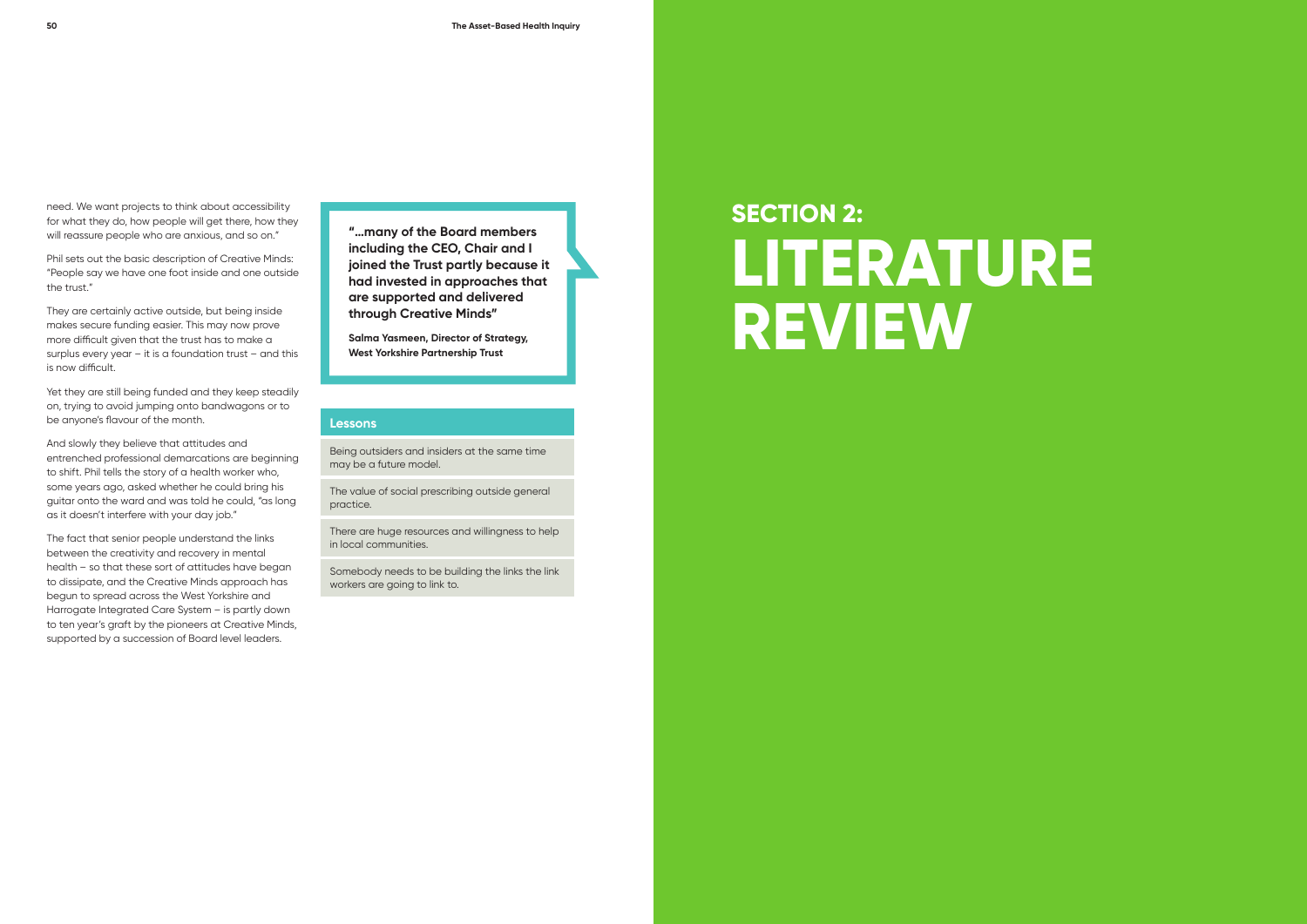**This Inquiry seeks to investigate the unrealised potential of people and communities as a unique force in tackling health and care challenges, and how that translates into the emerging models of 'Social Prescribing'. Social prescribing is one among many practical strategies used to address the gap between clinical and non-clinical services (Blickem et al. 2018, Bull et al. 2013, Foot & Hopkins 2010, Harrison et al 2019, Husk et al 2019, Kimberlee 2013, Morgan et al. 2010, Rütten et al 2009).** 

> decline (Blickem et al. 2018, Bull et al. 2013, Dixon-Woods et al 2014, Foot & Hopkins 2010, Ham et al 2017, Harrison et al 2019, Husk et al 2019, Kimberlee, 2013, Morgan et al. 2010, Rütten 2009). These stark budgetary conditions have resulted in an unsettled policy and political environment yet there remains a strong emphasis on identifying models of health and care that deliver the best outcomes for residents to shape the discussion on approaches that make a real difference to experiences on the ground (Blickem et al. 2018, Bull et al. 2013, Dixon-Woods et al. 2014, Foot & Hopkins 2010, Ham et al 2017, Harrison et al 2019, Husk et al 2019, Kimberlee 2013, Morgan et al. 2010, Rütten et al 2009). Within this context there exist a growing interest in social prescribing as a meaningful approach to secure community-based health and well-being services as well as its potential to drive a different conversation on grassroots bottom-up change.

### **Introduction**

Policy change goes well beyond this to address changing interpretations of whole population approaches to health and care, community development and person-centred approaches, culminating in a marked shift from programmes and organisations to organising for change (Blickem et al. 2018, Bull et al. 2013, Foot & Hopkins 2010, Gantz 2005, Harrison et al 2019, Husk et al 2019, Kimberlee 2013, Morgan et al. 2010, Rütten et al 2009). The Inquiry explores the tension this raises for current reality on the ground in addressing health inequality and health inequity, and between coproduction and asset-based models and 'prescription' and expertled models in the NHS. Despite the growing interest in social prescribing, initiatives have not resulted in stronger communities and voluntary sector front line services, and this has prompted the Inquiry to assess what are the systemic and structural/policy opportunities and barriers that determine what how health and social inequalities are addressed.

The increasing prevalence of social prescribing in national policy, and academics, has led to calls for new inquiries into the use of this concept, its impact and how it addresses the current challenges facing health and care (Wiley 2019, Husk et al 2019). This literature review explores social prescribing from an asset-based approach to social change and the policy tensions and contradictions on what this means in practice. Asset-based approaches to addressing health and wellbeing are beginning to find prominence in research and policy studies despite the negative impact of social and economic

**The literature review is structured into two phases. The first phase seeks to set the context for the Inquiry in terms of the changing national policy context and explores different meanings and interpretations related to social prescribing. The second phase is a continuous iterative and reflective process that begins to tackle emerging themes from the fieldwork.** 

#### **Research Questions**

#### **a) Context:**

- What is the current context to place-based ways of working to address health inequality?
- What approaches are used to tackle these issues?
- What are the successes, obstacles, problems, and solutions?
- What opportunities exist to work across traditional organisational boundaries with communities?

#### **b) Spread and innovation**

- What is innovative about the social prescribing approach?
- Is there scope for replication, or broader application, where appropriate?
- What are the challenges of spread?

**The increasing prevalence of social prescribing in national policy, and academics, has led to calls for new inquiries into the use of this concept, its impact and how it addresses the current challenges facing health and care.** 

**There exist a growing interest in social prescribing as a meaningful approach to secure community-based health and well-being services as well as its potential to drive a different conversation on grassroots bottom-up change.** 

## **Structure of the Literature Review**

#### **c) System challenges and opportunities**

- To what extent has the social policy environment helped to social prescribing activities on the ground?
- What infrastructure exists to support social prescribing (the cost and benefits and funding)?
- What is known from our work on volunteering and coproduction?

#### **d) Personal story of change**

• Leadership in terms of mind-sets, knowledge, strategies, and actions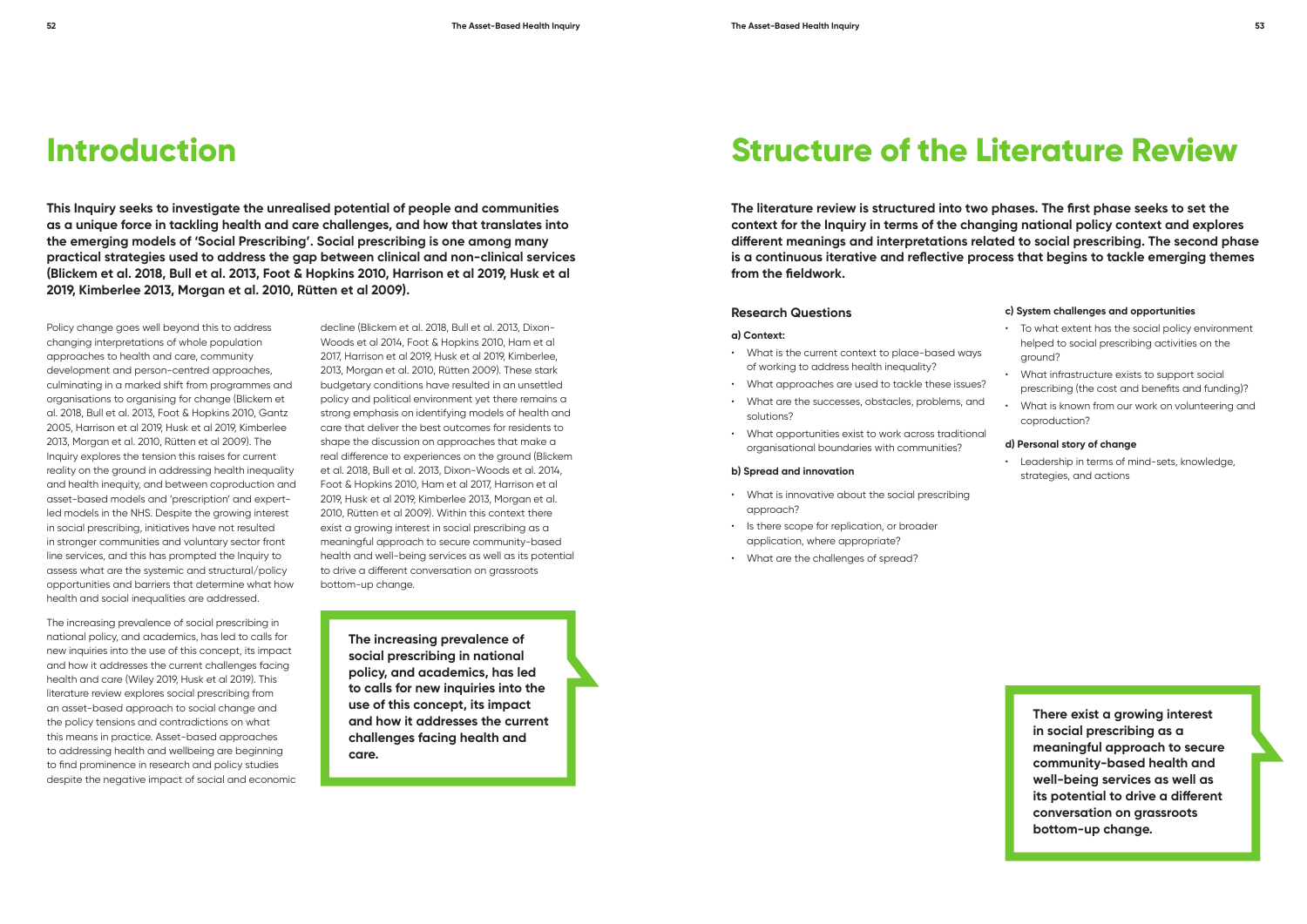**The idea of social prescribing – that medicine needs to embrace solutions that are more than just transactions involving pharmaceuticals – is hardly new (Dixon & Ham 2010, Kimberlee 2013, Kings Fund 2017, 2018, Marmot et al 2010). It goes back, particularly in mental health, to the work of pioneering doctors a century ago – like Helen Boyle in Hove (Lucy 2015), (aware that many of the women presenting to her needed a rest rather than drugs), or Alfred Salter (Brockway 1949) in Bermondsey (the health effects of unemployment), or Pearse (2007) in Peckham, and other doctors that in different ways were inspired by the public health movement and their local understanding of the social determinants of health.**

Innes Pearse and husband George Williamson were particularly important in the story, as co-founders of the Pioneer Health Centre, which tried to provide some of the space and equipment to encourage people to take responsibility for their health. The socalled Peckham Experiment closed in 1950 because it had become clear that it was incompatible with the new NHS and its emphasis on treatment over prevention. This also provides a source of at least one strand of influence in the current social prescribing movement, via the Bromley-by-Bow Centre and the brief flowering of healthy living centres. Other strands include the coproduction ideas of Elinor Ostrom (1996, 1973) and Edgar Cahn (2001) in the USA, and from the designing services ideas of Hilary Cottam (2018), and the hospice movement and end of life care in the UK. These different influences use different language but they seem to converge around similar values.

seen as problematic no go areas, they are being turned around by reframing solutions to the everyday challenges local people face. The health and care system is unable to cater for the combined physical and mental health care problems that present due to the traditional professional and funding/regulatory boundaries that prefer to separate out treatment. These challenges are compounded by the 'inverse care law', whereby the availability of health and social care tends to be inversely associated with the level of need (Beeston et al 2014, Mercer et al 2018).

Within this volatile context, NHS England plans to recruit 1,000 social prescribing 'link workers' with an intention to appoint 4,500 in the next five years as part of the NHS Long Term Plan (2019). The NHS Long Term Plan will see GPs surgeries work to support each other in around 1,400 Primary Care Networks covering the country. Primary Care Networks consists of local GP practices working together and with community, mental health, social care, pharmacy, hospital and voluntary services in their local area network. Each network will have access to a social prescriber link worker and NHS England has agreed to fund their salaries in full. NHS England has presented case study evidence that Primary Care Networks are already beginning to make a difference to and experiences (BMA & NHSE 2019). By 2023-24, it is estimated that social prescribers will handle around 900,000 patient appointments a year (BMA & NHSE 2019). Simon Stevens, the chief executive of NHS England states that this:

> **".. allows us to keep all that's best about British general practice while future-proofing it for the decade ahead"**

**NHS England 2019**

NHS England (2019) states that this change agenda is more than a bolt on to existing provision but what does this mean in practice? The commitment is that by 2024 social prescribing link workers are said to be one among many services that will play an integral part in the core general practice model throughout England – not just 'wrap-around' (BMA & NHSE 2019). The Investment and Evolution: A five-year

framework for GP contract reform to implement the NHS Long Term Plan describes this as the biggest reform to GP services for the last decade (BMA & NHSE 2019). This builds on the commitment made in the Five Year Forward View (NHSE 2014) to remove the traditional divide between primary care, community services, and hospitals which is seen as a key barrier to addressing personalised and coordinated health services patients need. This strategy sets out a model of care that emphasises prevention and wellbeing, patient-centred care, and better integration of services, as well as highlights the role of the third sector in delivering services that promote prevention and wellbeing. The merging of social care and mental health care services and community-based services form part of this move towards integrated, costeffective patient-centred care.

The emphasis is on what happens in communities and primary care settings and there is a mounting concern that the infrastructure and commissioning incentives are not yet in place to respond to current national policy changes. The National Audit Office points to the lack of data on GP consultations, and stark variation across deprived and rural areas compared to well to do and urban areas (National Audit Office 2015). These differences are unacceptable and the National Audit Office recommends that NHS England should improve the data it collects on demand and supply in general practice and research how different practices appointment-booking drive variation in access. This points to a deeper issue on the role of GPs in leading the transformation of primary care services. If there is

## **Social Prescribing Context: What do we know about social prescribing?**

The increasing interest in social prescribing comes from the perceived growth in the burden of mental illness and the economic costs this entails; the growing strain exacted on primary care services and GP services in particular and the modernising mental health agenda which is seeking to review the delivery of mental health services (Kimberlee 2013). The Low Commission reported that 15% of GP visits were for social welfare advice, (Parkinson and Buttrick 2015). An estimated 20% of patients consult their GP for what is primarily a social problem (Torjesen 2016). The work of the London Primary Care Quality Academy estimates that 40% of people who attend frequently are struggling with life (Malby 2018) and more recently NHS England report that this has shifted to 50% (NHS England 2019). There is growing acceptance that GP services are facing social and economic pressures that they are ill equipped to manage on their own and this has resulted in what is being described as a state of crisis (Lacobucci 2018). The focus on personalisation movement, the pressing need to address health inequalities, mental health, whole population issues, and prevention requires a different approach, different mindsets, attitudes and behaviour (Polley et al 2017(1)). Within this context, asset-based approaches to tackling the challenges facing super output deprived areas where health inequality and health inequity are at the highest levels are beginning to take centre stage. Instead of communities in deprived areas being

**The increasing interest in social prescribing comes from the perceived growth in the burden of mental illness and the economic costs this entails**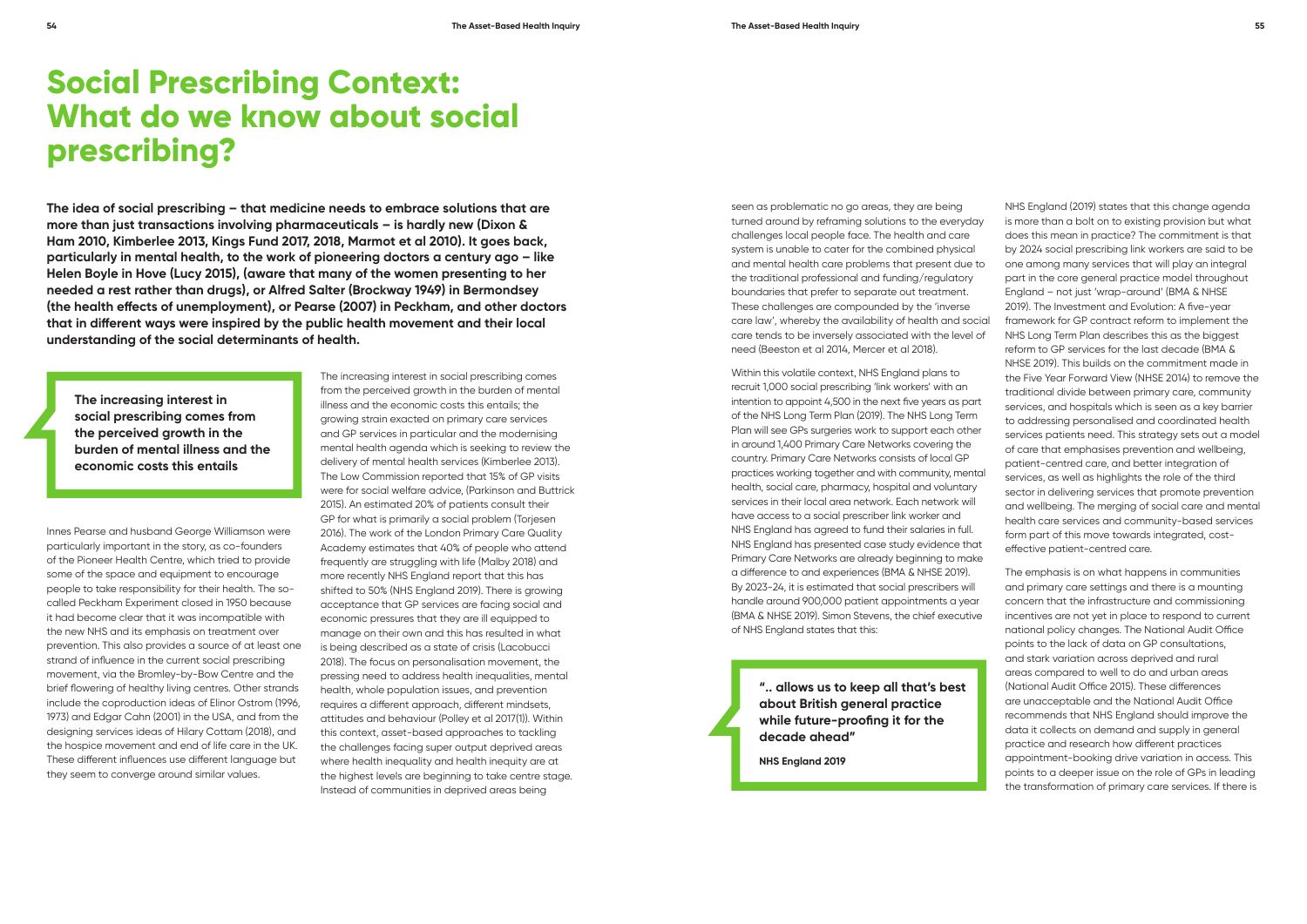no uniform approach to collecting data that could be used to support social prescribing then it is difficult to assess the wider impact social prescribing is having in primary care. The range of evaluations into social prescribing clearly shows their impact (Kimberley 2013, South West Academic Health Science Network 2018, Aesop 2017, NHS Health Education England 2016, Pratt et al 2015). GPs now have a meaningful opportunity to embrace the full value these services offer, and begin to align their data collection processes and organisational practices to support this movement. This seems to be a missing link that could turn the tide in relation to the cultural change needed in primary care services.

The Kings Fund (2017) asserts that prior to NHS England's recent announcement of funding social prescribing this year, there have been attempts to introduce different social prescribing models and approaches, and continued attempts to encourage systems and organisations to work in a collaborative and networked manner. It was highlighted as far back as 2006 in the White Paper 'Our Health Our Care' as a mechanism for promoting health, independence, and access to local services. The objectives of social prescribing support the principles set out in subsequent NHS policy documents. The General Practice Forward View (2016) acknowledges the role of voluntary sector organisations – including through social prescribing specifically – in efforts to reduce pressure on GP services. In addition, social prescribing contributes to a range of broader government objectives related to public health and the wider social determinants of health for example employment, education, volunteering, and learning.

There are several challenges to ensuring the infrastructure is in place to support this agenda. This emerging 'liminal space' in which social prescription now takes place straddles the boundary between the formal world of the NHS and the informal lived experience (Pratt et al 2015). The infrastructure and social relationships necessary to make this happen have received less attention (Baird 2019). Common references to coproduction, collectivism, and collaboration in national policy documents form a key part of understanding this 'liminal space'. Further exploration and clarity are needed on how this change agenda impacts on complex organisations, systems, and communities, and how it fits alongside wider policies shaping the future reorganisation and transformation of the NHS. Instead of being a bolt on to existing care models this space could open new opportunities to redress health inequality, however, this will require tacking the challenge of spreading innovation in a complex and risk-averse health care system.

**"…link worker' who would connect the patient with relevant non-medical interventions in the third sector."** 

**Polley et al 2017 p. 4 (2)**

**"Enabling healthcare professionals to refer patients to a link worker, to co-design a non-clinical social prescription to improve their health and wellbeing."** 

**Report on the Annual Social Prescribing Network Conference 2016 p. 19**

**"A mechanism enabling healthcare professionals to refer patients to a link worker, to co-design a non-clinical social prescription to improve their health and wellbeing."** 

**Natural England Commissioned Report 2017, p. 13**

#### **Social Prescribing – a search for a meaningful definition**

There is no single authoritative definition of 'social prescribing' and as such the concept is considered nebulous and open to different interpretations (Kimberlee 2013, Husk et al 2019, Polley et al 2017 1 & 2). The following provides a range of definitions used to understand the concept:

> **"Social prescribing…. enable(s) GPs, nurses and other primary care professionals to refer people to a range of local, non-clinical services."**

**The Kings Fund, 2017**

**"Social prescribing provides a pathway to refer clients to non-clinical services, linking clients to support from within the community to promote their wellbeing, to encourage social inclusion, to promote self-care where appropriate and to build 'within the community and for the individual'."** 

**Kimberley 2013 p. 14**

**Instead of being a bolt on to existing care models this space could open new opportunities to redress health inequality, however, this will require tacking the challenge of spreading innovation in a complex and riskaverse health care system.**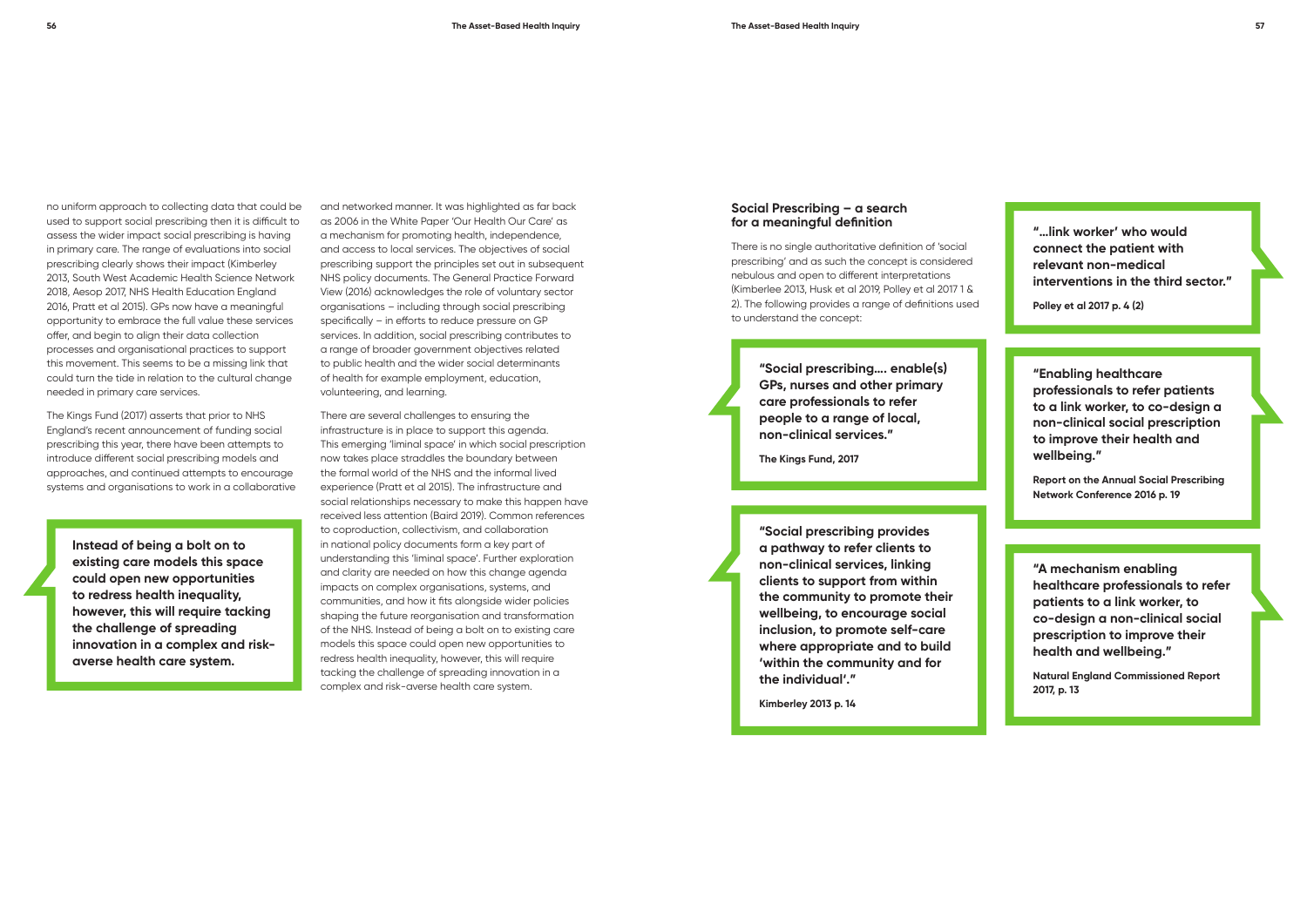**"A clear, coherent and collaborative process in which healthcare practitioners including GPs, practice nurses and community matrons work with patients and service users to select and make referrals to community-based services... Social prescribing is a tool for clinicians to work with patients to address wider social and lifestyle aspects of their health."** 

**Langford et al 2013 pp. 7-8**

**"Social prescribing is a way in which people living with long term conditions can get access to a variety of support they need but that doctors and nurses are not equipped to provide. Things like help with getting a job, housing, debt management, and social contact. Help with these things is often available through local authorities, charities, and local community organisations, but few people know about the full range of support available."** 

**Healthy London Partnership, 2017 p 4**

**"A social prescribing service – refers to the link worker(s) and the subsequent groups and services that a person accesses to support and to manage their needs."** 

**The Social Prescribing Network 2016 p. 3**

There are some common elements to social prescribing yet different interpretations, meanings, and assumptions to what it means in practice as the examples below show:

- A link worker link workers have a variety of names e.g. health advisor, health trainer, facilitator or community navigator. Usually, a non-clinically trained person who works in social prescribing service and receives the person who has been referred to them. Link workers are responsible for assessing a person's needs and suggesting the appropriate resources for them to access (Natural England Commissioned Report 2017 p. 20).
- Community Connectors and Practice Health Champions – The 'Wellbeing Exeter' Integrated Care Exeter Social Prescribing Project refers to social prescribers as Community Connectors. Altogether Better provide an approach called Collaborative Practice where Practice Health Champions work with practice staff using an asset-based approach to design, deliver and increase the number and range of offers and activities available to meet the needs of patients. Community Health Champions are volunteers who work in the community to promote health and wellbeing.

The Kings Fund (2018) states that social prescribing, or community referral, is a means of enabling GPs, nurses and other primary care professionals to refer people to a range of local, non-clinical services. The non-clinical aspect of social prescribing is the most common denominator among different definitions.

This recognises that most people who present at primary and secondary care come with a nonmedical/clinical issue. The health care system is part of a wider ecosystem and now needs to connect to the local community to find solutions to commonly experienced problems (Berototti et al 2017).

Some writers acknowledge that clinicians and front line staff need to pay more attention to what is happening beyond their organisational walls and think about people-based values and assets. This is where social prescribing started with a collaborative approach and as it began to take centre-stage in national policy it has become formal and professional. The question is how can this way of thinking be modelled in GP practices where nonclinical solutions to health and care in communities are not taken seriously?

In 'Social Prescribing at a Glance' (2016) NHS Health Education England argues that the social prescribing language is problematic. Among the scoping interviews undertaken interviewees pointed out about social prescribing:

> **"…they read as one thing but are often taken to mean something quite different'; i.e. what was described as the social prescribing oxymoron, with the apparent contradiction between an approach which sees more patient engagement and control as central to success but which still uses language which implies patient subjugation."**

**NHS HEE 2016 p.11**

The scoping report states that the "in use policy language" needs to be reframed away from the dominant paradigm and debate about illness treatment services and towards health and wellbeing. The scoping exercise pointed out that there are several common elements of social prescribing:

- The central role of an asset-based approach to development
- A stronger focus on wellness not illness
- An emphasis on the importance of personal choice and control in achieving and maintaining wellbeing
- The need to re-imagine future workforce development and training needs with new kinds of bridging roles
- The value of this approach in terms of the potential to contribute to the real transformation of health and care systems through joint endeavours (NHS HEE p. 26).

#### **Models of social prescribing**

The social value of social prescribing calls for a new focus on what is making a difference on the ground in terms of meeting the needs of people with a range of emotional, mental and practice needs (Wood & Leighton 2010). Several examples of social prescribing initiatives exist across the UK and the challenge is to begin to categorise these in a meaningful way. There are more than 100 social prescribing schemes in the UK and according to the Kings Fund, 25 of them are based in London (Husk et al 2019). Most social prescribing services rely on a primary care referral system that provides GPs with a non-medical referral option to enable patients to easily access health resources and social support from outside the NHS (Kimberlee 2016, Polley et al 2017 1& 2). Although the social prescribing schemes operate jointly by primary care providers and the third sector, the social prescription element in these studies is predominantly delivered by the third sector. The diversity of models and perspectives on social prescribing arguably contributes to the challenge of defining what it is in practice. Most schemes target a range of different beneficiary groups. A review of social prescribing services found that the majority of services could be described as generalist or generalist plus mental health (Kimberlee 2016). The following presents a typology of different models of social prescribing.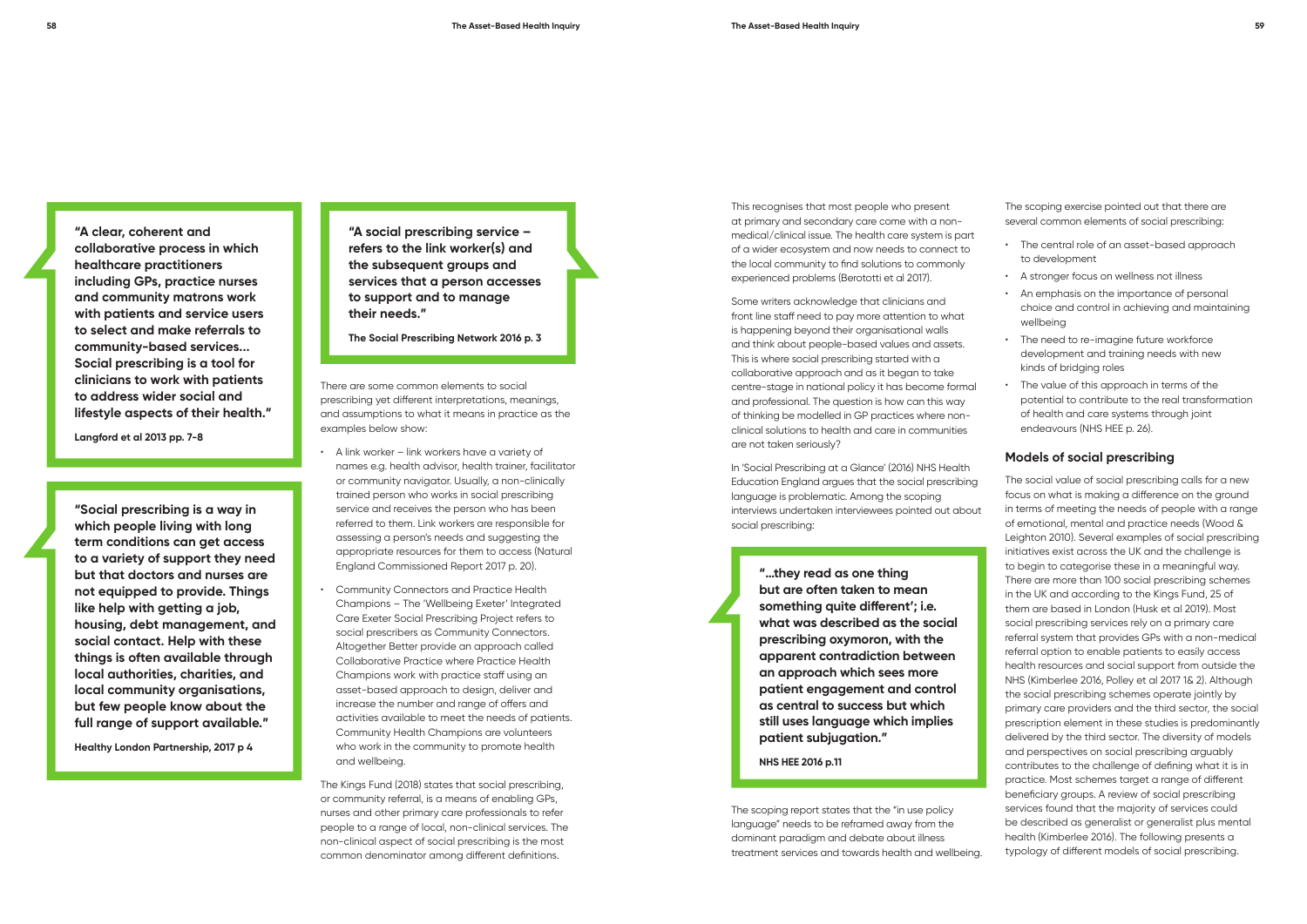### **Towards a typology of asset based approaches**

The following table is an asset-based typology

**Level 1 Level 2 Level 3 Level 4** Organisational nd culture ation antinuous ig) Maintain status quo No inward investment in skills and cultural development Lack of trust Sporadic, fragmented expertise Hidden age get in the w of progress business as culture Sporadic, fragmented expertise d goals Conflicting goals or absence of shared goals Some share hoc goals rship Dominant leadership approach in place is hierarchical, silo, hero, nonconsensual, monopolistic leadership Unfocused, fragmented leadership t little impact ition and uous  $\overline{q}$ **Quantitative** outcomes are measurable against cost efficiencies Incomplete information exchange t does not me needs and/ used/interp inappropria

|                                                                  | Level 1                                                                                                                                                   | <b>Level 2</b>                                                                                                            | Level 3                                                                                                                                                                                                                 | Level 4                                                                                                                                                                    |
|------------------------------------------------------------------|-----------------------------------------------------------------------------------------------------------------------------------------------------------|---------------------------------------------------------------------------------------------------------------------------|-------------------------------------------------------------------------------------------------------------------------------------------------------------------------------------------------------------------------|----------------------------------------------------------------------------------------------------------------------------------------------------------------------------|
| Social<br>prescribing<br>approach                                | Social prescriber<br>/link worker<br>introduced with<br>no clear role and<br>relationship to GP<br>practice and local<br>community, short<br>term funding | Awareness of<br>social prescribing<br>/link worker but no<br>investment in role<br>and business as<br>usual culture       | Social prescribing<br>/link worker has<br>strong links into<br>primary care<br>network<br>Increase number of<br>community referrals<br>Database of referral<br>organisations which<br>is updated and<br>quality checked | <b>Community Centred</b><br>primary care service<br>fully integrated into<br>existing community.<br>Shared referral<br>and networked<br>approach to<br>meeting local needs |
| Context<br>(geography,<br>deprivation<br>$etc.$ )                | Social prescribing<br>covers defined area,<br>funding context is<br>not clear                                                                             | Social prescribing<br>restricted to<br>particular<br>vulnerable clients                                                   | No target group -<br>general referral to<br>wider network                                                                                                                                                               | Social prescribing<br>falls across different<br>areas, geographies,<br>is place based in<br>local communities<br>and known to be<br>making an impact.                      |
| Community-<br>centred<br>orientation<br>vs. other<br>allegiances | No real focus on<br>community and<br>a tendency to let<br>private interests<br>drive orientations                                                         | Professional or<br>organisational<br>interests drive<br>orientations                                                      | Moving towards<br>community<br>orientation                                                                                                                                                                              | Community-<br>collaboration<br>orientated                                                                                                                                  |
| Volunteer                                                        | No role for<br>volunteers                                                                                                                                 | Volunteers are<br>invited in with little<br>capacity to train<br>and support<br>Roles are restricted<br>and micro managed | Increase in size,<br>staffing, funding,<br>recruitment and<br>retention strategies                                                                                                                                      | Volunteers<br>integrated into non<br>clinical aspects of<br>service delivery and<br>feel strong sense of<br>purpose                                                        |

|                                                | Level 3                                                                                                                                                                                                      | Level 4                                                                                                                                                                                                                                                         |
|------------------------------------------------|--------------------------------------------------------------------------------------------------------------------------------------------------------------------------------------------------------------|-----------------------------------------------------------------------------------------------------------------------------------------------------------------------------------------------------------------------------------------------------------------|
| endas<br><b>JON</b><br>and<br>usual<br>J       | Investment in trust<br>relationships<br>Open and honest<br>dialogue across<br>stakeholders<br>Examples of<br>inclusion, diversity<br>of thought and<br>practice<br>Trust is conditional,<br>is taking shape. | Collaborative-<br>coproduction and<br>partnership working<br>Common and<br>shared change<br>agenda<br>Grounded trust<br><b>Expertise fosters</b><br>introduction of<br>non medical<br>approaches to<br>health and care<br>using collaboration<br>and innovation |
| ed ad                                          |                                                                                                                                                                                                              | Consensual,<br>comprehensive<br>goals                                                                                                                                                                                                                           |
| that has<br>t                                  | Collective (mix of<br>informal, shared<br>responsibility and<br>followership mindset<br>and behaviours)<br>Willing to test new<br>forms of leading<br>change                                                 | Shared, consensual<br>leadership and<br>followership in key<br>aspects of change<br>taking place.                                                                                                                                                               |
| hat<br>eet<br>$\sigma$ r is<br>oreted<br>ıtely | Introduce soft<br>measures<br>Willingness to test<br>new ideas and<br>practices                                                                                                                              | Common<br>infrastructure<br>for collecting<br>and exchanging<br>information<br>Social return on<br>investment achieve<br>a mix between<br>qualitative and<br>quantitative<br>measures and<br>outcomes                                                           |

 **Table 1: Typology of different models of social prescribing using an asset based approach – a list of key social prescribing models and approaches that are leading the way on asset based community development (D'Amour et al. 2008)**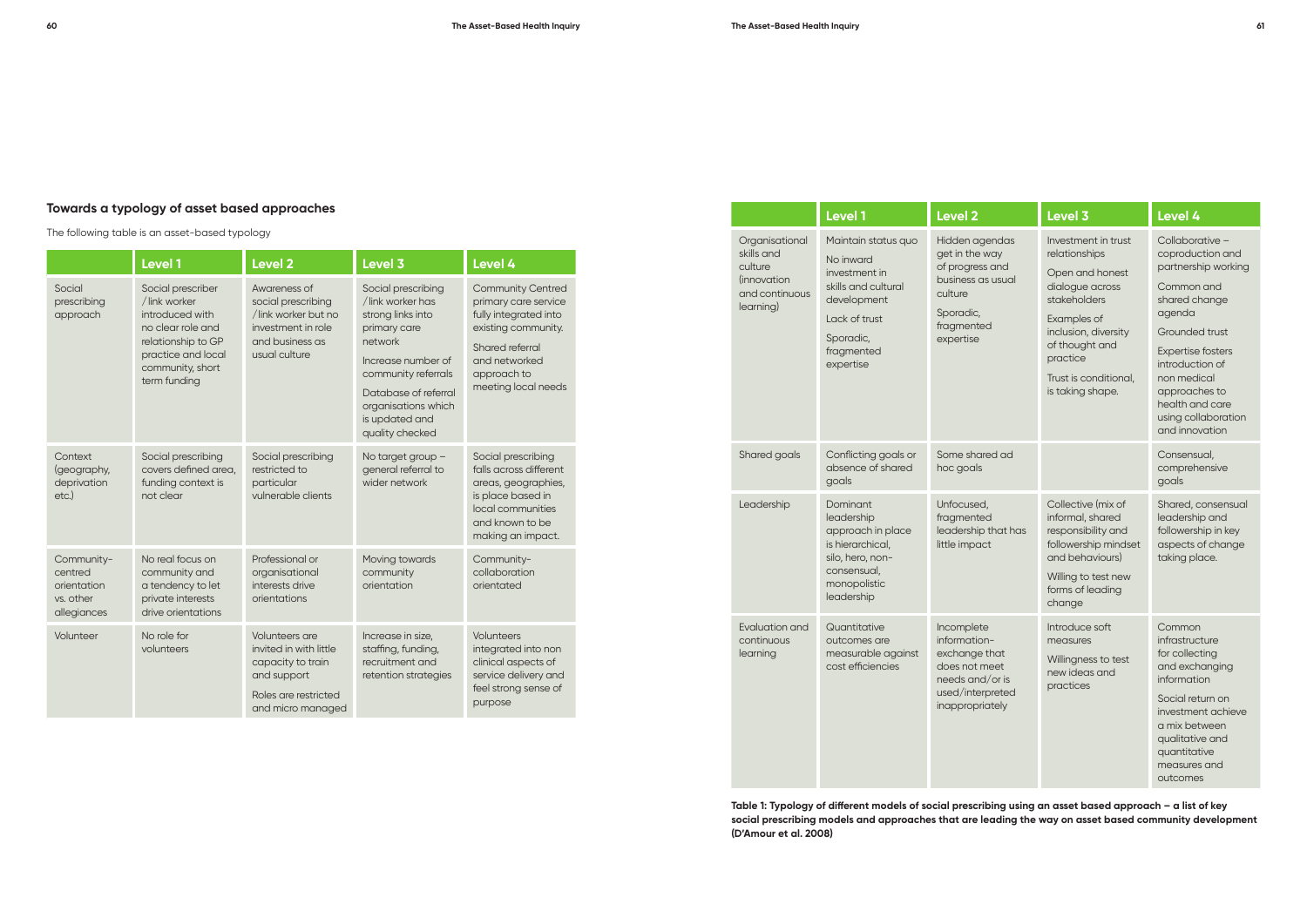**How does meaningful social change take place? What ideas dominate and drive change at the grassroots level? What lessons can we learn from this and how can this be applied to complex system challenges facing the transformation of primary care services?** 

#### **Self-determination theory**

The self-determination theory begins with the question as to why is it that in certain social contexts people are highly motivated, energized and integrated and in others this is not the case (Ryan and Deci 2000) Self-Determination Theory (SDT) is a psychological theory concerning human well being, motivation and behaviour change (Ryan and Deci 2000). This theory is not focused on the medical model of change but the social-psychological points to the potential of us all as well as the social environments that optimise people's development, and health and well being. According to this theory, it is the social-contextual conditions that facilitate self-motivation and healthy psychological development. Individual resilience and self-determination require a careful balance between individual intrinsic motivation and the structural systemic social environment we live in (Choi & Ruona 2011, Duckworth 2016). This has often been missing from motivational theories that adopt a non-asset based approach to understanding human behaviour and personal choice (Oettingen 2014).

#### **It's all about the approach – Asset-based approaches to health and care**

Asset-based community development (ABCD), pioneered by Kretzmann and McKnight (2005) is often described as an innovative approach to community development, rooted in local assets and capacity building (Webber et al 2018). This approach is premised on the principle that in every community, there exist 'assets' in numerous domains: individuals, associations, institutions, physical space, exchanges, and culture – and is growing in popularity (Webber et al 2018). Community is another contested concept, and the differences in definition are as varied as the meanings and assumptions it is often associated with. From an asset-based approach community begins and ends

with people and the social values that shape on the ground experience and organisational practices (Blickem et al 2018, Bull et al 2013, Dixon-Woods et al 2014, Foot & Hopkins 2010, Ham et al 2017, Harrison et al 2019, Husk et al 2019, Kimberlee 2013, Morgan et al 2010). As Cormac Russell argues the starting point should not be on 'what is wrong' but what is 'strong' in communities and organisations (2010). In theory, social prescribers and other professionals adopt this model to connect local assets in communities. People from diverse backgrounds have a range of assets and a lifetime of experiences, skills, and abilities, learning that can all play an important role in addressing local health and care challenges (Blickem et al 2018, Bull et al 2013, Dixon-Woods et al 2014, Foot & Hopkins 2010, Ham et al 2017, Harrison et al 2019, Husk et al 2019, Kimberlee 2013, Morgan et al 2010, Rütten et al 2009). In the past deficit models of communities were once used to channel funding and policy attention to super output, and multiple deprivation areas (Harrison et al 2019). The side effect of this was the negative labelling of communities who lived in these areas as equally disadvantaged and dependent and pathological alongside the negative media imagery to give added emphasis (Harrison et al 2019). The growing unease with this way of understanding communities has resulted in a marked shift towards asset/strengthbased community development approaches (Blickem et al 2018, Bull et al 2013, Dixon-Woods et al 2014, Foot & Hopkins 2010, Ham et al 2017, Harrison et al 2019, Husk et al 2019, Kimberlee 2013, Morgan et al 2010, Rütten et al 2009). The question is whether assetbased approaches become another policy rhetoric with no serious intent to encourage a different type of organisational and grassroots change.

Asset-based approaches to addressing the overmedicalisation of social and economic problems change the nature of power relationships, dominant institutional narratives shaping the way people think and feel about their role and relationship to communities (Bickerdike et al 2017, Blickem et al 2018, Bull et al 2013, Dixon-Woods et al 2014, Foot & Hopkins 2010, Ham et al 2017, et al 2019, Husk et al 2019, Kimberlee, 2013, Morgan et al. 2010, Rütten 2009). This approach begins to identify the social determinants

of health that for a long time have existed under the radar of policy and political attention (Harrison et al 2019). The balance between expertise that emerges through institutional practices and the expertise derived from lived experience are now beginning to be acknowledged (Husk et al 2019, Harrison et al 2019). The dominant organising narrative in bureaucratic organisations tends to focus on services and not people and this tension needs to be further explored (Harrison et al 2019, Russell, 2010). The investment in assets relies on the currency of relationships, trust, and reciprocity (Blickem et al 2018, Bull et al 2013, Dixon-Woods et al 2014, Foot & Hopkins 2010, Ham et al 2017, Harrison et al 2019, Husk et al 2019, Kimberlee 2013, Morgan et al 2010, Rütten 2009). These assets are finding prominence in national policy and also being used to understand disadvantaged communities who have been hit the hardest by the economic impact of reduced services and who also carry most of the socialized costs of corporate and market failure (Foot & Hopkins 2010).

Cormac Russell, the managing director of Nurture Development presents an alternative perspective on social prescribing. He argues that:

> **"(Social Prescribing's) current shortcomings are inevitable and that the prime reason for them is that too much emphasis and expectation is being placed on the doctor and CVS organisations and not enough support and animation is being offered to associational life of communities themselves."**

**Russell 2017**

The plethora of social prescribing evaluations preoccupation with defining social prescribing, measuring impact, difficulty in measuring across different geographies, have masked some of the

## **Social prescribing and theories of change approaches**

In this examination of social prescribing, some important theories and concepts underpin the social and cultural processes at play. These tend to focus on coproduction and collaboration, community asset-based approaches, and power (Blickem et al 2018, Bull et al 2013, Dixon-Woods et al 2014, Foot & Hopkins 2010, Ham et al 2017, Harrison et al 2019, Husk et al 2019, Kimberlee 2013, Morgan et al 2010, Rütten et al 2009). These concepts are not well defined and are far from straightforward, yet they provide a contextual grounding to the review of the literature and address further questions on what this means for asset-based community development approaches, as well as leadership and organisational change. Social prescribing relates to these concepts, in particular, the discussion on what works and for whom? The Inquiry seeks to uncover why social prescribing continues to struggle against other competing agendas for change that seek to adopt similar approaches to working on personalised care, and community engagement. If there is widespread agreement that we need coproduction, collectivism and collaborative ways of working then why is the current health and care system pushing against the tide and 'designingout' these approaches in large-scale change programmes? A critical discourse approach is needed to uncover the underlying and deep-rooted drivers of change and compare these to the lived experience of working on the ground.

- What do we mean by asset-based approaches to health and care?
- What social processes are used to determine the success of this approach?
- What does this mean for social prescribing?
- What does this mean for leadership and social change?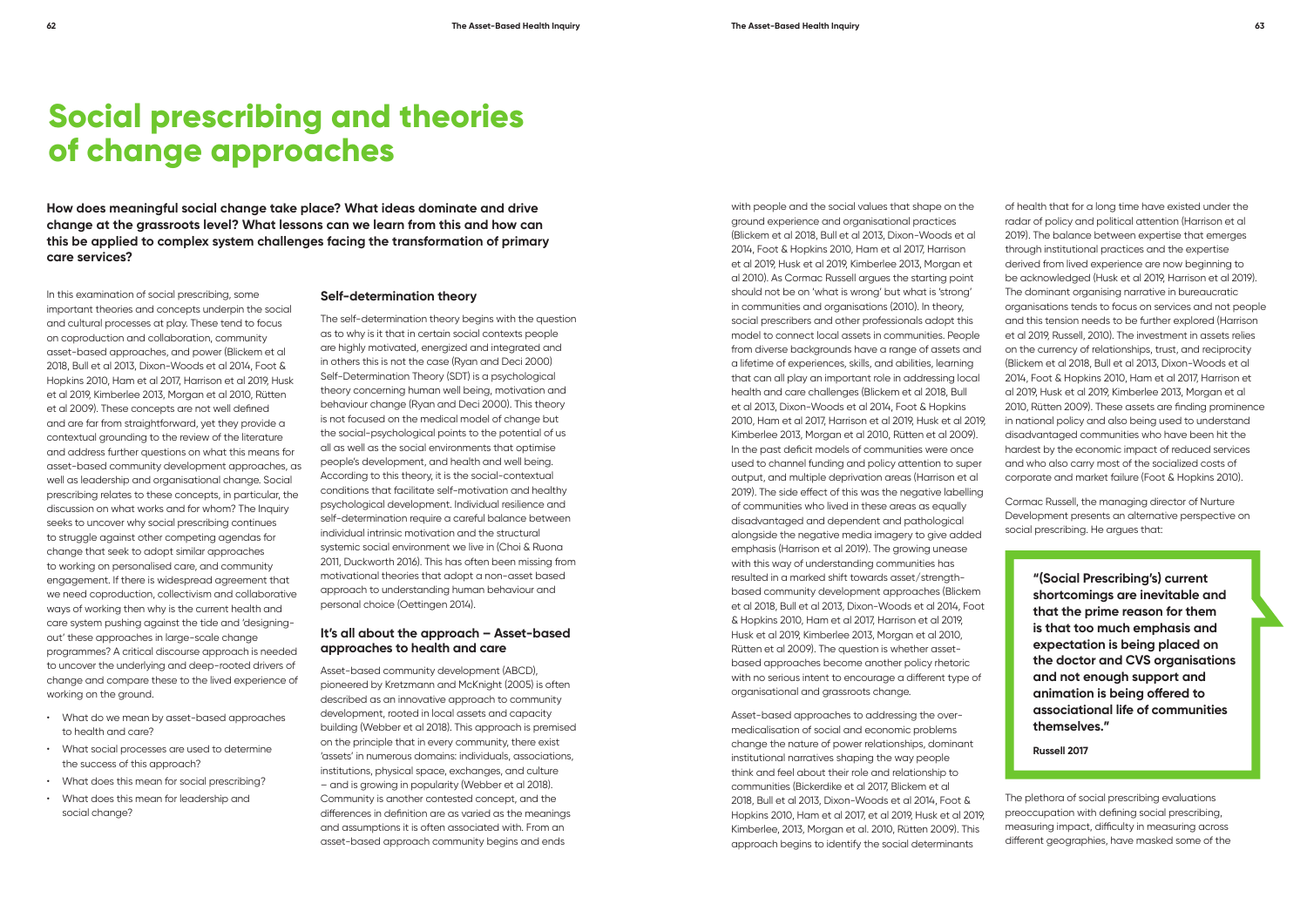underlying issues that this agenda presents (Berototti et al 2017, Bickerdike 2019, Husk et al 2019, Kimberlee 2013, 2016). According to Russell, the emphasis should be on how to support people to create pathways towards a good life rather than the number of prescriptions or referrals. He argues that it is about walking alongside people in their life's journey to understand what is important to their health and wellbeing. Russell also asserts that the role of GPs is to advocate for greater participation and ensure that social issues are not medicalised, and community efforts are not devalued (Russell 2010).

The theoretical and conceptual understandings of asset-based working are not often made explicit or well understood (Harrison et al 2019). According to Harrison, a better understanding of the mechanisms through which ABCD operates, and the environmental conditions within which it is likely to be most effective, could increase its effectiveness at improving health and well-being and reducing inequalities (Clark et al 2014, Harrison et al 2019). It is often more an intuitive sense of what is right that drives the work in this area rather than a detailed theory of change. Harrison acknowledges that there is currently limited knowledge about the mechanisms underlying ABCD programs and the populations and contexts for which they are most suited.

According to Davidson et al (2019) "…..we know there's a lack of good quality research to show its efficacy and meet the exacting evidence requirements of health professionals" (2019, p. 2). In-addition, assetbased approaches to health and care often paint a rosy picture that can often obscure some of the tensions, challenges, and drawbacks of using this

approach to expand social prescribing. On the other hand, however, imposing service/evidence-based models on asset-based community organising can stifle type of innovation social prescribing relies on (Harrison et al 2019). The personal and individual approaches adopted, can make it difficult to track and measure impact in the same way as more structured, linear programme activities. The social prescribing activities we explored were not designed for an overly programmatic and structured assessment approach (Berototti et al 2017, Blickem et al 2018, Bull et al 2013, Foot & Hopkins 2010, Morgan et al 2010, Rütten et al 2009). Positive examples of communities working together to determine how local needs are met often challenge conventional design approaches to service provision (Kretzmann and McKnight 2005, Blickem et al 2018, Bull et al 2013, Foot & Hopkins 2010, Morgan et al 2010, Rütten et al 2009). People with lived experience come together from diverse communities to develop solutions that fit around their daily lives and to respond to that need. This strength-based approach can be applied to complex system challenges on leading change, community engagement, commissioning for social outcomes (Robertson et al., 2016). However applying strengthbased principles to for example commissioning may also have the negative side effect of compromising the richness and diversity of community-based projects as the focus on measurable outcomes may not fit with the energy, fluidity and creativity people rely on to take action (Harrison et al 2019). Assetbased approaches rely on strength-based principles but the starting point is notably different (Russell, 2010). Instead of focusing on funded programmes and service-focused interventions this approach starts with the local context, local people in their communities, and the assets, skills, and talents that they bring (Blickem et al 2018, Bull et al 2013, Foot & Hopkins 2010, Kretzmann and McKnight 2005, Morgan et al 2010, Rütten et al 2009).

The lived experience of people in their local neighbourhood and community setting provides fertile ground for new skills and talents to flourish (Blickem et al 2018, Bull et al 2013, Foot & Hopkins 2010, Harrison et al 2019, Kretzmann and McKnight 2005, Morgan et al 2010, Rütten et al 2009). Harrison et al (2019) relies on

qualitative narratives to provide a way to understand individuals who volunteer their time and resources in order to make a difference in their communities. Although traditional participation and engagement methods play their part in transformational change, this agenda starts with what people want to see changed, often using non-traditional methods – narratives, to get their voices heard. Harrison et al (2019) describes asset-based approaches as building individual and community resilience, an ideology of the wisdom of the community, and a way to acknowledge the practical and 'hands-on' approaches people use to encourage change (Duckworth 2016, Harrison et al 2019). Instead of promoting a culture of dependency, communities develop their solutions and approaches and as a result, rely less on the administrative burden short-term funding often brings (Harrison et al 2019). Community organising focuses on local relationships, building trust and reciprocity that is key to making things work on the ground (Ganz 2010, Harrison et al 2019, South et al 2010, Russell 2010). Management, organizational and commissioning models often fail to recognise the importance of these intangibles and social capital (Blickem et al 2018, Bull et al 2013, Dixon-Woods 2014, Foot & Hopkins 2010, Kretzmann and McKnight 2005, Morgan et al 2010, Rütten et al 2009).

Instead of getting out of the way and allowing individuals to organise around their collective interests and health needs, public servants tend to focus on bureaucratic rules, and formal decision-making processes which not only stifle innovation but often damage important relationships within communities (Kretzmann and McKnight 2005, Blickem et al 2018, Bull et al 2013, Foot & Hopkins 2010, Morgan et al 2010, Russell 2010, Rütten et al 2009). Harrison et al's study begins to question whether it is possible to deliver an ABCD approach in the existing accountability and responsibility models and the specific methods and processes for it to work (Harrison et al 2019). The danger or fear of over professionalisation of voluntary activity or encouraging only service-related involvement are profound and not well yet wellarticulated (Harrison et al 2019). Tension surrounds differences in values, reliance on rules, and riskaverse cultural ways of working that perhaps are at odds with the lived experience of change at the

grassroots level (Harrison et al 2019, Russell, 2010). Community development and empowerment models demonstrate how health care needs can be identified by community members, who then mobilise their networks and communities into action (Harrison et al 2019, O'Mara-Eves et al 2013). This not only enhances mutual support, and collective action, but also secures a wider positive impact on health and social care outcomes, such as tackling health behaviours and social isolation (Russell 2010).

The additional challenge is a tendency to overromanticise a vision of a particular type of community—self-contained, self-sustaining, face-toface, resilient—as a superior model of social organising and grassroots creativity that is best left alone, with little need to access accumulated knowledge, evidence, experience, and expertise coming from outside (Blickem et al 2018, Bull et al 2013, Foot & Hopkins 2010, Harrison et al 2019, Morgan et al 2010, Rütten et al 2009).

The propensity in many models of care is to lift what works in one area and context and spread to another area that is marked and significantly different in terms of the system and community challenges it faces (Blickem et al 2018, Bull et al 2013, Foot & Hopkins 2010, Harrison et al 2019, Morgan et al 2010, Rütten et al 2009). It might be the case that best practice assetbased approaches may not fit within organisational change models that are premised on a different set of assumptions about power, relationships, diversity and shared values. The quest to identify what works and how it can be applied to social prescribing must recognise these tensions. Systems rely on communities

**Russell also asserts that the role of GPs is to advocate for greater participation and ensure that social issues are not medicalised, and community efforts are not devalued.**

> **The propensity in many models of care is to lift what works in one area and context and spread to another area that is marked and significantly different in terms of the system and community challenges it faces.**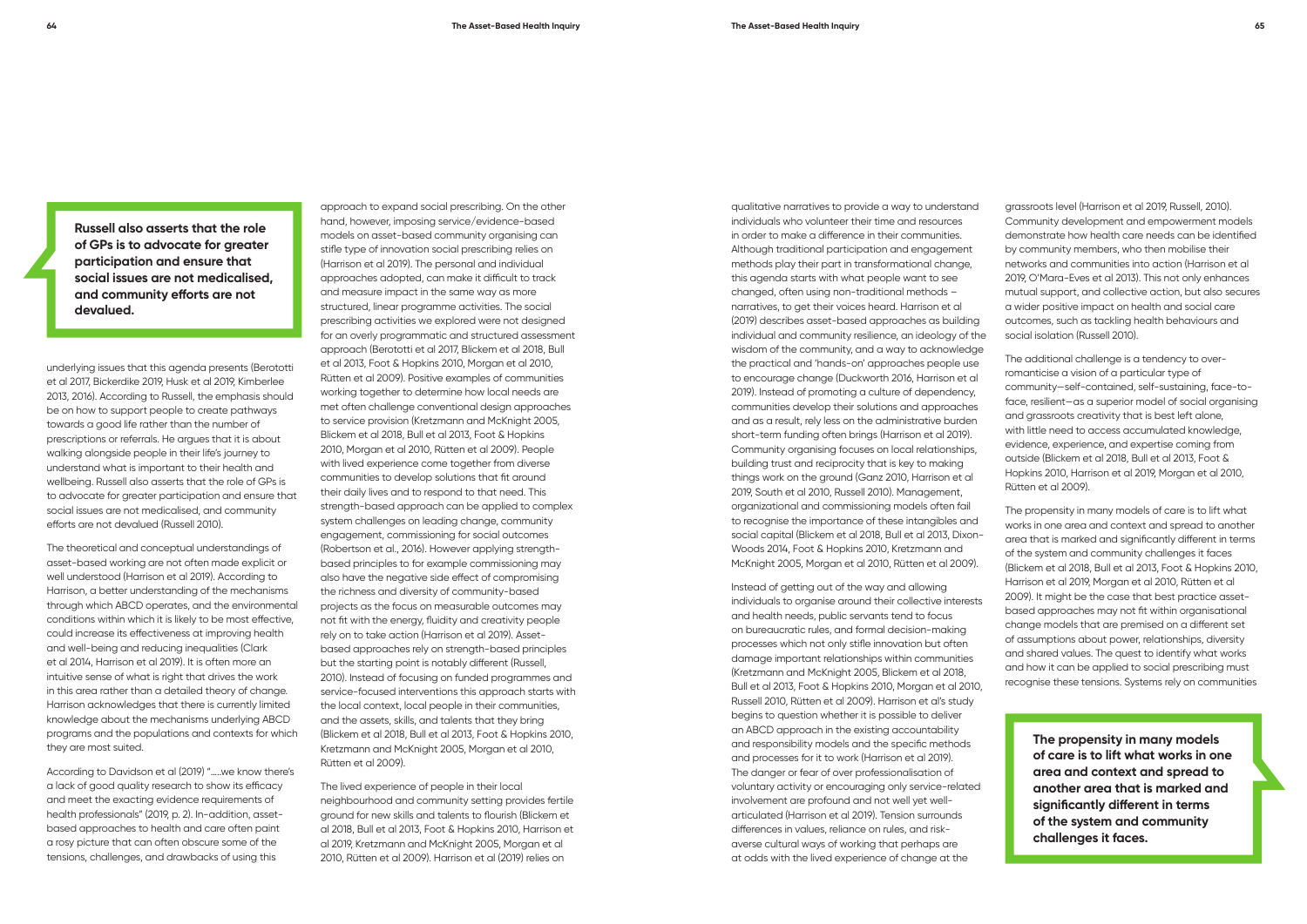and communities rely on each other as well as systems (Harrison et al 2019). Although critiques of ABCD argue that the model relies on 'vague ideas' that do not produce a coherent approach to supporting deprived communities, there is evidence that it does hold conceptual and methodological clarity (Blickem et al 2018, Friedli 2013). Concepts such as skills, connectedness, collective assets, and knowledge, empowerment, and social capital feature widely in the literature on ABCD (Blickem et al 2018, Bull et al 2013, Foot & Hopkins 2010, Harrison et al 2019, Morgan et al 2010, Rütten et al 2009). According to Harrison et al

#### **New forms of organising for change – coproduction, collectivism, and collaboration**

New ways of organising and mobilising people are needed (Ganz 2010). Approaches that rely on coproduction, collectivism and collaboration help us to understand the hidden assets in local communities and organisations and to work creatively with individuals, communities, and frontline staff to address the wider determinants of health (Kimberlee 2013, Ganz 2010). The evidence suggests that social prescribing depends on the investment people are willing to make, and approaches to working with a range of individuals, groups and organisations, some of which have very different organisational cultures (Husk et al 2019). Commissioners who invest in building relationships across systems and with the voluntary sector play a key role in creating the right climate to build social prescribing interventions (Dixon & Ham 2010, Kings Fund 2017 2018, Robertson et al 2016). Whole system change requires open communication, trust and new ways of doing working with communities (Clark et al 2014, Dixon & Ham 2010, Kimberlee 2013, Robertson et al 2016). Perhaps this starts with modelling a different type of behaviour and adopting a different mind-set to meaningfully explore what it means in practice to collaborate across organisational and cultural and professional differences (Dixon & Ham 2010, Kings Fund 2017, 2018).

#### **What do we mean by coproduction and collaboration?**

Most evaluations of social prescribing point out that the model relies on collaborative coproduction and partnership work with communities to support (rather than build) capacity (Kimberlee, 2013 2016, NHS Health Education England 2016, Aesop 2017, South West Academic Health Science Network 2018, Pratt et al. 2015, Bertotti et al 2017). These evaluations illustrate the value of social prescribing as well as the tensions in attempts to evidence what it is, who are the producers and co-producers, and differences in how it is used in practice (Nesta 2013, Cooke et al 2017, Webber et al 2018).

the problematic organisational concepts / change models don't fit within an asset-based approach to community development (Harrison et al 2019).

Building relationships of trust and trustworthiness, collective assets are described as key building blocks for ABCD approaches and there is clarity and evidence to show the importance of social capital, social networks, and reciprocity (Blickem et al 2018, Bull et al 2013, Foot & Hopkins 2010, Harrison et al 2019, Morgan et al 2010, Rütten et al 2009). These are summarised below in the following table:

#### **Table 2: Key Criteria of ABCD to Improve Health and Long Term Conditions – Newly Identified Mechanisms**

|                                                | Foundations/<br><b>building blocks</b>                                                                                         | <b>Method</b>                                                                                                                    | <b>Mechanisms</b>                                                                                                                                                                          | <b>Outcomes</b>                                                                                                                                                                      |
|------------------------------------------------|--------------------------------------------------------------------------------------------------------------------------------|----------------------------------------------------------------------------------------------------------------------------------|--------------------------------------------------------------------------------------------------------------------------------------------------------------------------------------------|--------------------------------------------------------------------------------------------------------------------------------------------------------------------------------------|
| <b>Key criteria</b><br>and outcomes<br>of ABCD | Personal assets of<br>individuals.<br>Physical assets of<br>environment.<br>Collective assets<br>such as existing<br>networks. | Asset mapping:<br>Inventory of<br>personal, physical,<br>and collective<br>assets.<br>Encourage<br>investment from<br>community. | Building trust and<br>trustworthiness.<br>Developing<br>relationships.<br>Engagement with<br>target population.<br>Engagement with<br>political powers<br>Identifying<br>collective goals. | Improved use<br>of resources.<br>Improved<br>relationships and<br>collective efficacy.<br>Achieve collectively<br>defined goals.<br>Trust and<br>trustworthiness<br>Improved health. |

**ABCD = asset-based community development and LTC = long-term conditions (Harrison et al 2019 p 3)**

From a practitioner perspective, the model is sustainable and it is only making explicit the processes at play, particularly how practitioners concede power, share their resources knowledge and skills so that a more shared understanding of this approach can be generated (Harrison et al 2019).

### **Inquiry Questions**

What do we mean by asset-based approaches to health and care?

What social processes are used to underpin this approach and how can we make this more explicit so that it can be shared?

What does this mean for social prescribing?

What does this mean for leadership and social change?

Definitions of coproduction include:

**Coproduction is defined in the Care Act 2014 as: "… when an individual influences the support and services received, or when groups of people get together to influence the way that services are designed, commissioned and delivered."** 

**Department of Health, Care and Support Statutory Guidance Issued under the Care Act 2014, p.16**

**"co-production (is) engaging 'the right people' (service users, practitioners, NHS and care managers, and academics from a range of disciplines) to make decisions and support the conduct of projects and activities on issues that are important and matter to them."** 

**Cooke et al 2015, p. 3**

**"co-production relies on 'authentic collaboration, partnership and engagement as the context for action'."** 

**Cooke et al 2017, p. 221**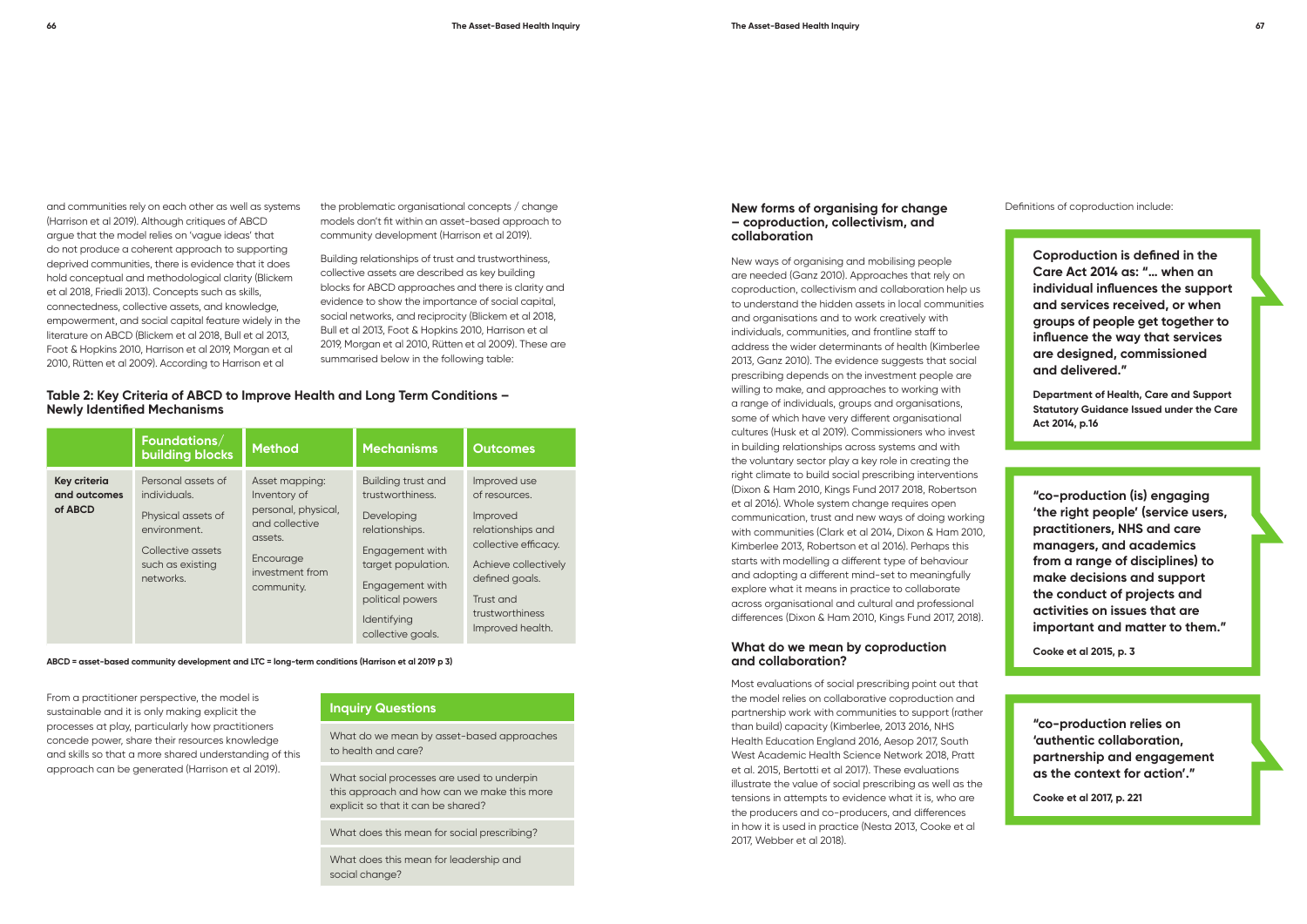**"Working with communities as well as within communities and the importance of connections or links to assets toward not only reducing a culture of dependency upon statutory services but also improving quality of life."** 

**Harrison et al 2019, p. 5**

**"Delivering public services in an equal and reciprocal relationship between professionals, people using services, their families and their neighbours. Where activities are co-produced in this way, both services and neighbourhoods become far more effective agents of change."** 

**Boyle 2013, p. 22**

The purpose of coproduction is to:

"Seek to make visible the activities that mobilise and coproduce knowledge and the coproduced knowledge itself, throughout and beyond the project, thus, exemplifying the nature of meaningful and authentic collaboration" (Cooke et al 2017 p.346).

Coproduction is uniquely different in its practice and ability to address unconscious bias (Sweeny, 2016), power and control, diversity and inclusion (Boyle 2013). Coproduction is essentially about power, how it is understood, used, shared or distributed (Blickem et al 2018, Boyle 2013, Bull et al 2013, Foot & Hopkins 2010, Morgan et al 2010, Rütten 2009). This strikes at the heart of traditional participation and

engagement mechanisms and structures that often fail to explicitly address power dynamics (Blickem et al 2018, Bull et al 2013, Foot & Hopkins 2010, Morgan et al 2010, Rütten et al 2009). Creativity and innovation are "designed in" alongside a real-time commitment to taking meaningful action. Traditional engagement and participation approaches, on the other hand, tend to rely on hierarchical bureaucratic decision-making processes that often filter out the voices and experiences of people it seeks to engage. The process of coproduction includes co-discovery of the causal issues, as well as co-design, codelivery and co-evaluation of the solution (Malby 2016). Coproduction differs from two other dominant approaches to citizen participation in the NHS – Voice (giving feedback or as owners contributing to strategy) and Choice (as consumers) (Dent and Pahor 2015). This approach brings people and professionals together over a period of time to produce something together. According to Cooke et al (2017) it consists of:

- "Being listened to and ideas acted on in a tangible way.
- Welcoming conflicting views and diversity.
- Addressing real lived problems/issues.
- Potential to change the way of thinking, promote decision-making, or instigate action around an issue.
- Raise awareness of reciprocity in relationship building".

#### (Cooke et al 2016, p. 221)

Boyle, (2013) argues that this consists of:

- "Recognising people as assets.
- Building on people's existing capabilities.
- Promoting mutuality and reciprocity.
- Developing peer support networks.
- Breaking down barriers between professionals and recipients.
- Facilitating rather than delivering".

(Boyle 2013 p. 4)

The following summary provides a useful framework to bring together different interpretations of coproduction:

- Coproduction is a practice individuals learn from doing (Boyle, 2010) not just studying it.
- Co-design process is not optional, it is a critical user involvement process (Vink, 2016) but on its own it is not coproduction.
- Knowledge user and knowledge producer (making things is collective and shared not the preserve of power holders/stakeholders).
- Power is mediated through language how to find a common language across different divides

(Bushe et al 2016, Oswick 2017).

Coproduction as a concept is not without contention. Despite its populist appeal, it continues to straddle different theories premised on consumerism and participatory governance. This has raised doubt as to the intention of coproduction. Is it an opportunity to enforce hierarchical compliance or is it a genuine opportunity to question institutional practices and cultures that are averse to committing in a serious way to the voice of end-users (Ewert & Evers 2014). The introduction of patients and carers as experts by experience is taking centre ground in policy. They are being seen as producers as well as consumers of service, with a rich contribution to discussions on what a modern health care system looks and feels like. This needs to be carefully narrated to reveal what it means for users to act as citizens, patients, consumers, and coproducers all at the same time (Ewert & Evers 2014). Like social prescribing, the volunteering aspects of these roles are becoming mandated, and the consequence of this new trend needs wider exploration (Ewert & Evers 2014).

#### **Pay attention to the informal social, processes that underpin coproduction**

The informal social processes that underpin collaborative, relational ways of doing change are often open to conflicting meanings, assumptions, interpretations, and tensions that once identified

should not simply be ironed out (Clark et al 2014, Fillipe et al 2017; Griswold, 2013; Hunt et al., 2015; Llopis, 2016; Reynolds & Lewis, 2017; Vilijoen, 2015). They point to a creative process where negotiation, knowledge production, diversity of thought and ideas emerge that were unthinkable at the design stage of most change initiatives (Fillipe et al 2017; Griswold 2013, Hunt et al 2015, Llopis 2016, Reynolds & Lewis 2017, Vilijoen 2015). Conflicting ideas, meanings, and political positions are inherent in coproduction practices. Questions that illuminate what is meant by 'adding value' and the 'patient perspective' and what counts as knowledge, labour, productivity, and value in social prescribing shape how meaningful the coproduction process actually is (Fillipe et al 2017).

Social relational ways of doing change lie at the heart of an asset-based approach. The ability to harness goodwill, build new trust relationships and develop a collaborative, shared agenda for change across social and professional divides, all resonate with this approach (Blickem et al 2018, Bull et al 2013, Dixon-Woods et al 2014, Foot & Hopkins 2010, Morgan et al 2010, Rütten et al 2009). According to Cooke et al (2017) authentic collaboration takes time, tolerance and a form of leadership that is sufficiently flexible and adaptive. There is an acknowledgment that there is not much give in the NHS system in terms of cost, and time to engage communities in authentic conversations about what matters, and the contribution communities offer to deliver health and care solutions (Harrison et al 2019). Taking time to invest in relationships at different community levels does not fit with the fast pace of commissioning

> **The ability to harness goodwill, build new trust relationships and develop a collaborative, shared agenda for change across social and professional divides, all resonate with this approach.**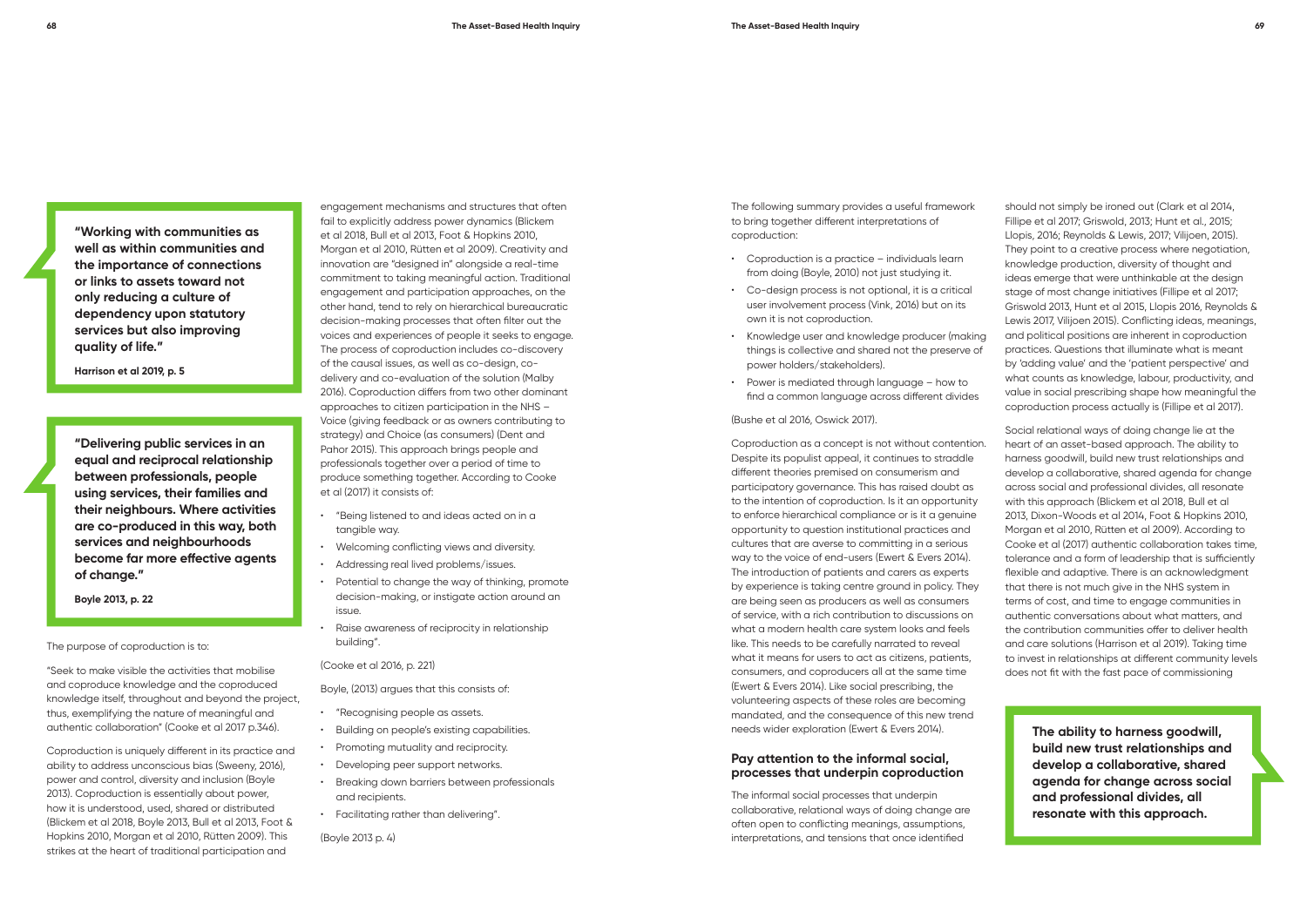and delivery decisions. The untapped wisdom and potential of users, patients, carers and communities can only be harnessed by flipping the script and encouraging GPs to engage in open-agenda conversations that is less about time and more about a relationship.

Open dialogue, reflective practice, and organisational culture of continuous learning are not only an approach, but it also a way of being (Senge 2006, Lipmanowicz & McCandless 2014). This points to a new way of organising when change in itself becomes personal – a personal commitment, a sense of grit and resilience (Duckworth 2016), an awareness

**There are several reported benefits of social prescribing across different schemes that hold important lessons for ways of adopting asset-based ways of working with GPs, volunteers, communities and organisations (Kimberley 2013 2016, Pratt et al 2015). The evidence shows that this results in better outcomes for health and social care; improvements in the mental health and wellbeing of patients; cost-effective use of NHS resources; and more effective use of GP time (Natural England Commissioned Report 2017, Pratt et al 2015). As a result, social prescribing is beginning to make a substantial difference and has adopted several impact measures including a low number of patients being referred to A&E (Polley et al 2017 1 & 2, Kimberlee 2016).**

#### **Tensions on how coproduction is understood in practice**

Coproduction and collaboration are not just academic concepts; their meanings are shaped by a strong evidence base of practice on the ground (Boyle 2013). Whole systems change relies on collaboration and coproduction as people begin to work as an organism rather than an organisation. GPs engaged in whole systems work require particular skills, attitudes, and behaviours to be able to embrace diverse perspectives, interests, and opinions. The challenge is that GPs may be unaware of collaborative ways of working and coproduction, and the paradoxes this creates. The tendency to revert to traditional 'old power' leadership and organisational change models could undo the potential social prescribing has to offer. Nick Timmins states that this starts with the coalition of the willing (Timmins 2015). He argues that the level of paradoxes in system leadership requires constancy of purpose as well as a degree of flexibility in precisely how the goal is to be achieved (Timmins 2015).

The 'coalition of the willing' relies on a different way of seeing social change and communities. Altogether Better invests in collaborative practice and uses liminal space to refer to a process of constantly not knowing, becoming and transforming. A linguistic analysis was commissioned by Altogether Better to investigate this work and the findings identified

### **Tensions and dilemmas to adopting an asset based approach through social prescribing**

a range of tacit understandings of the challenges champions and local teams experience of operating in this liminal space. In particular, it revealed that a few people firmly occupied the discourse and worldview of the institutions, while some others securely occupied that of the informal world. Most, however, flipped backward and forwards between them with some sense of discomfort (Pratt et al 2015). The question is what does this mean in relation to organising for change; and for leaders in community and systems who use this space to bring about change (Pratt et al 2015, Pearce 2013, Petrie 2014, Polyani 2009, Ryan & Tuters 2017).

This way of understanding change sees opportunities to establish common ground between diverse interests as a meaningful way of valuing the assets of local people, their everyday social interactions and social experiences. To do this effectively requires adopting different social, cognitive and behavioural norms. What we may consider as 'truth' – one way of seeing and doing change that engages communities, varies historically, cross-culturally, organisationally and professionally (Harrison et al 2019, Kimberlee 2013, 2016; Land & Hex 2013). There are no static or objectively accepted ways of understanding the world but a constantly iterative, changing, emergent and fluid way that is open to construction and coproduction (Burr 2003). Accepted ways of understanding change in organisations and communities are often a product of dominant

of social psychology (Lucas & Nacer 2015), and the need for psychological safety (Land & Hex, 2013) and a willingness to take action (Ganz, 2010, Jarche 2016, Pedler 2017). Dialogic approaches to change allow us to explore different meanings and positions, through a process of framing and reframing as well as providing a safe space for a diversity of perspectives to emerge (Bushe and Marshak 2016, Oswick 2017).

According to Jackson (2016) "one of our greatest assets as a human being is to be able to create mental spaces for us to think about our past experiences and interpret and draw meaning from the memories we reconstruct. Our ecologies for learning provide the mental space for us to look back on the past and imagine possibilities for the present grown from experiences of the past and our encounters with the present" (Jackson 2016, p.7). Social processes such as these are often ignored in favour of fast-paced conversations and predefined agendas, and minute taking (Fillipe et al 2017). Identifying the assets local communities requires a cultural and mind shift in the way we tackle social justice, inclusion and health inequalities (Fillipe et al 2017).

**Identifying the assets local communities requires a cultural and mind shift in the way we tackle social justice, inclusion and health inequalities.**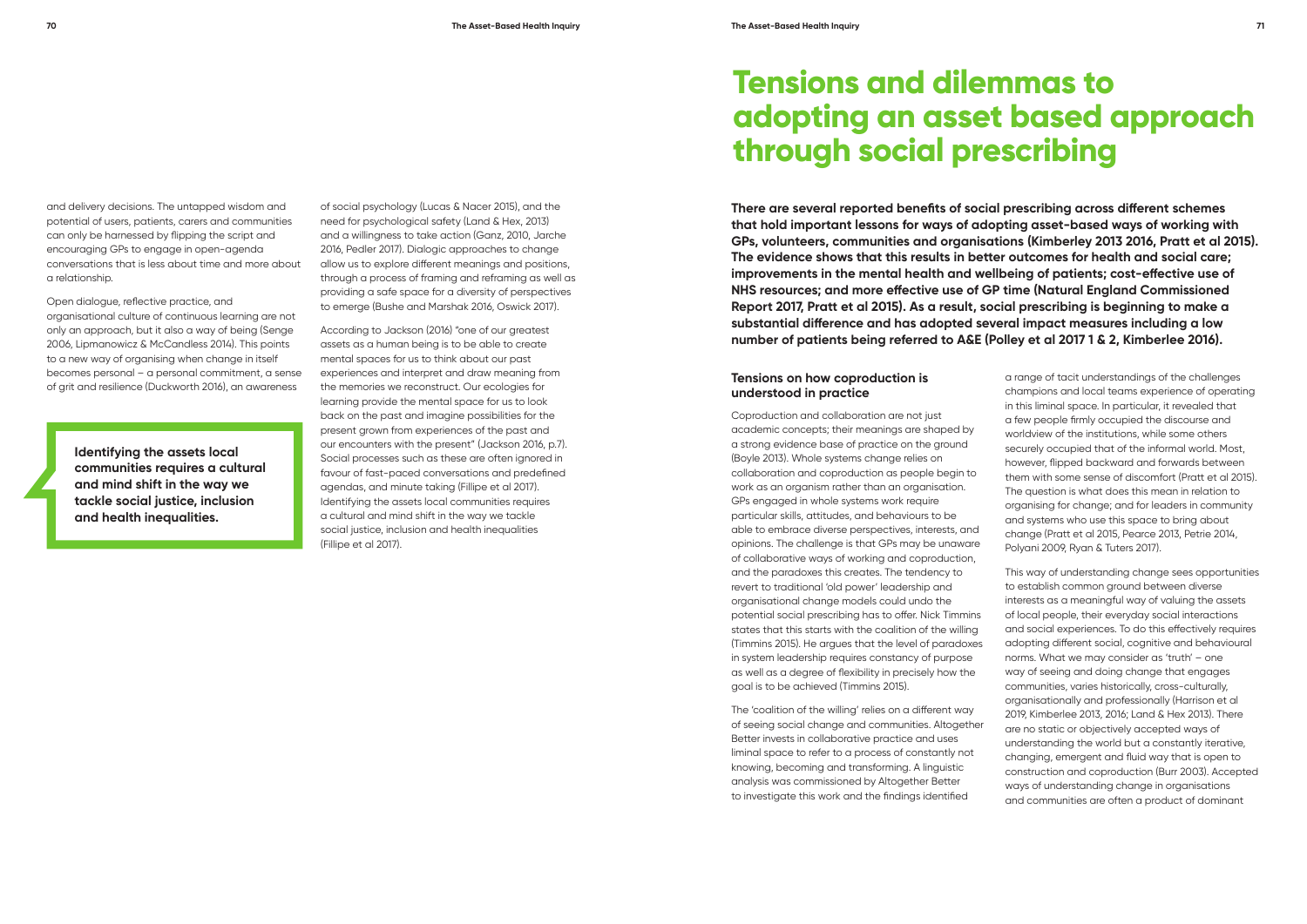cultural and social processes and social interactions in which people are engaged in, rather than a result of objective observation or rational objectivity (Harrison et al 2019). Instead of overly focused on 'top-down' or one size fits response to implementing and scaling social prescribing, the complex nature of the task requires a multi-dimensional approach that is 'bottom-up', 'inside-out' and 'outside-in' (Harrison et al 2019, Kimberlee 2013, 2016, Polley et al 2017 1&2). Leaders at the top of hierarchies play an important role in social prescribing, however, they very much depend on their ingenuity and willingness to act as boundary spanners, as well as unleashing the creativity of people in communities and on the frontline (Dixon-Woods et al 2014). The untapped assets and resources available to social prescribing include ground-level intelligence of what works and for whom; the creativity, energy of local people who can be mobilised at scale; and the opportunity to deliver innovative solutions and approaches that provide the conditions for meaningful change to take place (Harrison et al 2019, Kimberlee 2013, 2016; Land & Hex 2013). The tension lies in introducing change when these conditions are not in place and instead they are replaced with a tendency to rely on siloed institutional ways of doing change, and deficit relationships with communities (Kretzmann & McKnight 2005, Russell 2010). Patients, citizens, and communities don't work in the same way as topdown services and systems work (Harrison et al 2019, Russell 2010). The challenge for GPs and primary

care is knowing how to unlock this resource and build on the vested interest, energy and commitment communities have to make change happen.

#### **Power – how can we begin to talk about it?**

There are underlying power dynamics in any organisations and this shapes the dominant discourse on how change takes place (Bibby et al 2009, Boyle 2010, Dixon-Woods et al 2014). If GPs as change leaders are to meet the organisational requirements of organisations with complex bureaucracies, multiple stakeholders, multiple professional practices, politics (with small and big 'p'); working across boundaries within and across communities and organisations; then a more comprehensive understanding of what this entails in practice is required (Pratt et al 2015, Pearce 2013, Petrie 2014, Polyani 2009, Ryan & Tuters 2017). Organisational, position and personal power are often used by change leaders to conform as well as challenge the status quo and this demonstrates the often-difficult choices individuals face. It is only by applying an asset-based inquiry lens to cascade across these either/or paradigms and organisational behavioural norms, that a fully comprehensive account of the impact of integrated, collaborative ways of working at a local level can emerge. Integrated way of working across organisations and communities depends on how prepared individuals are to collaborate around common wicked issues and to share-decision making. English (2008) argues that this requires unmasking layers of power previously unrecognised "to reconstitute the world in less oppressive ways" (Davies et al 2006, p. 89 in English and Irving 2008).

Communities often hold important intelligence on what works and what interventions they need to resolve complex problems they experience (Dixon-Woods et al. 2014, Russell, 2010). As Bolman and Deal argue (2017), we often shy away from talking about power although it is an inescapable byproduct of collaborative, co-operative activity. This may be due to the corruptive aspect of power in organisations and communities (Zaleznik 1989, cited in Buchanan and Badham, 1999). Social interactionists are interested in who decides what needs to change and the change methods to use, as well as how is this negotiated, shared and understood. Common attempts to understand power in organisations focus on the zero-sum game, which is difficult to apply to integrated whole systems collaborations.

This can be compared to Bourdieu (1963, cited in Wolf and Yang, 2018) who argues the importance of habitus – common sense ways of understanding power in organisations conditions, the culturally dominant ways people think, feel, speak, dress and act (Wolfreys, 2000, cited in Wolf & Yang, 2018). The pressure to conform, and to get along may compromise the ability to speak up, have a voice, see 'beyond the grasp of consciousness' (pg. 93 in Wolf & Yang 2018).

There are different types of power:

- **a)** Visible power this is the most obvious type of power. It's the people in the boardroom making decisions.
- **b)** Hidden power this is the step behind visible power. This is the people who decide who sits in the boardroom in the first place and whose agendas are therefore less transparent.
- **c)** Invisible power this is the most difficult power to pinpoint. Invisible power is the ideologies and norms that we as individuals believe and that often prevent us from exercising agency.

Recognising the discretionary power individuals have at the front line, in communities and organisations is a key aspect of change agency and this Inquiry. The use of discretionary power is often downplayed in research, yet it is the social energy it creates that becomes the driving force for change within and outside formal respective roles. Pearce and

Crocker (2013) argue that non-dominating power is potentially transformative and could be the key to agency for change without reproducing dominant power (Pearce and Crocker 2013). These include everyday actions that support social justice and tactics described as 'keep(ing) it on the down-low' (Marshall pg. 143, 2009, cited in Ryan & Tuters 2017). One example of non-dominant power is the ability to 'speak truth to hierarchy' – a social movement metaphor that refers to the ability to use voice to challenge upwards in organisations. This is not without contention as Barsamian (2012) argues that the concept of 'speaking truth to power' – a Quaker slogan, is problematic as it makes no sense. 'There's no point in speaking the truth to Henry Kissinger – he knows it already. Instead speak truth to the powerless – or better, with the powerless. Then they will act to dismantle illegitimate power' (Barasamian 2012, p. 31).

This is more difficult to do in practice than what might be assumed. Collaborative ways of doing change seeks to build a more democratised interpretation of power that goes beyond silo organisation priorities and practices (Clark et al., 2014; Dixon & Ham 2010). Individuals working across different systems, at multiple levels, and across multiple organisational

> **Recognising the discretionary power individuals have at the front line, in communities and organisations is a key aspect of change agency and this Inquiry. The use of discretionary power is often downplayed in research, yet it is the social energy it creates that becomes the driving force for change within and outside formal respective roles.**

**The tension lies in introducing change when these conditions are not in place and instead they are replaced with a tendency to rely on siloed institutional ways of doing change, and deficit relationships with communities.**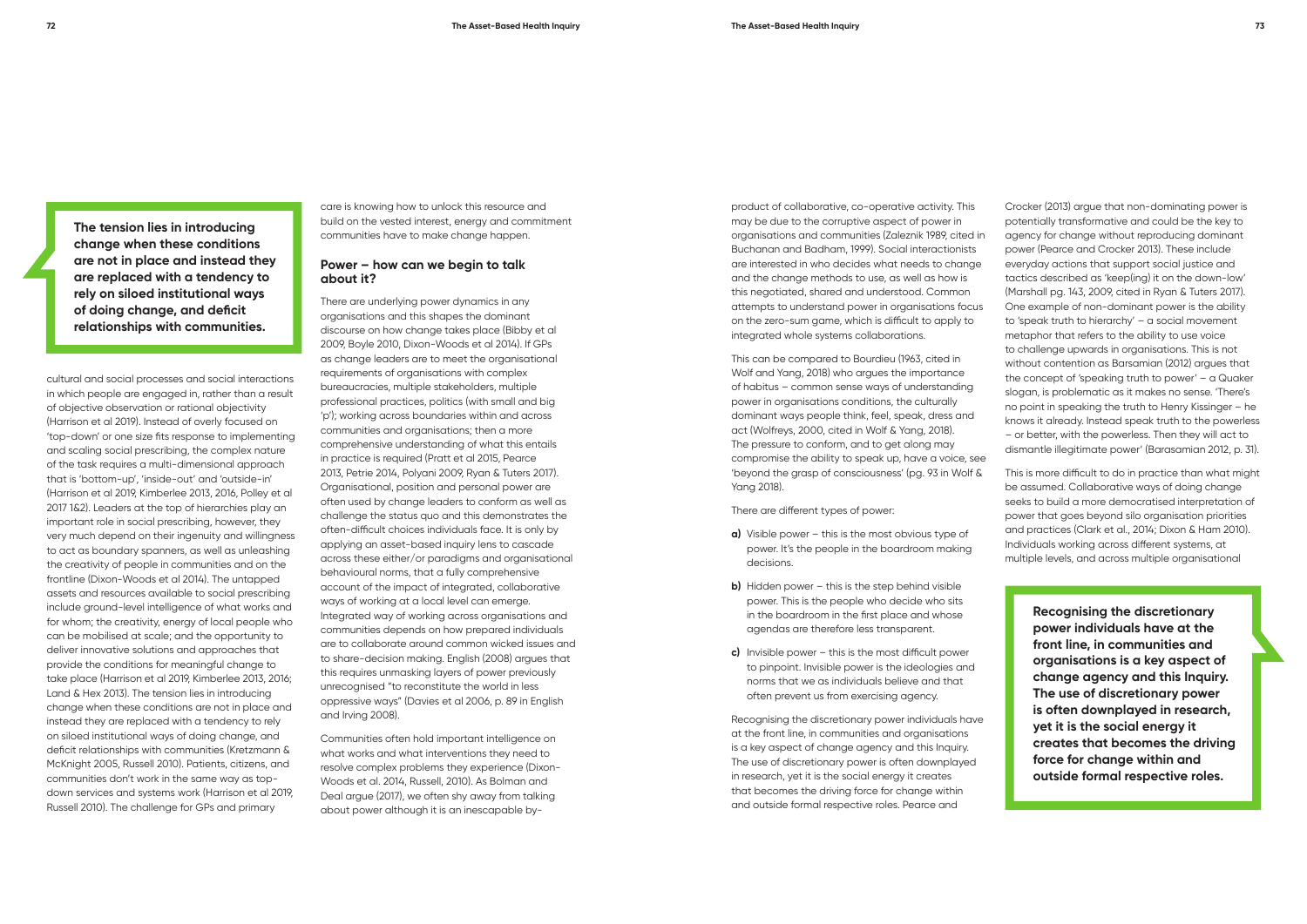boundaries often adopt a more collaborative interpretation of power. Instead of dominant 'power over' – 'power with' is a 'jointly developed' power that is co-active rather than coerced (Follett 1940, cited in Pearce 2013). This form of power "rests on the ability to shape the preferences of others" (Nye 2008 p. 95 cited in Ryan & Tuters 2017). This reduces the need to use dominant power and 'de-normalises' its use and harmful effects on change agency. Power is therefore not necessarily given or shared but a way of being, yet it is open to challenge and conflict. As ordinary people are encouraged to discover their extraordinary abilities to get things done, they learn to enact what has been described as 'coactive power' (Clegg et al., p. 7 cited in Pearce 2013). The challenge is that within complex organisations with command and control cultures, it is difficult to shift towards non-dominant power that is inclusive and value-centred.

New understandings and practices of power and how it is applied to collaborative coproduction are under constant experimentation (Pearce 2013). Constantly bringing attention back to how social prescribing works in practice and applying concepts that underpin this national agenda ensures that leaderful voices and experiences on the ground are not forgotten (Pearce 2013). Heimans and Timms reconceptualised power and agency in organisations as 'old power' and 'new power'. These ideas on power are beginning to shape change conversations in the NHS (Bibby et al 2009, Boyle 2013, Polley et al 2017 1 & 2). Heiman and Timms argue that change agents need to know how to harness the energy and resources that both old and new power offer (2018). In their recent book called 'New Power: How Power Works in our Hyperconnected World' (2018) they outline the difference between 'new power' and 'old power' as set out below:

| <b>Old Power</b> | <b>New Power</b> |
|------------------|------------------|
| Currency         | Current          |
| Held by few      | Held by many     |
| Pushed down      | Pulled in        |
| Commanded        | Shared           |
| Closed           | Open             |
| Transaction      | Relationship     |

In large complex organisations such as the NHS, power can be experienced as being held by a few people who are the decision-makers, commissioners, people who use command and control levers to direct change pushed down from on high. It is argued that in a modern social era, power takes on a different form. 'New power' is concerned with creating new capacity for change regardless of where people are positioned in an organisation. 'New power' is described in social movement theory and operates more like a force of energy or current. It is compared to electricity or water as it cannot be hoarded and is most forceful when it surges. According to Heimans and Timms 'old power' is closed, inaccessible and leader-driven. This is compared to 'new power', which is described as open, participatory and peer-driven.

These forms of power are becoming increasingly important in organisational development theories that support a complex integration change agenda (Ospina 2017). One of the challenges with discretionary/soft/new power is that it encourages romanticised notions of agency and encapsulates the ability to act without considering policy, system and social structural constraints. On the other hand,

change agents located in organisations, networks, and communities need to know how and when to navigate within and between old and new power to introduce and sustain meaningful change. This seems to be a key aspect of why change efforts fail (Kotter 1995). Most leaders exercise one form of power or veer to one or the other side and fail to master the skills required to achieve a balance or appreciation of both. As power shifts from leader to follower, organisations to communities, it becomes paradoxical and often contradictory, as it mutually constitutes and coproduces (Collinson, 2005). This dynamic is tested in old and new power as change leaders skilfully adapt to different systems and juxtapositions (Pratt et al 2015, Pearce 2013, Petrie 2014, Polyani 2009, Ryan & Tuters 2017). In-addition, the way organisations are organised, the decisionmaking structures and rules of the game are built around a command and control culture and a Taylor and Ford traditional division of labour model (Dixon & Ham 2010, Dixon-Woods et al 2014). Leaders may have to adopt low key or discreet strategies if they are to successfully promote their change agendas and be conscious of the power differentials in their contexts (Ryan & Tuters 2017). Although distributed/ shared power is commonly referred to, this does not reflect the reality and practice on the ground (Ho & Ng 2017). In some respects, integration policies have been too quick to develop consensus models of power (Pearce 2013). For example, most community engagement plans aim to empower individuals at the front line and communities, as well as introduce change through a national policy change agenda. What this agenda does not question is that communities already do engage with each other, and already hold a sense of personal and collective power. Empowerment is an 'old power' concept and in practice it is problematic. It tends to be experienced in a uni-directional way rather than a critical, multi-dimensional collaborative way of supporting change at the service or people level. As Hill-Collins states:

**"…Domination operates not only by structuring power from the top down but by simultaneously annexing power as the energy of those on the bottom for its own end." In short, "domination cannot operate with submissive, complicit consent when people begin to authentically engage in a process of self-awareness and self-definition."** 

**Hill-Collins 2004, p.542**

Jo and Park (2016) go further to argue that empowerment involves rejecting the dimensions of knowledge, whether personal, cultural, or institutional, that perpetuate objectification and dehumanisation. If social prescribing and integration are to work on the ground a new asset-based language of working in and with communities is needed. "Old power" language that is comfortable leading change that is 'doing to' communities rather than with 'doing with' communities will not support the change on the ground that social prescribing relies on.

Social Prescribing recognises the need for shared decision making, shared approaches to tackling the wicked issues facing the UK National Health Service (NHS). This encourages the promotion of change agency and change leadership across sectors and organisations and communities, at all levels and irrespective of professional role and specialism (Dixon-Woods et al 2014, Dixon & Ham 2010). Such aspirations form a key component of social prescribing and are beginning to be a common feature in the UK public sector more generally and in health care sectors in other parts of the world (Martin & Learmonth 2012, Bolden 2011).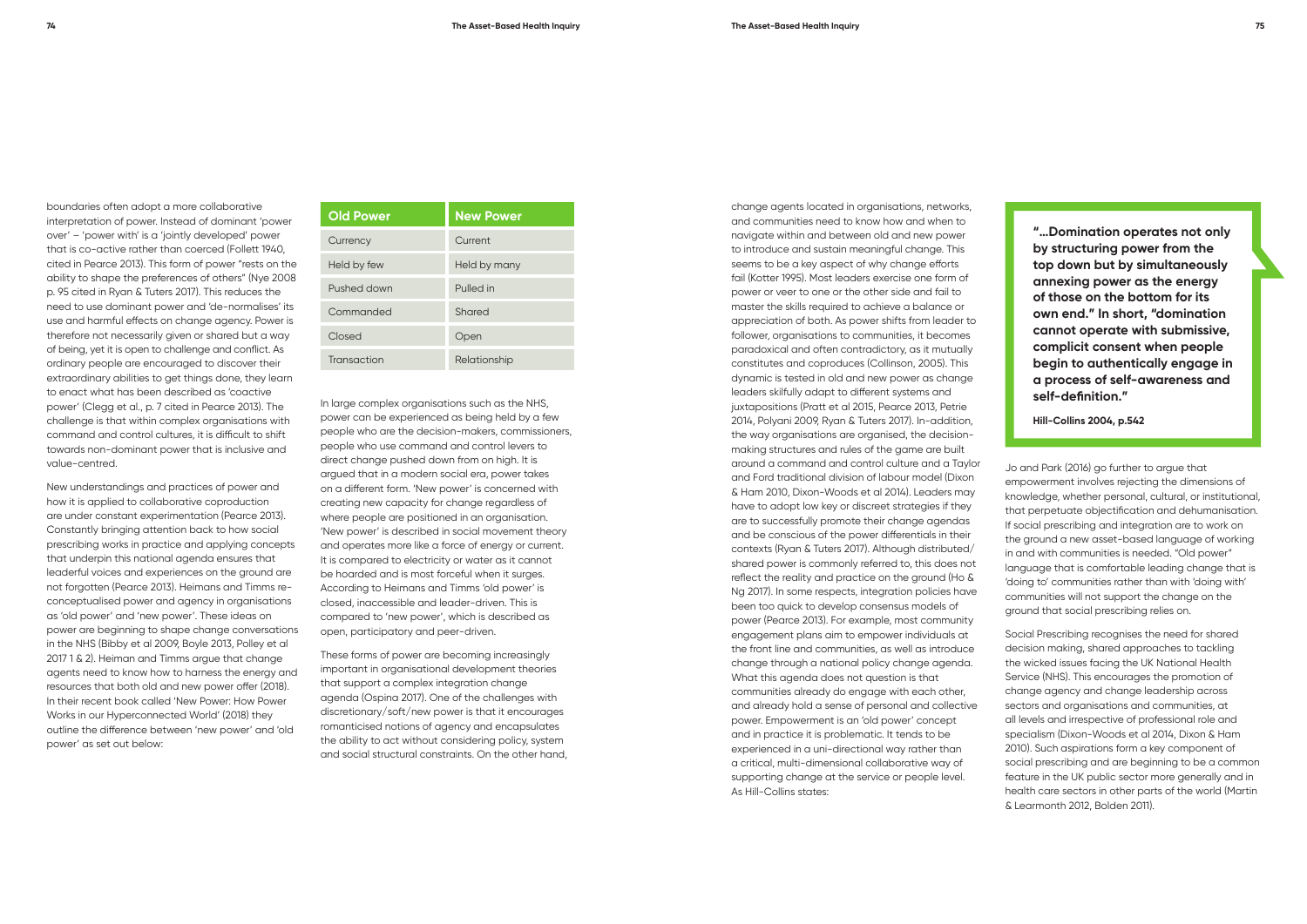Social prescribing relies on a theory that supports 'distributed', 'shared' or 'dispersed' power. As well as power, most social prescribing examples rely on social interactions of a network of individuals, resulting in collaborative as well as individual agency (Axelrod 1997, Ho and Ng 2017). These approaches encourage difference in terms of perspectives, ways of working, knowing, that are diverse and emergent. Advocates of distributed, shared or concerted approaches to working in teams argue that it is more appropriate for organisational cultures that are flat, relational, inclusive, and collaborative (Fitzgerald 2013; Wilcocks and Wilbberley 2015). Social prescribing initiatives that promote effective teamwork also report on the tensions of working in complex and changing contexts at the grassroots and front line (Wang et al 2014). There are tensions between what types of knowledge and expertise are valued and socialised, and how to address hierarchical power relationships and struggles for dominance between different professional and lay groups (Dixon-Woods et al 2014, Wang et al 2014). There is a tendency to assume that social prescribing, social action or volunteering starts on the basis of consensus. This has been critiqued

for failing to take account of tensions and struggles for power and control particularly when multiple stakeholders pursue different objectives (McCann and Grey 1996).

Another source of tension is the growing funding opportunity this agenda attracts both from national government to charities. Without a coordinated policy on health and wellbeing across professions and the voluntary sector it is likely that new funding will not reach the parts of the system that could make a significant difference (Davidson et al 2019). Funding holds the potential to move voluntary services towards a whole population approach to unmet need as well as to fill an emerging evidence gap in capturing the full value of social prescribing (Davidson et al 2019). Social prescribing increases demand on already strained frontline voluntary sector services and there is a lack of sustainable funding to generate effective referral and care pathways that takes time and trust to develop. The short term nature of funding generates concern as to whether this is a genuine turnaround towards connecting communities with an integrated health care system or another attempt to divert attention away from what is making a difference on the ground (Davidson et al 2019).

#### **Research Questions**

How is power and control used/shared to encourage collaborative ways of working?

How to overcome challenges between professional practice, organisation culture, and diverse governance arrangements?

What infrastructure is needed to support sustainable funding, and communities that are connected to their health and care?

**The urgency for a different way of leading has been created by what has been described as the 'perfect storm'; the deepening impact of austerity measures on public and community services against a drop of failed attempts to deliver preventative, whole population approaches to health and wellbeing (Arnold et al 2018). When we think about asset-based approaches to delivering innovate change, social prescribing is one among a number of important lens to begin to explore what is happening in GP practices, local communities, and commissioning organisations.** 

> activists or change agents (Bibby et al 2009). They are often motivated by their values, self-belief, sense of purpose and willingness to take small actions (Bibby et al 2009, Harrison et al 2019). Their stories and lived experience of tackling everyday health and social care challenges hold important lessons for Primary Care as well as the wider health and care system (Greenhalgh 2016, Harrison et al 2019).

> Change agents are people who are willing to exercise their autonomy to organise in a way that suits their interests. Näre (2014) describes agency as the intrinsic capability for movement, agency, and change. Organising for change relies on an ability to cultivate relationships with diverse change agents, engage in dialogic forms of sharing and conversing, an openness to learn and take action (Ganz 2005, Oswick 2017, Pedler 2017). Leadership in this context requires agency. Agency is not only concerned with individual motivations for change but also collective responses to change (Gantz 2005, Saunders & Mulgan 2017). Learning by doing the change rather than passive compliance creates an organising culture where people collectively engage in the change they want to see and experience (Ganz, 2005, Lipmanowicz & McCandless 2014, Pedler 2017, Thaler and Sunstein 2009, Vince 2004). The challenge is how to activate new ways of organising for change in General Practices that are averse to working with communities in this way (Heifetz, 2004, Lipmanowicz and McCandless, 2014). There are several examples of General Practice leading this change agenda, and there is room for it to become a national movement for change (Pratt et al. 2015).

**The short term nature of funding generates concern as to whether this is a genuine turnaround towards connecting communities with an integrated health care system or another attempt to divert attention away from what is making a difference on the ground.**

## **Leading Change: who are the change agents?**

People who are at the forefront of developing cultural change in complex organisations and primary care hold important lessons for leading change in this Inquiry (Kimberlee 2016). Stories collected through evaluations tell of their leadership behaviour and mindsets, as well as an open and inclusive organisational culture, a precondition for social prescribing to move from a medical model of care to a more holistic model of care (Berototti et al 2017, Fickes 2011, Kimberlee 2016; Pratt et al. 2015). Assetbased approaches to social prescribing embrace a different way of thinking about leadership, leading change, organising and working with people from diverse backgrounds (Russell 2010). People who gravitate towards a different type of thinking about patients, carers and communities tend to adopt a different understanding of what works, why and for whom (Husk et al 2019; Kimberlee 2013, 2016). The everyday stories people share demonstrate how communities mobilise, connect together, build networks and movements with little resources or attention from policy makers (Husk et al 2019; Kimberlee 2013, 2016). These individuals are leaders. They are often called agitators, positive disrupters,

> **Change agents are people who are willing to exercise their autonomy to organise in a way that suits their interests.**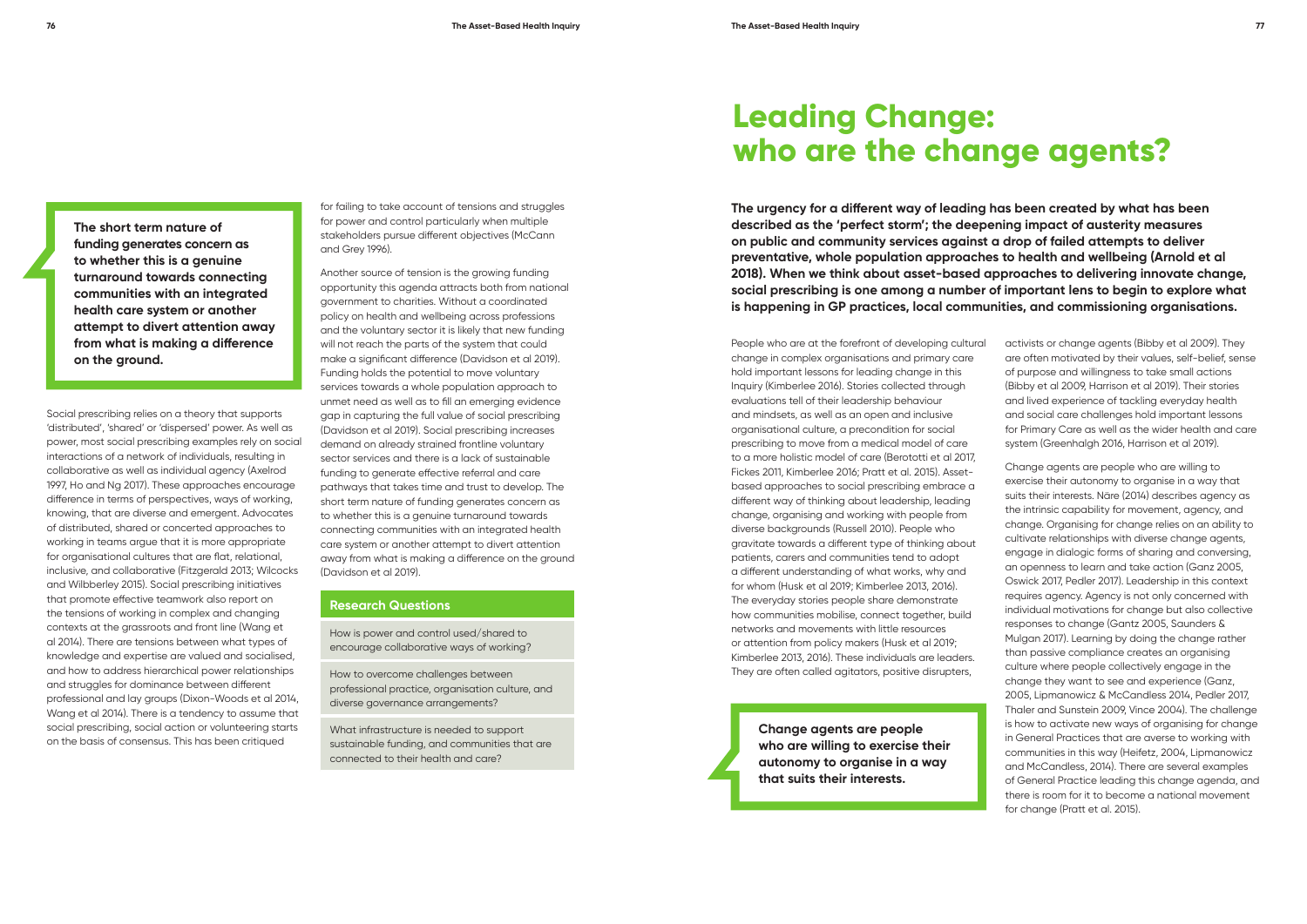System change and leadership are often misunderstood in this context. If relationships across systems and communities are important to an asset-based approach then a new and shared understanding of what this entails is needed. Lucas and Nacer set out several interlocking habits that leaders working with communities and complex hierarchy need to be aware of (Lucas & Nacer 2015). This includes reframing conversations, and a willingness to learn and take an informed risk (Kimberlee 2013, 2016). There is emerging evidence on how emerging leaders are catalysed to do things differently (Petra 2015). According to Sniehotta et al (2017) systems are all about people, actors doing things differently through the conscious use of their agency and personal power. It is the multiple actions, practices, and patterns of behaviour that pivot around a set of shared values that brings about social change. Sneihotta et al argue that upstream and downstream metaphors rely on either/or binary positions, (medical model versus social model) that assume a passive linear flow of ideas, people, decision-making processes and agency. This is inappropriate to an asset-based leadership model as it fails to embrace the complex context most people strive to deliver change. Communities and systems interconnect in complex, formal and informal ways that are often unstructured, non-prescribed, fluid and emergent (Sneihotta et al 2017).

Arena and Uhl-Bien 2016, go further to argue that asset-based approaches rely on social-based approaches to leading change. Social capital

secures a competitive advantage as this is based on the way individuals collectively connect. The everyday interactions of people based on trust, willingness to share information, and to innovate, creates competitive advantage. Sanders and Mulgan refer this to a form of collective leadership where there is shared responsibility for delivering change (2017).

Social-relational leadership builds on an assetbased approach as it focuses on how change conversations are framed (Arena and Uhl-Bien 2016; Clark et al., 2014). Most system leaders including GPs work within this contested space, that relies on an operational system and an entrepreneurial system (Arena and Uhl-Bien 2016). Arena and Uhl-Bein argue that these systems function in dynamic tension with each other (2016). GPs work within an operational system driven by formality, standardisation, business performance, and national targets, as well as an entrepreneurial system that strives for innovation, creativity, learning, and growth (Arena and Uhl-Bien 2016). GPs need to be able to broker different relationships, across different systems, adapt where necessary and encourage positive change ideas to come through (Arena and Uhl-Bien 2016, Senge 2006). The entrepreneurial lens moves the focus from asset-based forms of leading change, although it is the litmus test to surviving for most GPs. Once the business model is stable the next tension is to understand this new collaborative space where systems, organisations and communities co-exist (Arena and Uhl-Bien 2016, Senge, 2006).

Organising for change in this way shifts the narrative and meaning commonly associated with leading and leadership (Goleman 2014, Timmins 2015, West et al 2017). Formal, organisational and positional authority continues to play an important role, although influence and informal networks and communities triumph (Timmins 2015, West et al. 2017). Collective asset-based approaches to leading change where everyone takes responsibility to improve the quality of care delivered to patients and users, demands a different mindset, attitude and behaviour (Malby 2018, Timmins 2015, West et al. 2017). An emergent leadership model is being developed that is not

restricted to organisations and hierarchical position, as it exists everywhere there is potential for change (Arnold et al 2018, Banaszak-Holl et al 2010, Bibby et al 2009, del Castillo et al 2016, McKee et al. 2008). There are important lessons to learn as we venture into this new reality. Working at the grassroots level to develop trust takes time and the path is not linear. The importance of developing relationships and working out who needs to be involved means there might be many false starts. It slower than most funding national programmes and commissioning projects allow for. This should not mean that we shy away from the challenge as once the investment is made and the conditions are in place, progress accelerates significantly. The second point to be aware of is that this way of working is still deeply counter-cultural and counter institutional, even when a formal system might claim to have embraced it at the policy level. Senior leadership is needed to act as a buffer between the activities taking place out there in the community and the governance and accountability system that is needed to complement, amplify and spread this work (Pratt et al 2015).

**Arena and Uhl-Bien 2016, go further to argue that assetbased approaches rely on social-based approaches to leading change. Social capital secures a competitive advantage as this is based on the way individuals collectively connect.** 

**There are important lessons to learn as we venture into this new reality. Working at the grassroots level to develop trust takes time and the path is not linear.**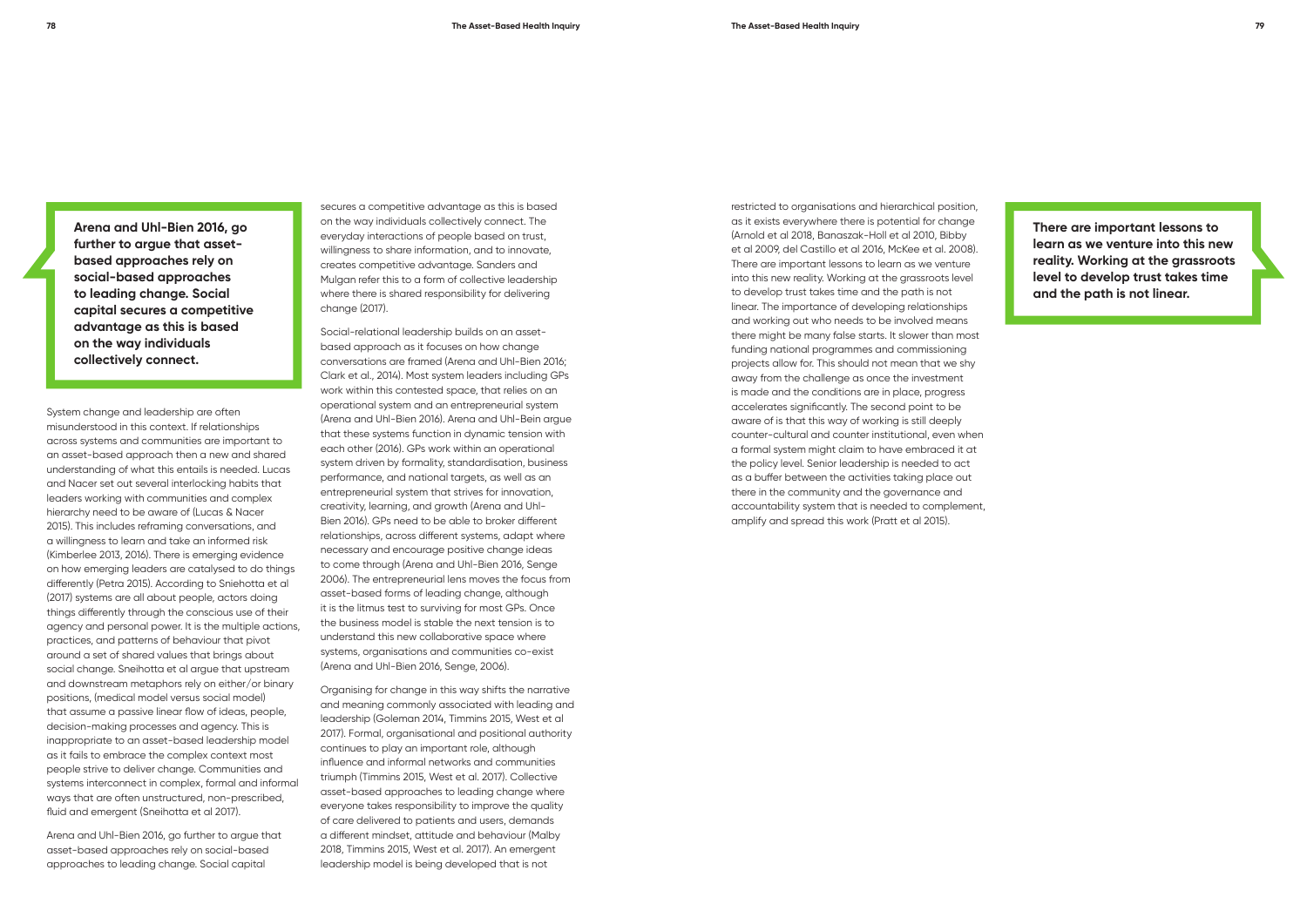Aesop (2017) Dance to Health, *A falls prevention programme. Evaluation of the pilot programme*, Arts Enterprise for a Social Purpose. Available from: http://www.artshealthresources.org.uk/ wp-content/uploads/2017/03/2017-Aesop-Dance-to-Healthevaluation.pdf [Accessed 12th June 2019].

Altogether Better (2019) *What is Collaborative Practice?*  Available from: https://www.altogetherbetter.org.uk/ [Accessed 12th June 2019].

Arena, A. and Uhl-Bien, M. (2016) Complexity Leadership Theory Shifting from Human Capital to Social Capital. *People and Strategy*, 39 (2), 22-27.

Arnold, S., Coote, A. and Harrison, T. Scurrah, E., Stephens, L. (2018) *Health as a Social Movement: Theory into Practice. Programme Report*, The New Economics Foundation & RSA.

Axelrod, R.,(1997). The complexity of cooperation: Agent-based models of competition and collaboration (Vol. 3). Princeton University Press.

Baird B. (2019). *Social Prescribing: apart of something bigger*. Kings Fund. Blog. Available from: https://www.kingsfund.org.uk/ blog/2018/12/social-prescribing-part-something-bigger

Banaszak-Holl, J.C., Levitsky, S. and Zald, M.N. (2010.) *Social Movements and the Transformation of American Health Care.* Oxford University Press on Demand.

Barsamian, D. (2012) *Noam Chomsky Discusses Turkey with David Barsamian*. The Armenian Weekly (online) Available from: https:// armenianweekly.com/2012/02/09/chomsky/ [Accessed on 24th June 2019].

Beeston, C., McCartney, G., Ford, J., Wimbush E., Beck S., MacDonald W., and Fraser A. (2014) *Health Inequalities Policy Review for the Scottish Ministerial Task Force on Health Inequalities*. NHS Health Scotland

Berototti, M. Frostick, C. Hutt, P. Sohanpal, R. & Carnes, D. (2017) A Realist Evaluation of Social Prescribing: an exploration into the context and mechanisms underpinning a pathway linking primary care with the voluntary sector. *Primary Health Care Research and Development*, 19 (3) pp. 232-245.

Bibby, J., Bevan, H., Carter E., Bate, P. and Robert G. (2009) *The Power of One, The Power of Many – Bringing Social Movement Thinking to Health and Healthcare Improvement*. NHS Institute for Innovation and Improvement.

Bickerdike, L., Booth, A., Wilson, P.M., Farley, K. and Wright, K., (2017). Social prescribing: less rhetoric and more reality. A systematic review of the evidence. *BMJ Open*, 7(4), p.e013384.

Blickem, C., Dawson, S.,Kirk, S. Vassilev, I.,Mathieson, A., Harrison, R., Bower, P., Lamb, J.(2018) What is Asset-Based Community Development and How Might It Improve the Health of People With Long-Term Conditions? A Realist Synthesis. *SAGE Open*, Jul-Sep2018, 8 (3), p1-13

BMA and NHSE (2019), *Investment and evolution: A five-year framework for GP contract reform to implement The NHS Long Term Plan*. January. Available from: https://www.england.nhs.uk/ wp-content/uploads/2019/01/gp-contract-2019.pdf [Accessed 12th June 2019].

Bolden, R. (2011) Distributed Leadership in Organizations: A Review of Theory and Research. *International Journal of Management Reviews*. 13 (3), pp. 251-269.

Bolman, L. G. and Deal, T.E. (2017) *Reframing Organizations: Artistry, Choice, and Leadership*. Jossey-Bass, John Wiley & Sons, New Jersey.

Boyle, D. (2013) *Co-production, Right Here and Right Now*, NESTA

Brockway, F. (1949) *The Life of Alfred Salter: Bermondsey Story*. Allen and Unwin, London.

Buchanan, D. and Badham, R. (1999) Politics and Organizational Change: The Lived Experience, *Human Relations*, 52, (5), pp. 609-629

Bull, T., Mittelmark, M. B., & Kanyeka, N. E. (2013). Assets for wellbeing for women living in deep poverty: Through a salutogenic looking-glass. *Critical Public Health*, 23 (2), pp.160-173.

Burr, V. (2003). *Social constructionism*. 2nd Ed. Routledge.

Bushe, G., Marshak, R., Schein, E. (eds) (2016) *Dialogic Organization Development – The Theory and Practice of Transformational Change*. Berrett-Koehler Publishers. Oakland, CA.

Cahn, E. (2001) *No More Throwaway People: The Co-production Imperative*. Essential Books. Washington DC:

Cottam, H. (2018) *Radical Help: How we can remake the relationships between us and revolutionise the welfare state*, Virago, London.

Choi, M., and Ruona, W. E. A. (2011) Individual Readiness for Organizational Change and Its Implications for Human Resource and Organization Development. *Human Resource Development Review*, 10 (1) pp. 46–73.

Clark, M., Denham-Vaughan, S. and Chidiac, M-A (2014) A Relational Perspective on Public Sector Leadership and Management. *International Journal of Leadership in Public* Services 10 (1) pp. 4-16.

### **References**

Collinson, C. (2005) Dialectics of leadership, *Human Relationships*, 58 (11), pp. 1419-1442.

Cooke, J., Ariss, S., Smith, C., and Read, J. (2015) On-going collaborative priority-setting for research activity: a method of capacity building to reduce the research-practice translational gap. *Health Research Policy and Systems*,13 (1) p25

Cooke, Jo; Langley, Joe; Wolstenholme, Dan; Hampshaw, Susan (2017). 'Seeing' the Difference: The Importance of visibility and action as a mark of "authenticity" in co-production. Comment on collaboration and co-production of knowledge in health care: opportunities and challenges, *International Journal of Health Policy & Management*. 6 (6), pp. 345-348.

D'amour, D., Goulet, L., Labadie, J.F., San Martín-Rodriguez, L. and Pineault, R. (2008) A model and typology of collaboration between professionals in healthcare organizations. *BMC health services research*, 8(1), p.188

Davidson, E. Hall, A-M. Anderson, Z & Parnaby, J. (2019) *Connecting Humans and Health Care: Making social prescribing work for everyone.* The National Lottery Community Fund. Available from: https://www.tnlcommunityfund.org.uk/media/ social\_prescribing\_connecting\_communities\_healthcare. pdf?mtime=20190715141932 [Accessed 3rd August 2019]

Dent, M. and Pahor, M. (2015) Patient Involvement in Europe – a comparative framework, *Journal of Health Organization and Management*, 29 (5), pp. 546–555.

del Castillo, J., Khan, H. Nicholas, L., Finnis, A., Singh, A., Mehta, P., Taylor, B. and Pearce, J.(2016) *Health as a Social Movement, The Power of People in Movements*. Nesta. London.

Department of Health, *Care and Support Statutory Guidance* Issued under the Care Act (2014) Available from: https://www. gov.uk/government/publications/care-act-statutory-guidance/ care-and-support-statutory-guidance [Accessed on: 12th June 2019].

Dixon, A. & Ham, C. (2010) *Liberating the NHS: The right prescription in a cold climate?* The King's Fund. London.

Dixon-Woods, M., Baker, R., Charles, K., Dawson, J., Jerzembek, G., Martin, G., McCarthy, I., McKee, L., Minion, J., Ozieranski, P. and Willars, J., (2014). Culture and behaviour in the English National Health Service: overview of lessons from a large multimethod study. *BMJ Quality and Safety*, 23(2), pp.106-115.(1)

Dixon-Woods, M., Martin, G., Tarrant, C., Bion, J., Goeschel, C., Pronovost, P., Brewster, L., Shaw, L., Sutton, L., Willars, J. and Ketley, D., (2014). *Safer Clinical Systems: evaluation findings*. The Health Foundation. London (2)

Duckworth, A. (2016) *Grit: Why passion and resilience are the secrets to success*, Vermillion. London

English, L. M and Irving, C. J. (2008) Reflexive Texts Issues of Knowledge, Power, and Discourse in Researching Gender and Learning, *Adult Education Quarterly* 58 (4), pp. 267-283.

Ewert, B. and Evers, A. (2014) An Ambiguous Concept: On the Meanings of Co-Production for Health Care Users and User Organizations? *International Journal of Voluntary and Nonprofit Organizations* 25 (2), pp. 425-442.

Fickes, T. (2011) S*hared values: where theory of change meets storytelling*. Bright+3. Blog. Available from: http://brightplus3. com/bright-ideas/shared-values-where-theory-of-changemeets-storytelling/ [Accessed on: 18 May 2019].

Fillipe, A. Renedo, A Marston, C. (2017) The co-production of what? Knowledge, values, and social relations in health care, *PLos Biology* 15 (5)

Finch, T.L., Girling, M., May, C.R., Mair, F.S., Murray, E., Treweek, S., Steen, I.N., McColl, E.M., Dickinson, C. and Rapley, T. (2015) NoMad: *Implementation measure based on Normalization Process Theory*. Available from: http://www.normalizationprocess.org [Accessed in 12th June 2019].

Fitzgerald, L. (2013) Distributed Leadership Pattern and Service Improvement: Evidence and arguments from English HealthCare, *The Leadership Quarterly*, 24 (1), pp. 227-239.

Foot, J., and Hopkins, T. (2010) *A glass half-full: How an asset approach can improve community health and well-being*. I&DeA

Friedli, L., (2013). 'What we've tried, hasn't worked': the politics of assets based public health. *Critical Public Health*, 23(2), pp.131-145.

Ganz, M. (2005) *Why David Sometimes Wins*. In Messick, D.M., Kramer, R.M. (2005) *The Psychology of Leadership. New Perspectives and Research*. Lawrence Erlbaum Associates. New Jersey. Available from: https://zodml.org/sites/default/ files/The\_Psychology\_of\_Leadership\_New\_Perspectives\_and\_ Research\_%28Lea%27s\_Organization\_and\_Management\_ Series%29\_%28Series\_in\_Organization\_and\_Management%29.pdf [Accessed 18 June 2019]

Goleman, D. (2014). Leading for the long future. *Leader to Leader*, 2014(72), pp.34-39

Greenhalgh, T. (2016) *Cultural Contexts of Health: The Use of Narrative Research in the Health Sector. Health Evidence Network Synthesis Report 49*. World Health Organisation Regional Office for Europe. Copenhagen.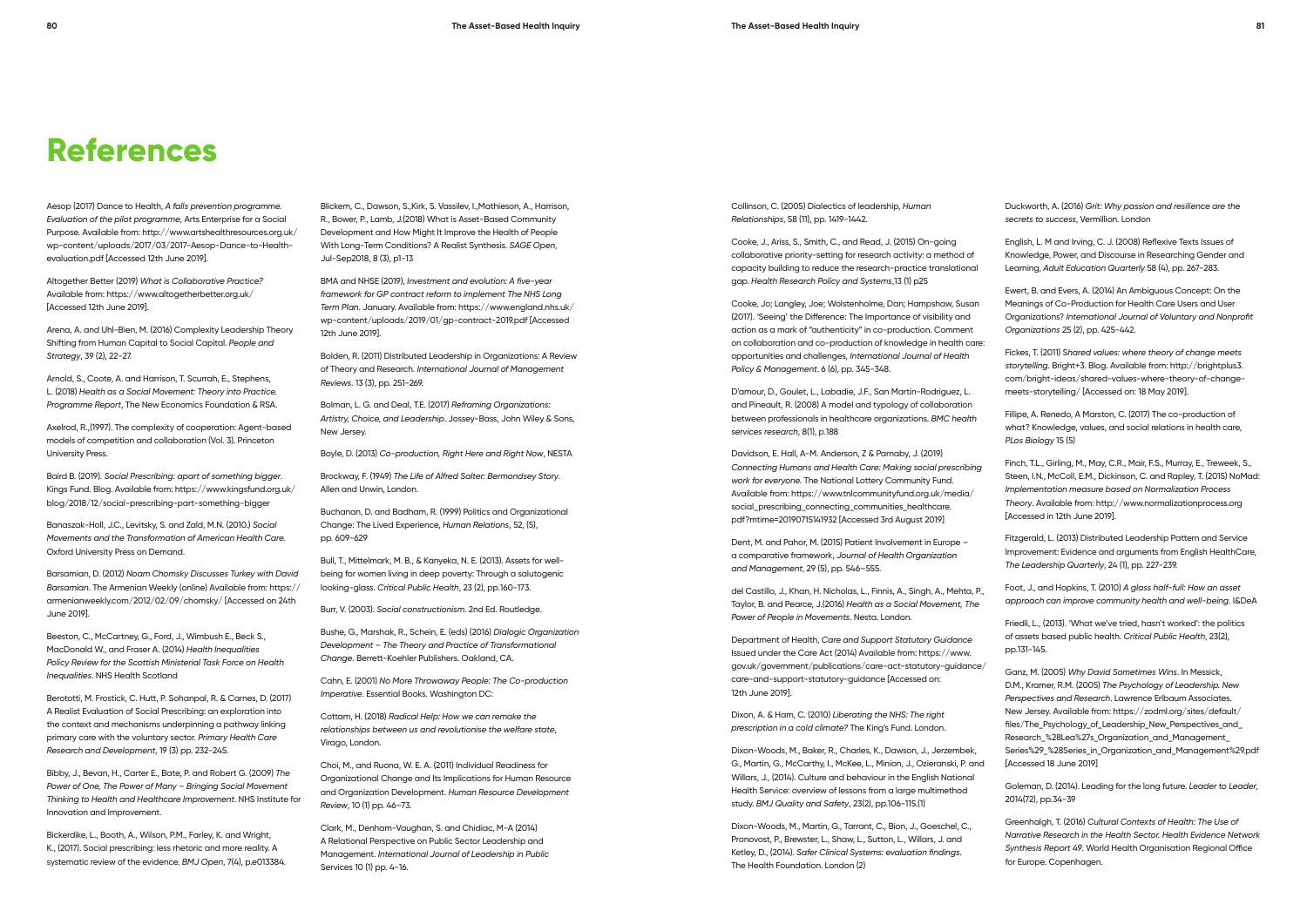Griswold, A. (2013) Thought Diversity Is The Future Of The Workplace. *Business Insider*, Available from: http://www. businessinsider.com/the-future-of-workplace-diversity-is-here-2013-9#ixzz3dsH60mdD [Accessed 19 May 2019]

Ham, C. Alderwick, H. Dunn, P., & McKenna, H. (2017). *Delivering Sustainability and Transformation Plans: from ambitious proposals to credible plans*. The King's Fund. London.

Harrison, R., Blickem, C., Lamb, J., Kirk, S. and Vasselev, I. (2019) Asset-Based Community Development: Narratives, Practice, and Conditions of Possibility—A Qualitative Study With Community Practitioners. SAGE Open 9 (1), pp.1-11.

Healthy London Partnership (2017) *Social Prescribing, Steps towards implementing self-care – a focus on social prescribing*. Available from: https://www.healthylondon.org/wp-content/ uploads/2017/10/Social-prescribing-Steps-towardsimplementing-self-care-January-2017.pdf [Accessed 12th June, 2019].

Heifetz, A. (2004) Rational Ritual: Culture, Coordination, and Common Knowledge, *The Economic Journal,* 114 (493) pp. F146 – F147

Hill-Collins, P. (2004) L*earning for the outsider within: The sociological significance of black feminist thought*. In Sandra G. Harding (2004). *The Feminist Standpoint Theory Reader: Intellectual and Political Controversies*, Routledge.

Ho, J. and Ng, D. (2017) Tensions in distributed leadership. *Educational Administration Quarterly*, 53(2), pp.223-254.

Hunt, V., Layton, D. and Prince, S. (2015) *Why Diversity Matters*. McKinsey & Company. January. Available from: http://www. mckinsey.com/insights/organization/why\_diversity\_matters [Accessed on: 13th May 2019]

Husk, K. Gradinger, J., Elston, Gradinger, F. Callaghan, L, Asthana, S. (2019) Social Prescribing: where is the evidence? B*ritish Journal of General Practice*, 69 (678), pp.6-7.

Jackson, N. (2016) Concept of a Creative Ecology. *Creative Academic Magazine*. Issue 5. p3-4 Available from: http://www. creativeacademic.uk/uploads/1/3/5/4/13542890/cam\_5.pdf [Accessed 18 May 2019].

Jarche, H. (2016) PKM *Personal Knowledge Mastery: to learn is to do*. Blog. Available from: https://jarche.com/2016/05/pkm-tolearn-is-to-do/ [Accessed 18 May 2019]

Jo, S.J. and Park, S., (2016). Critical review on power in organization: empowerment in human resource development. *European Journal of Training and Development*, 40(6), pp.390-406.

Kimberlee, R. H. (2013) *Developing a Social Prescribing Approach for Bristol*. University of the West of England. Available from: http://eprints.uwe.ac.uk/23221/1/Social%20Prescribing%20 Report-final.pdf [Accessed12th June, 2019].

Kimberlee, R. H. (2016) *Gloucester Clinical Commissioning Group Social Prescribing: Service Evaluation*. University of West of England, http://www.glosvcsalliance.org.uk/wp-content/ uploads/2017/02/Social-prescribing-Evaluation-report-FINAL-201216.pdf [Accessed 12th June, 2019].

Kings Fund, (2017) *What is Social Prescribing*. 2nd February. Blog Available from: https://www.kingsfund.org.uk/publications/ social-prescribing [Accessed 6th June 2019].

Kings Fund (2018) *Social Prescribing: coming of age*. 6th November . Available from: https://www.kingsfund.org.uk/ events/social-prescribing [Accessed 6th June 2019].

King Fund (2019). *What Does Improving Population Health Really Mea*n. Blog. Available from: https://www.kingsfund.org.uk/ publications/what-does-improving-population-health-mean [Accessed 7th June 2019]

Kotter, J.P. (1997) Leading Change: Why transformation efforts fail. *Harvard Business Review*. May – June. Available from: https://hbr. org/1995/05/leading-change-why-transformation-efforts-fail-2 [Accessed 12th June 2019].

Kretzmann, J. and McKnight, J. (2005) *Discovering Community Power: A Guide to Mobilizing Local Assets and Your Organization's Capacity*. *Asset-Based Community Development.* Northwestern University, Illanois.

Langford, K. Baeck, P & Hampson, M. (2013) *More than Medicine: New services for people powered health*. Part of the Nesta People Powered Health series.

Lacobucci, G., (2018). Burnt out GPs: five minutes with Clare Gerada. *Bmj,* 362, p.k4021.

Land, M. and Hex, N. and Bartlett, C (2013) *Building and Aligning Energy for Change. A review of published and grey literature, initial concept testing and development*. York Health Economics Consortium & Landmark.

Lipmanowicz, H. and McCandless, K. (2014) *The Surprising Power of Liberating Structures: Simple Rules to Unleash A Culture of Innovation* Seattle. Liberating Structures Press.

Llopis, G. (2016) 9 *Signs that Your Organization Lacks Diversity of Thought*. Forbes [online] Available from: https://www. forbes.com/sites/glennllopis/2016/08/22/9-signs-that-yourorganization-lacks-diversity-of-thought/#78a033cc5878 [Accessed 18 May 2017].

Lucas, B. and Nacer, H. (2015) *The Habits of an Improver: thinking about learning for improvement in healthcare*. The Health Foundation. London

Lucy, P. (2015) Nostalgia: One of the most remarkable women to have lived and worked in Brighton and Hove Dr Helen Boyle. The *Argus*. Available from: https://www.theargus.co.uk/ news/14031882.nostalgia-one-of-the-most-remarkablewomen-ever-to-have-lived-and-worked-in-brighton-andhove-dr-helen-boyle/ [Accessed 3rd August 2019]

Malby, B (2016) '*Them and Us'[1] – Why coproduction and patient leaders will change the NHS*. Blog. Available at https://beckymalby.wordpress.com/2016/09/ [Accessed 29th August 2019]

Malby, B. (2018 ) *Frequent Attenders – Breaking the Cycle in Primary Care*. Blog. Available from: https://beckymalby. wordpress.com/2018/06/05/frequent-attenders-breakingthe-cycle-in-primary-care/ [Access 12th June 2019].

Marion, R. and Uhl-Bien, M. (2001) L*eadership in Complex Organizations*. Management Department Faculty Publications. 11. University of Nebraska. [online] Available from: http://digitalcommons.unl.edu/cgi/viewcontent. cgi?article=1012&context=managementfacpub [Accessed 12th June 2019].

Marmot, M., Allen, J., Goldblatt, P., Boyce, T., McNeish, D., Grady, M. and Geddes, I., (2010). *The Marmot review: Fair society, healthy lives*. The Strategic Review of Health Inequalities in England Post-2010. The Marmot Review. London.

Martin, G. P. and Learmonth, M. (2012) A Critical Account of the Rise and Apread of 'Leadership': The case of UK healthcare, *Social Science and Medicine*. 74 (3), pp. 281-288.

Mercer, S.W., Zhou, Y., Humphris, G.M., McConnachie, A., Bakhshi, A., Bikker, A., Higgins, M., Little, P., Fitzpatrick, B. and Watt, G.C., (2018). Multimorbidity and socioeconomic deprivation in primary care consultations. *The Annals of Family Medicine*. 16(2), pp.127-131.

McCann, J.E. and Gray, B. (1986). Power and collaboration in human service domains. *International Journal of Sociology and Social Policy*, 6(3), pp.58-67.

McKee, L. Ewan, F. and Hyde, P. (2008) *Organizing and Reorganizing: power and change in health care organization*. Palgrave Macmillan.

Morgan, A., Ziglio, E., & Davies, M. (Eds) (2010). *Health assets in a global context: Theory, methods, action*. Springer. New York

Näre, L. (2014) Agency as capabilities: Ukrainian women's narratives of social change and mobility. *Women's Studies International Forum*, 47 pp. 223-231

Natural England Commissioned Report (2017) Good practice in social prescribing for mental health: the role of nature-based interventions (NECR228)

National Audit Office (2015) *Stocktake of Access to General Practice in England*. Department of Health and NHS England. Available from: https://www.nao.org.uk/report/stocktake-ofaccess-to-general-practice-in-england/ [Accessed on 12th June 2019].

Nesta, Innovation Unit, PPL (2013) *The Business Case for People Powered Health*, Nesta. London.

NHS England (2016) *General Practice Forward View*. Available from: https://www.england.nhs.uk/wp-content/ uploads/2016/04/gpfv.pdf [Accessed 12th June, 2019].

NHS Health Education England, (2016) *Social Prescription at a Glance, A Scoping Report of Activity for the North West*. Available from: https://www.hee.nhs.uk/sites/default/files/documents/ Social%20Prescribing%20at%20a%20glance.pdf [Accessed 6th June 2019].

NHS England (2019), *The NHS Long Term Plan*. NHS.uk. Available from: https://www.longtermplan.nhs.uk/ [Accessed 12th June 2019].

Oettingen, G. (2015) *Rethinking Positive Thinking: Inside the New Science of Motivation* London: Current.

O'Mara-Eves, A., Brunton, G., McDaid, G., Oliver, S., Kavanagh, J., Jamal, F., Matosevic, T., Harden, A. and Thomas, J., (2013). Community engagement to reduce inequalities in health: a systematic review, meta-analysis and economic analysis. *Public Health Research*, 1(4).

Ospina, S.M., 2017. Collective leadership and context in public administration: Bridging public leadership research and leadership studies. *Public Administration Review.* 77 (2), pp.275-287.

Ostrom, E. (1996) Crossing the great divide: Coproduction, synergy, and development, *World Development*. 24 (6), pp 1073-1087

Ostrom, E. and Baugh, W.H. (1973) *Community Organization and the Provision of Police Services*. Beverly Hills: Sage Publications.

Oswick, C. (2017) *Dialogic OD and Beyond: Towards New Forms of Organisational Change*. Tavistock Institute. Blog. Available from: https://speakerdeck.com/t\_i\_h\_r/dialogic-od-and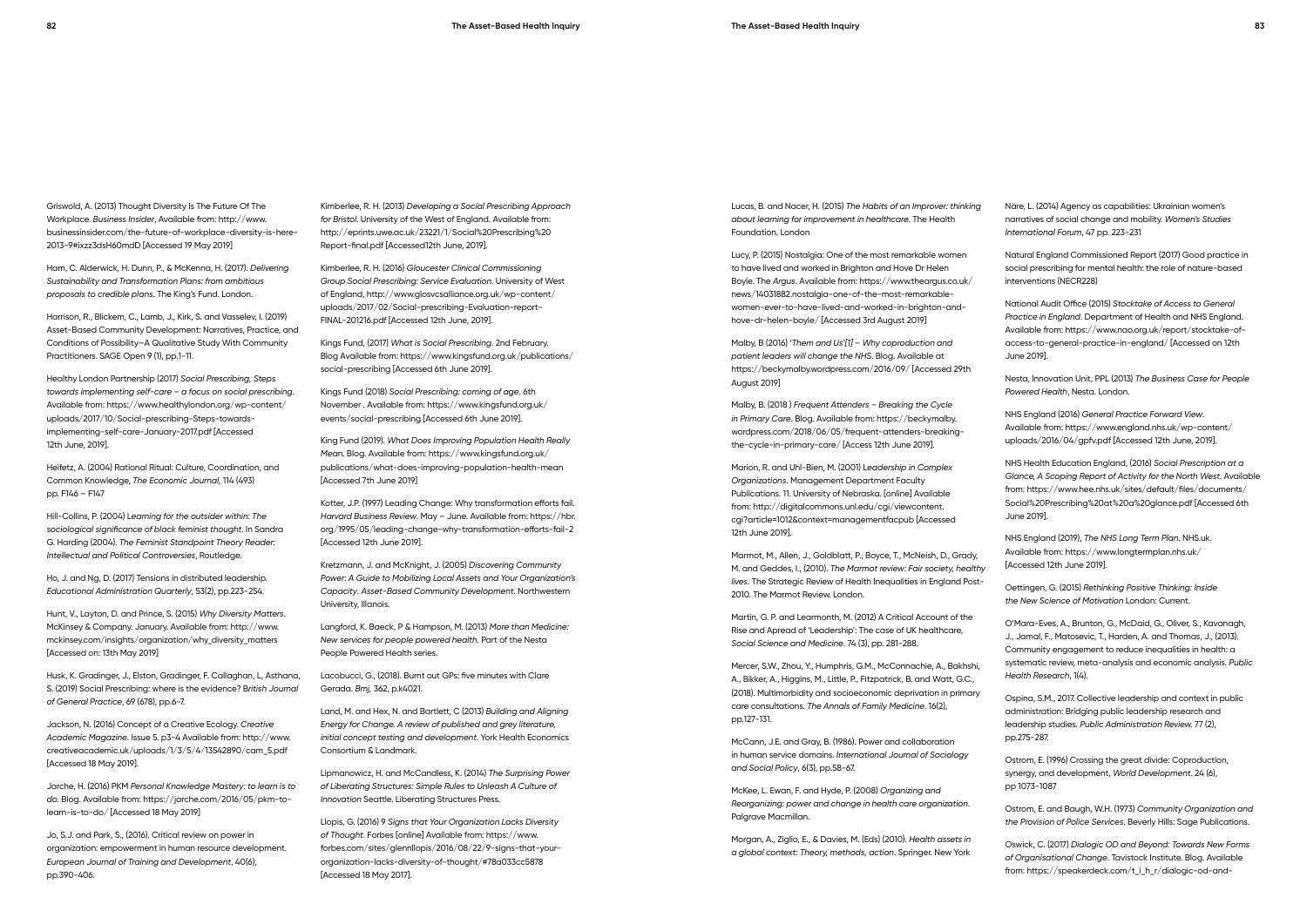beyond-towards-new-forms-of-organisational-change-cliffoswick?slide=6 [Accessed on 18 May 2017].

Parkinson, A., and Buttrick, J (2015) *The Role of Advice Services in Health Outcomes: evidence review and mapping study.* The Low Commission and Advise Services Alliance. Available from: https://www.thelegaleducationfoundation.org/wp-content/ uploads/2015/06/Role-of-Advice-Services-in-Health-Outcomes.pdf [Accessed 29th August 2019]

Pearce, J. (2013) Power and the Twenty-first Century Activist: From the Neighbourhood to the Square. *Development and Change*. 44 (3) pp. 639-663.

Pearse, I.H., & Crocker, L.H (2007) *The Peckham Experiment Pbd: A study of the living structure of society*. Routledge, Oxon.

Pedler, M. (2017) *Reginald Revans: The Pioneer of Action Learning*. pp. 1-19 in Szabla, D.B., Pasmore, W.A., Barnes, M.A. and Gipson, A.N. eds (2017). *The Palgrave Handbook of Organizational Change Thinkers*. Palgrave Macmillan.

Petrie, N. (2014) *Vertical Leadership Development – Part 1. Developing Leaders for a Complex World*. Center for Creative Leadership. Available from: http://www.ccl.org/wp-content/ uploads/2015/04/VerticalLeadersPart1.pdf [Accessed on 18 May 2017]

Polanyi, M. (2009) *The Tacit Dimension.* University of Chicago Press. Chicago.

Polley, M., Bertotti, M., Kimberlee, R., Pilklington, K., Refsun, C. (2017) *A Review of the Evidence Assessing Impact of Social Prescribing on Healthcare Demand and Costs Implications*. University of Westminster. Available from: https://www. westminster.ac.uk/file/107671/download [Accessed 20th June 2019].(1).

Polley, M, Flemming, J., Anfilogoff, T and Carpenter A. (2017) *Making Sense of Social Prescribing.* University of Westminster, London. (2)

Pratt, J., Hufflett, T., Fischer, M., Hinder, S., McGregor, A. (2015) *Altogether Better – working together to create healthier people and communities. Bringing citizens and services together in new conversations*. Altogether Better. Available from: https:// static1.squarespace.com/static/5ad4879c5cfd798df87393cd/ t/5c01521a8985835d2d403016/1543590440015/ Altogether%2BBetter%2BWorking%2BTogether% 2Bto%2BCreate%2BHealthier%2BPeople%2Band% 2BCommunities.pdf [Accessed 15th July 2019]

Randall, M. (2017) *Overview of the UK population: July 2017*. Office for National Statistics. [online] Available from: www.ons.gov. uk/peoplepopulationandcommunity/populationandmigration/ populationestimates/articles/overviewoftheukpopulation/ july2017 [Accessed 3 January 2019].

Reed, M., Evely, A., Cundill, G., Fazey, I.R.A., Glass, J., Laing, A., Newig, J. Parrish, B. Prell, C. Raymond, C and Stringer, L. (2010) What is Social Learning? *Ecology and Society*, 15(4), pg.1.

Reynolds, A. and Lewis, D., 2017. Teams solve problems faster when they're more cognitively diverse. *Harvard Business Review*, 30.

Report on the Annual Social Prescribing Network Conference, (2016). Available from: https://www.westminster.ac.uk/file/52171/ download [Accessed 12th June 2019].

Robertson, R., Holder, H., Ross, S., Naylor, C., & Machaqueiro, S. (2016). Clinical commissioning GPs in charge? The Kings Fund and The Nuffield Trust.

Russell, C. (2010) Making the Case for an Asset-Based Community Development (ABCD) Approach to Probation: From Reformation to Transformation, *Irish Probation Journal*, 7, pp. 119 – 131.

Russell, C. (2017) S*ocial Prescribing, A Panacea or Another topdown programme? Part 1. in ABCD Thought Leadership*. Blog. Available from: https://www.nurturedevelopment.org/blog/ abcd-approach/social-prescribing-panacea-another-topprogramme-part-1/ [Accessed 6th June 2019].

Rütten, A., Abu-Omar, K., Frahsa, A., and Morgan, A. (2009). Assets for policy making in health promotion: Overcoming political barriers inhibiting women in difficult life situations to access sport facilities. *Social Science & Medicine*, 69 (11) pp.1667-1673.

Ryan, J., and Tuters, S. (2017) Picking a hill to die on: discreet activism, leadership and social justice in education, J*ournal of Educational Administration*, 55 (5), pp. 569-588.

Ryan, RM., and Deci, EL. (2000) Self-determination theory and the facilitation of intrinsic motivation, social development, and well-being. *American Psychologist*. 55 (1), pp. 68–78.

Saunders, T. and Mulgan, G. (2017) *Governing with Collective Intelligence*. NESTA

Scharmer, C. (2009) *Theory U: Leading from the Future as It Emerges*. Berrett-Koehler. Oakland CA.

Senge, P. (2006) *The Fifth Discipline: The art and practice of the learning organization*. Random House Business; 2Rev Ed edition (6 April 2006)

Sniehotta, F.F., Araújo-Soares, V., Brown, J. Kelly, M.P., Michie,

S. and West, R (2017) Complex Systems and Individual-level Approaches to Population Health: a false dichotomy? *The Lancet Public Healt*h, 2(9) pp e396–e397

South, J., Raine, G. & White, J. (2010) *Community Health Champions – Evidence Review*, Leeds University, Centre for Health Promotion Research, Faculty of Health and Social Sciences, UK.

South West Academic Health Science Network (2018) *Summary Report on the Evaluation of 'Wellbeing Exeter', The Integrated Care Exeter Social Prescribing project*. Available from: https:// www.wellbeingexeter.co.uk/wp-content/uploads/ICE-Social-Prescribing-Evaluation-Report-SWAHSN-final-130218.pdf [Accessed on the 10th June 2019].

Steadman, K. Thomas, R., Donnaloja, V. (2017) *Social Prescribing: A pathway to work?* The Work Foundation in Lancaster University. Available from: http://www.theworkfoundation.com/wpcontent/uploads/2017/02/412\_Social\_prescribing.pdf [Accessed 12th June 2019]

Stevens, S. (2019) *NHS England News: Five-year deal to expand GP services and kick start NHS Long Term Plan implementation*. Available from: https://www.england.nhs.uk/2019/01/five-yeardeal-to-expand-gp-services-and-kick-start-nhs-long-termplan-implementation [Accessed 6th June 2019].

Thaler, R.H. and Sunstein, C.R. (2009) *Nudge: Improving Decisions About Health, Wealth and Happiness*. Penguin.

The Social Prescribing Network (2016) Report of the Annual Social Prescribing Network Conference. University of Westminster, the Wellcome Trust and the Fit for Work UK Coalition with support from the College of Medicine

Timmins, N. (2015) *The Practice of System Leadership: Being comfortable with chaos*. The Kings Fund. London.

Torjesen, I. (2016) Social Prescribing could help alleviate pressure on GPs. *BMJ*, 352, p. 1436.

Uhl-Bien, M., Marion, R. and McKelvey, B., (2007). Complexity leadership theory: Shifting leadership from the industrial age to the knowledge era. *The Leadership Quarterly*, 18(4), pp.298-318.

Viljoen, R. (2015) *Inclusive Organizational Transformation* – *An African Perspective on Human Niches and Diversity of Thought*, London: Routledge.

Vince, R., (2004). Action Learning and Organizational Learning: Power, politics and emotion in organizations. *Action Learning: Research and Practice*, 1(1), pp.63-78.

Vink, J. Wetter-Edman, K. Edvardsson, B & Tronvoll, B (2016)

*Understanding the Influence of the Co-Design Process on Well-being*. CTF – Service Research Center, Karlstad University & Experio Lab, County Council of Värmland, Sweden pp. 390 – 399. Available from http://www.ep.liu.se/ecp/125/032/ecp16125032. pdf [Accessed 30 August 2019]

Wang, D., Waldman, D.A. and Zhang, Z., 2014. A meta-analysis of shared leadership and team effectiveness. *Journal of Applied Psychology*, 99(2), p.181.

Webber, S., Butteris, S.M., Houser, L., Coller, K. and Coller, R.J., (2018). Asset-Based Community Development as a Strategy for Developing Local Global Health Curricula. *Academic pediatrics*, 18(5), pp.496-501.

West, M. Eckert, R. Collins, B. Chowla, R. (2017) *Caring to Change, How to Compassionate leadership can stimulate innovation in health care*. The Kings Fund

Wilcocks, S. G., and Wilbberley, G. (2015) Exploring a shared leadership perspective for NHS doctors. *Leadership in Health Services*, 5th October 28 (4), pp.345-255

Wolf, K. and Yang, A. (2018) Power struggles: A sociological approach to activist communication, *Public Relations Review*, 4 (2), pp. 308-316

Wood, C. and Leighton, D. (2010) *Measuring social value the gap between policy and practice*. Demos. Available from: https:// demosuk.wpengine.com/files/Measuring\_social\_value\_-\_web. pdf?1278410043 (Accessed 12th June 2019).

Zenger, T. (2014) Start with a theory, not a strategy, H*arvard Business Review*. Available from: https://hbr.org/2014/06/startwith-a-theory-not-a-strategy (Accessed 13th June 2019).